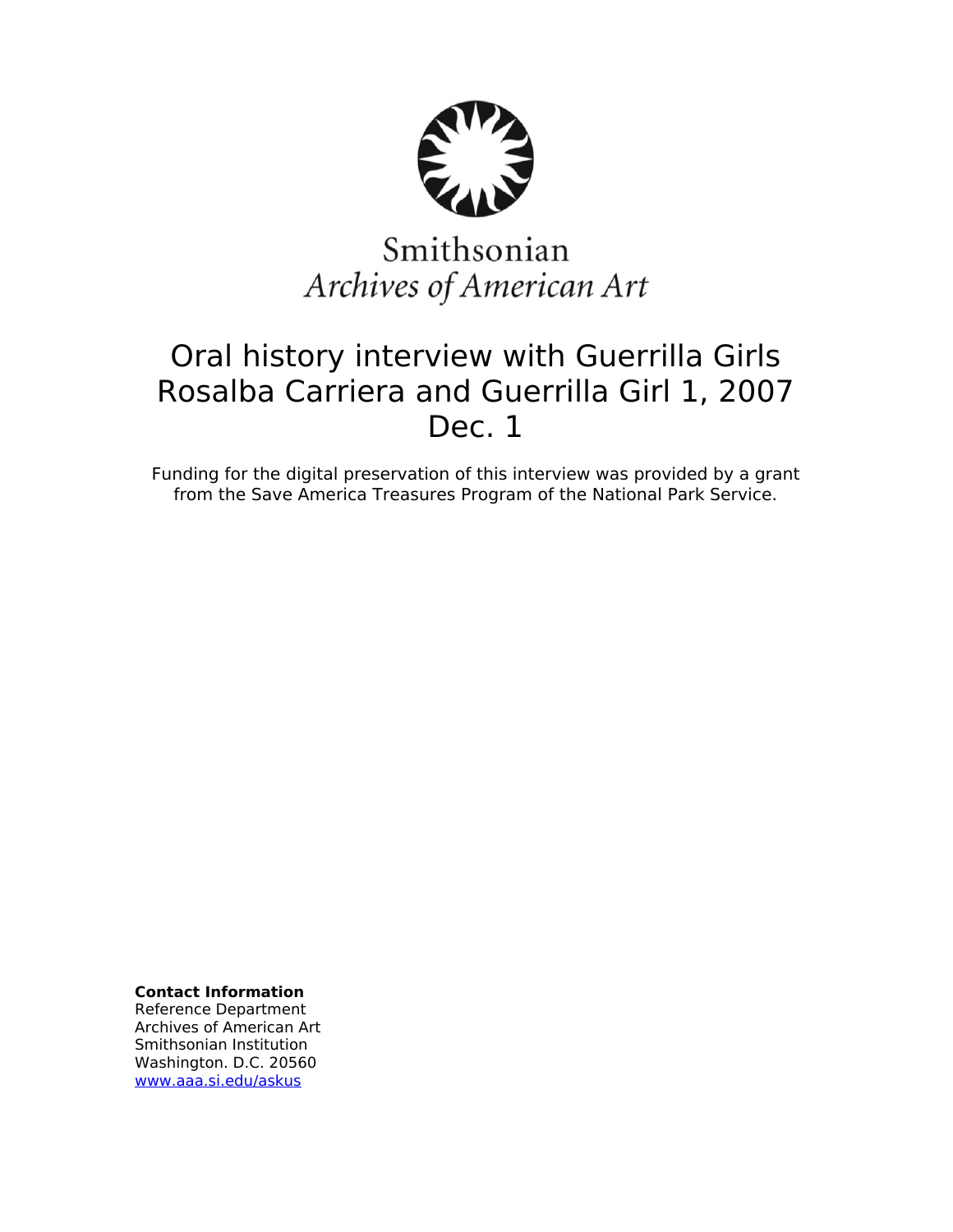### **Transcript**

#### **Preface**

The following oral history transcript is the result of a digitally recorded interview with Guerrilla Girls Rosalba Carriera and Guerrilla Girl 1 on December 1, 2007. The interview took place at Independent Curators International offices in New York, New York, and was conducted by Judith Olch Richards for the Archives of American Art, Smithsonian Institution.

The reader should bear in mind that he or she is reading a transcript of spoken, rather than written, prose.

#### **Interview**

JUDITH RICHARDS: This is Judith Richards interviewing Rosalba Carriera and Guerrilla Girl 1 at iCI's offices, 799 Broadway, New York City, on Saturday, December 1, 2007, for the Archives of American Art, Smithsonian Institution. Disc number one.

So, let me start by asking you each individually - I will start with Rosalba Carriera - when did your involvement with the Guerrilla Girls begin?

ROSALBA CARRIERA: It began either in late 1985 or early 1986. And I was active until 2000.

MS. RICHARDS: And how did you become a Guerrilla Girl?

MS. CARRIERA: The way I became a Guerrilla Girl was I had a very good friend who was a founding member of the Guerrilla Girls and moved away from New York. And she suggested to another founding member of the Guerrilla Girls that I would make a good Guerrilla Girl, based on the fact that I was committed to my art, and I was angry enough about what was going on in the art world to want to help do something about it. So, that's how it happened.

MS. RICHARDS: Did you have a particular assignment from the start, in terms of your activities with the group?

MS. CARRIERA: No. In the early days, we all just did whatever we needed to do. I would poster in the early hours of the morning. We all brainstormed posters. We - one of the early things I did, it wasn't - maybe it was a year later - was we did an action at the [Solomon R.] Guggenheim Museum [New York City], where we had little stickers - I'm trying to remember what they said - it had to do with the inequality of women in the Guggenheim and I went with my sweetheart on Valentine's Day. We went into all the bathrooms and stuck them up.

And it was basically these clandestine actions that we would do, and - but we didn't do it - I didn't do it in a mask, it was just sort of infiltrating at that point, infiltrating, and people not knowing what we did, like, you know, hit and run. You do it, you'd leave, and something would be there. Nobody would know that we had done it, because we were just kind of doing it quietly.

We had panel discussions that - we organized panel discussions at Cooper Union [Advancement of Science and Art, New York City] that was -

MS. RICHARDS: And this is still the early years?

MS. CARRIERA: Very early.

MS. RICHARDS: Perhaps around 1985?

MS. CARRIERA: Yes. We had a panel discussion of, you know, the state of the art world. And I don't even remember anyone in that panel, except for Holly Solomon, because we thought she would kind of, like, be on our side, and say what we felt.

And her big statement was, "Why do they have" - we were wearing masks at this point - "Why do they have to wear such ugly things like gorilla masks, why can't they wear Cinderella masks?" [Guerrilla Girl 1 laughs.] And I personally think you should use your power as a woman. And my power is in my breasts. Every time I go to the bank, or I do business -

GUERRILLA GIRL 1: I flash my breast.

[They laugh.]

MS. CARRIERA: You know, so it was very interesting. It was an interesting time, because it was really off the cuff.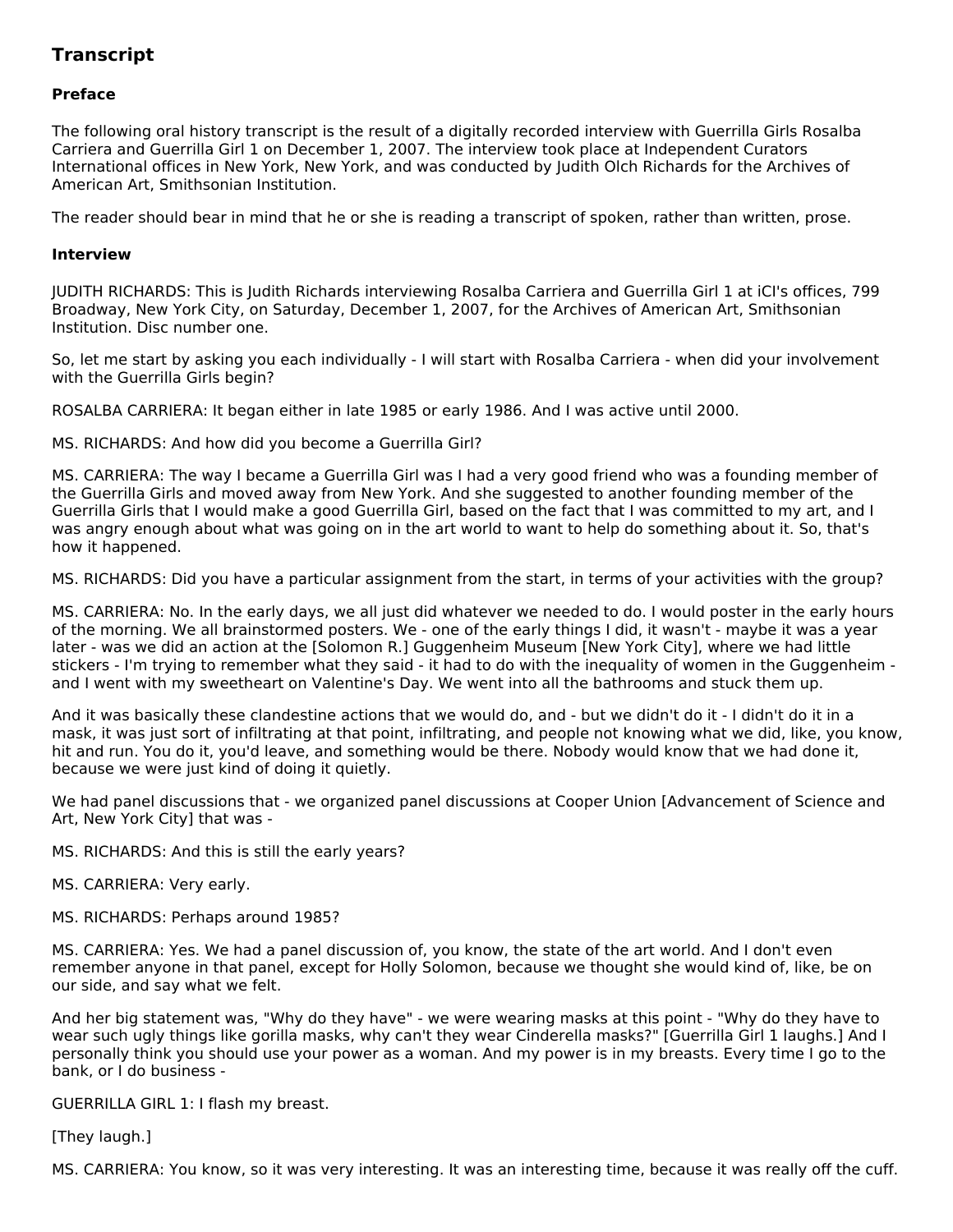We just did things.

MS. RICHARDS: Let me turn to, now, Guerrilla Girl 1.

GUERRILLA GIRL 1: Right.

MS. RICHARDS: And ask you the same questions. When did you join?

GUERRILLA GIRL 1: Well, I joined, I think, in - you know, I can't remember the year, but I would say it was probably about '89, something like that. And I was a Girl for about 10 years. Yes.

MS. RICHARDS: And how did you join?

GUERRILLA GIRL 1: Well, I had a friend. I - same thing, very similar to Rosie - I had a friend, and she wanted - she thought that I would be a very good Guerrilla Girl, because of my work, and my energy, and my humor, and moxy.

And also, I really related to the situation that women were not getting their due, historically, as well as currently. And you find that many times people go to an art school, women go to art schools, and all of the sudden they become wives and other things. Now, that was not my - that did not happen to me, but the point here is that they were forgotten.

And I use the term Guerrilla Girl 1, because I like it, and it's catchy, and all that. But it doesn't mean I was the first Girl. It really had to do with the fact that it was women who were forgotten. And those women who didn't even have a name, they were anonymous, they never even got to the stage, where Frida Kahlo and all these other women who we know about, in spite of the discrimination.

So, I use the word "Guerrilla Girl," and I felt that it worked for me. And also, it's very easy to remember. [Laughs.] You don't have to have those hard names to spell, you know? Yes, yes.

MS. RICHARDS: I guess I will ask you at the same time -

GUERRILLA GIRL 1: Sure.

MS. RICHARDS: I will ask Rosie, Rosalba. How did you pick your name? And, if you could, both speak about the process of the naming of a new Guerrilla Girl.

MS. CARRIERA: Well, this is what I wanted to interject. I was the one who came up with the idea that we should adopt dead artists' names, so that they wouldn't be forgotten.

And I was reading Letters on Cezanne [Maria Rainer Rilke. New York: Fromm International Publishing Corporation, 1985], by Rilke, and there was a footnote about Rosalba Carriera. And I had never heard of her. And I thought, well, she obviously did enough to be a footnote in this book, and who heard of her? I didn't know anyone that had ever heard of her.

And it was in the beginning days, when I just started being a Guerrilla Girl, and I suggested it to the group, I said - because we would be getting interviews -

MS. RICHARDS: This is before you had masks?

MS. CARRIERA: I'm not quite sure if we had masks yet or not, but the point was that we were doing lots of things on the phone. And it was kind of confusing, because somebody would call and they would say, "Well, I spoke to someone," because we were always anonymous, "I spoke to someone," and there was no way of differentiating who anybody was.

And then, when we would go out in public, it was like you kind of nudge each other, or something, because we couldn't use our names. So I thought, "Why don't we just take on the names of dead women artists, so that they have a voice, that people don't forget about them," which is, you know, what Guerrilla Girl 1 was saying.

MS. RICHARDS: Yes.

MS. CARRIERA: But she's right, there are some that never even made it to -

GUERRILLA GIRL 1: Even made it to that level, by the way. That a name is not in any footnote anywhere, they are completely anonymous.

MS. CARRIERA: Exactly.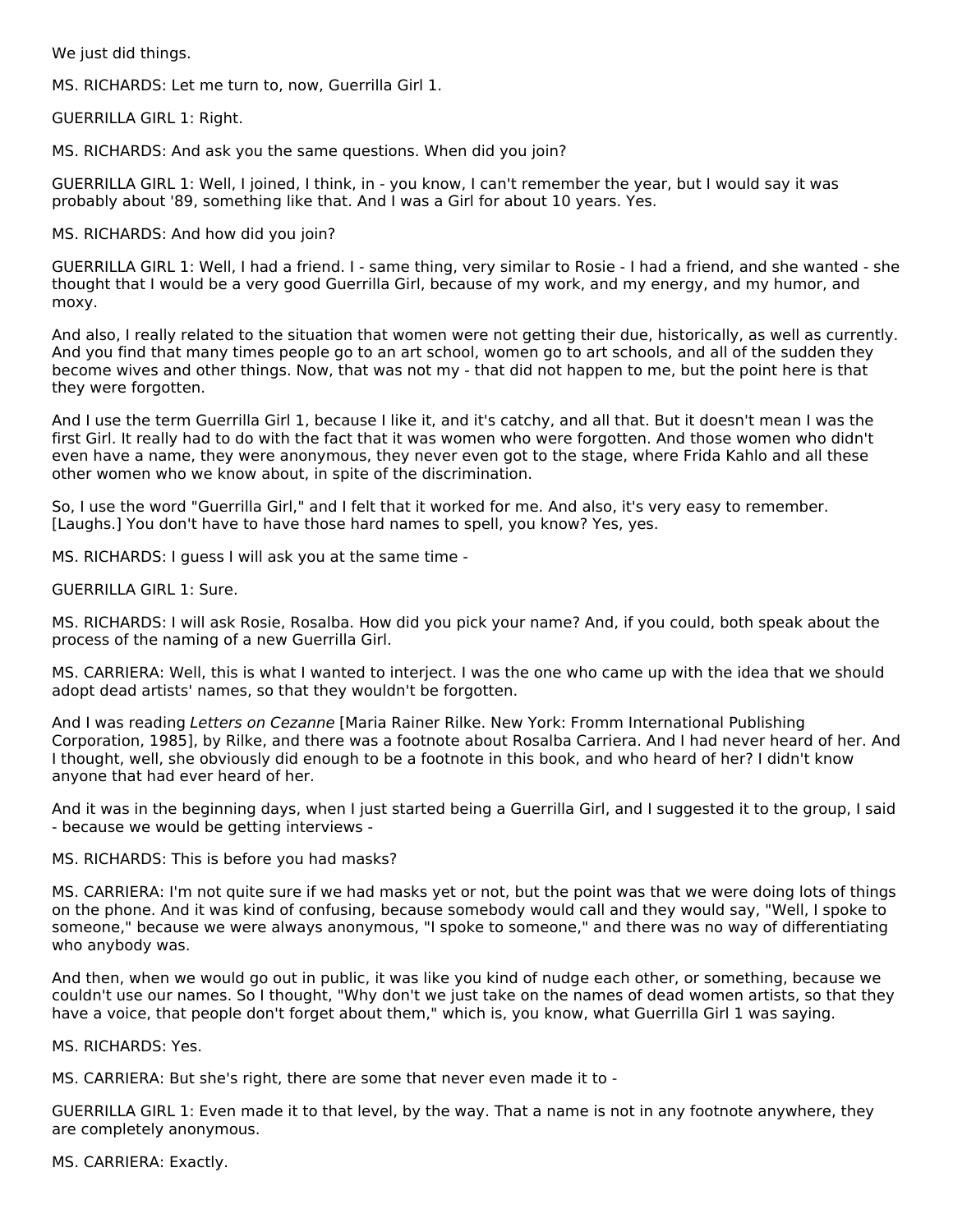GUERRILLA GIRL 1: Yes, yes.

MS. CARRIERA: But I mean, I picked Rosalba Carriera because she was so remote. And when someone came into the Guerrilla Girls, they were just allowed to choose whatever name they wanted.

And I always thought it would be great - the names that people never heard of were the better ones, because everyone has heard of Frida Kahlo and Georgia O'Keeffe and Lee Krasner.

GUERRILLA GIRL 1: Yes.

MS. CARRIERA: But people were allowed to - you know, we're not a corporation. We don't have directives.

GUERRILLA GIRL 1: Yes, you choose your own, yes, yes, yes.

MS. CARRIERA: About anything, really. That's - you know, it's like - it's a collaborative group. And so, people you know, we decide within - it's a very loose framework of whatever we're talking about, and then everybody does what they want to do within that loose framework. So people just choose their own names.

MS. RICHARDS: Do you have anything else to add to that?

GUERRILLA GIRL 1: I will tell you the truth, I don't remember when I got into the group. When I said 1990, I think it was maybe 1988 or 1987, but I can't remember. It was not the first wave.

But, nevertheless, we all picked names, and they were - and it kept going on. But there were a lot of names that were selected. But, somehow, every time we did a gig, we would go - we would even sometimes rename the girls in the gig something that was more well known, so people would - from the audience - would know Georgia O'Keeffe, or they would know Frida Kahlo -

MS. CARRIERA: Well -

GUERRILLA GIRL 1: - or whatever. You did not, by the way -

MS. CARRIERA: Wait, wait, wait. I held -

GUERRILLA GIRL 1: You did not, by the way. You held on to your name, as I did, too.

MS. CARRIERA: I did, but the point is that I - we didn't -

GUERRILLA GIRL 1: Some of them just gave it up.

MS. CARRIERA: We didn't rename them.

GUERRILLA GIRL 1: Yes.

MS. CARRIERA: But there were several people in the group who really were attached to the names -

GUERRILLA GIRL 1: Absolutely.

MS. CARRIERA: - Frida Kahlo and Georgia O'Keeffe -

GUERRILLA GIRL 1: Yes, absolutely right. That's right, that's right.

MS. CARRIERA: - and really identified very strongly with those women. So that's why there were a few of them.

GUERRILLA GIRL 1: That's right. Yes, yes, yes.

MS. CARRIERA: I mean, it was less for the audience purpose, I think -

GUERRILLA GIRL 1: That's right.

MS. CARRIERA: - than for the association that - it was an empowering thing -

GUERRILLA GIRL 1: Right.

MS. CARRIERA: - to go out and feel that you were embodying the spirit of Georgia O'Keeffe.

GUERRILLA GIRL 1: It shows you the importance, actually, of a name. It really does. And also, the fact that you identify with it so strongly.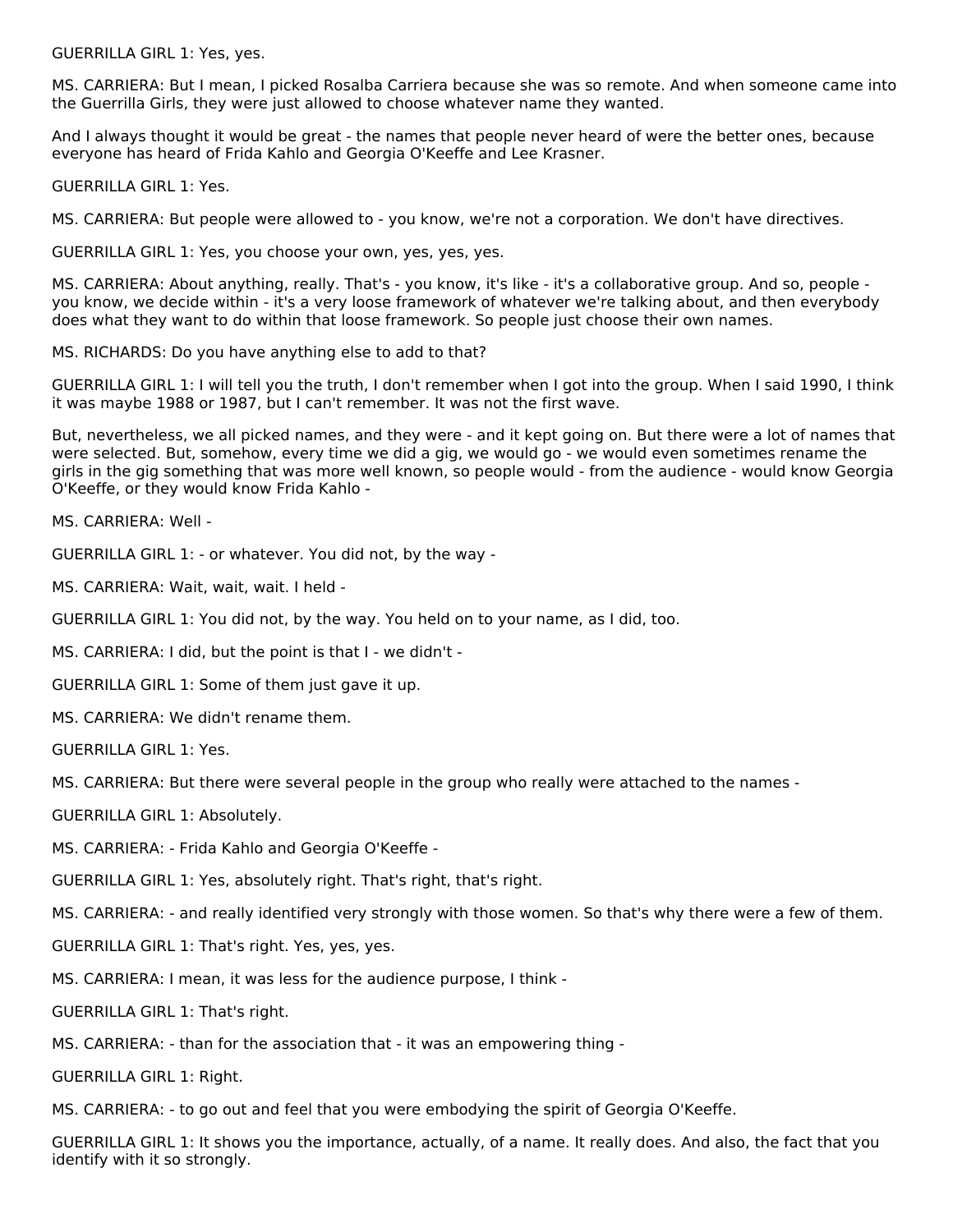MS. RICHARDS: Now, during - so we're looking at what years that you were both involved, in terms of the activities -

GUERRILLA GIRL 1: Oh, we were involved in the formative years, yes.

MS. RICHARDS: So you talked about, Rosie, not being a corporation and not having a structure. But was there how - what was the leadership? There must have - was there any designated leader - [Carriera laughs] - or was there a rotation of leaders, or did you have - just take turns making decisions? How did meetings get called? How did decisions get made?

GUERRILLA GIRL 1: Oh, if -

MS. RICHARDS: How did actions get decided -

GUERRILLA GIRL 1: We fought a lot, by the way.

MS. CARRIERA: If you think about it now -

GUERRILLA GIRL 1: We would all call up and say we have to have a meeting. We would meet, actually, much more frequently in the beginning.

So there - and we decided that there was so much inequity within the art world, and you're talking about people were complicit. There were dealers who were complicit, writers who were complicit, artists who were complicit. And it was an evolved structure.

So, therefore, artists were showing with - in galleries that had no other women, no women represented. There was also dealers who had no women in their gallery, or less than 10 percent.

So, what we did was we named names, and that was an important thing. Before, people just were kind of very generalized. And we actually did statistics. We would go to the Met [Metropolitan Museum of Art, New York City], and we made a weenie count. We would go to -

MS. CARRIERA: I did that, I personally did that.

GUERRILLA GIRL 1: [Laughs] She counted every weenie. We have an example here of a weenie counter, by the way.

MS. CARRIERA: I'm a weenie counter.

GUERRILLA GIRL 1: Absolutely. She was a head weenie counter, by the way.

But, nevertheless, we found out that at the Met there were - and when we did the poster in '85, that was - we had a - there was only five percent -

MS. RICHARDS: Which poster was that?

GUERRILLA GIRL 1: That was one that you have, a woman lying - an [Jean Auguste Dominque] Ingres, it was a take-off on an Ingres. And the woman is lying on the couch. Basically, you see her back, and you see her gorilla mask, and she is saying that there is five percent - less than five percent of the modern art collection is comprised of women. And there are 85 percent of the nudes in the museum that are woman. So, "Do you have to get naked to get into the Met Museum?"

And, actually, what happened was that they did the same count in 2005 at the Venice Biennale, and they found that the statistics were actually even lower. There was only 3 percent of the modern art collection that were women, and that there were 83 percent of the women in the - that were nude, basically.

MS. CARRIERA: Well, that's Italy for you. [Laughs.]

GUERRILLA GIRL 1: Yes. No, no, no, no, no. It was still at the Met, but it was done at -

MS. CARRIERA: Oh, oh.

GUERRILLA GIRL 1: - the Venice Biennale. But, nevertheless, what we had is we had report cards. We had galleries like Mary Boone, we had galleries who - and we had to count how they were doing, so that these critics will not - write about less than 10 percent women, these galleries show less than 10 percent. So we kept a count. And then, we even had one that was - it's even worse in Europe. So we also used a tremendous amount of humor, which was great, you know? And that got people's attention.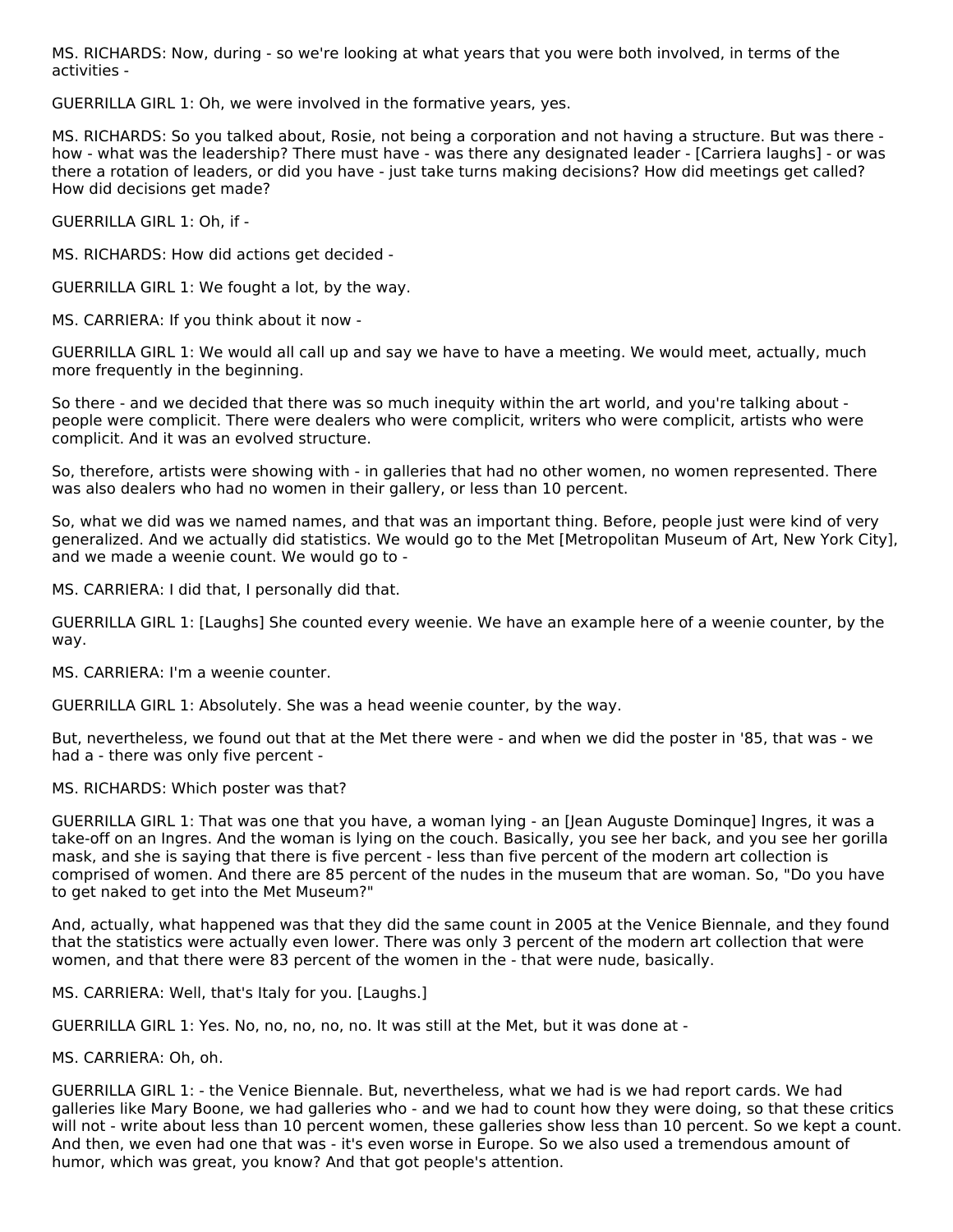And everyone wanted to know if they were going to be on a poster. And we would call up people and say, "Would you want to - would you" - we would call up artists and say, "Would you speak to your dealer, and say you want more women in your gallery?" And some said yes and some said no.

The ones that said yes, we put on a poster, so that even if they never spoke to their dealer, they were on that poster, so we got the credit for that, anyway.

MS. CARRIERA: Saying that these are Guerrilla Girls. So we had a poster one year that was, like, thousands of names of people who -

GUERRILLA GIRL 1: This is different.

MS. CARRIERA: Oh.

GUERRILLA GIRL 1: This is entirely different.

MS. CARRIERA: Oh, okay. But we did that, too.

GUERRILLA GIRL 1: What I was referring to - I was referring to men -

MS. CARRIERA: Oh, oh. Oh, the men one, right.

GUERRILLA GIRL 1: Mostly men, who were not - who were showing in galleries with less than 10 percent women.

MS. CARRIERA: Those were the good guys.

GUERRILLA GIRL 1: And they would speak, by the way, to their dealer to get more women in their galleries.

Now, we were going to, by the way, for the people who said, "No," we were going to do white male blackmail, but we didn't do it. We didn't do it. We didn't go that far. [Laughs.]

MS. RICHARDS: Let me go back to the early years, as you two experienced them.

GUERRILLA GIRL 1: Right.

MS. RICHARDS: So, I'm still trying to understand how the group - how the Guerrilla Girls functioned, and how you maintained a level of activity without having - because you are all busy in your individual artist careers, how all the actions were carried out -

MS. CARRIERA: Okay.

MS. RICHARDS: - you know, in a - and not simultaneously, in a chaotic way, but in a very focused way, and that you also - you could speak about if you use PR, how you organized, and do you have any paper records so that you perhaps had an agenda for a meeting, you created a list of priorities, or - and where were those early meetings, if they were all focused in New York, and -

GUERRILLA GIRL 1: Definitely New York.

MS. CARRIERA: Everything was New York.

GUERRILLA GIRL 1: Everything is about New York. We went to - this is the center, we live here, we work here, it's New York.

MS. RICHARDS: So, can you speak about how it really functioned without a leader?

MS. CARRIERA: Well, let me say some things. First of all, it was - I would say it was like mini-dictatorships at certain times. [Laughs.]

GUERRILLA GIRL 1: [Laughs] Yes.

MS. CARRIERA: You know, like somebody would, like, get an idea, and they would, like, be really attached to it, say, "Okay, we've got to do this idea."

GUERRILLA GIRL 1: Right.

MS. CARRIERA: And anybody else who thought that would work on the idea. And they would form a subgroup, and they would work out an idea and put it on - make a poster about it. All the posters were generated and done within the group.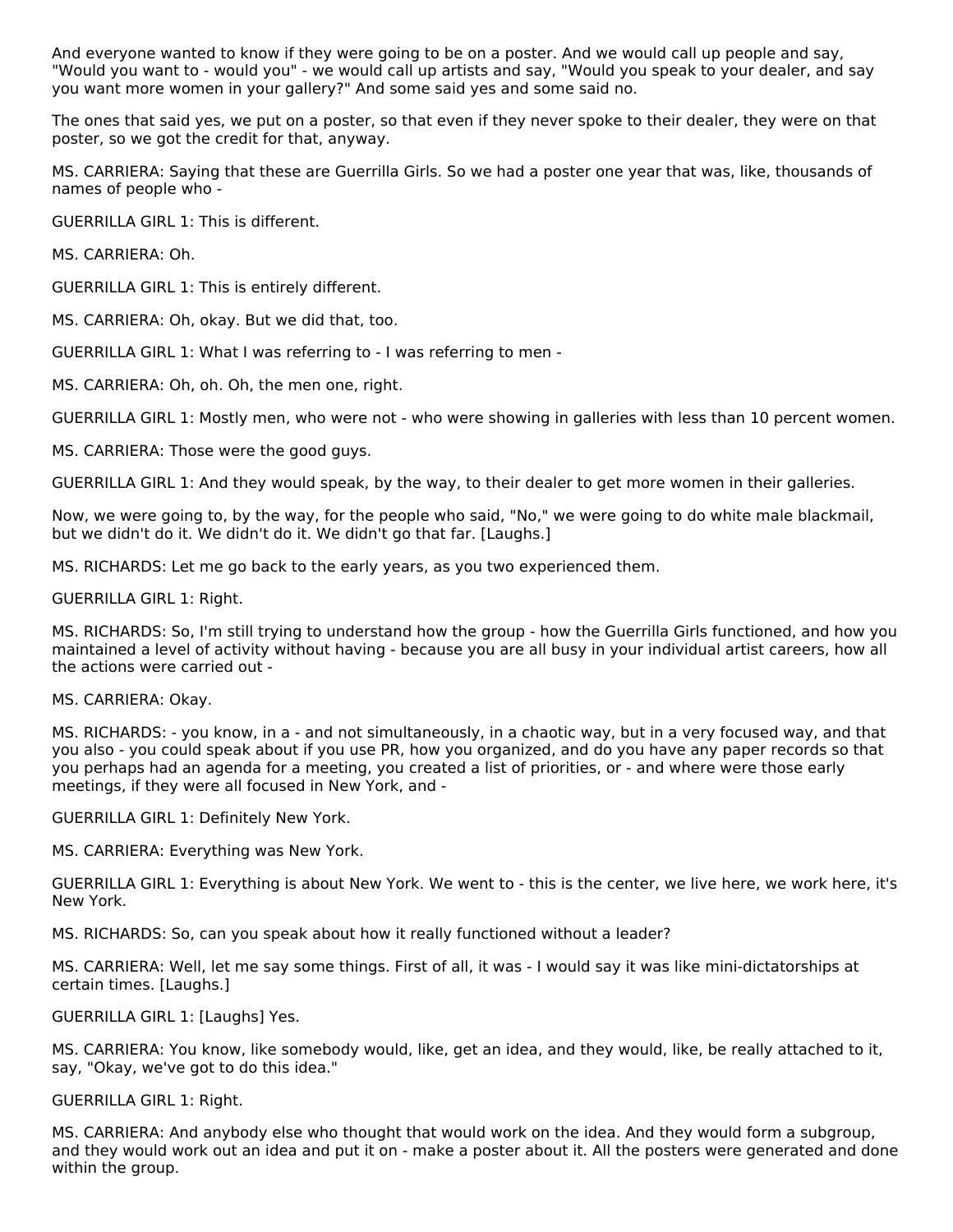So, they - the poster would come, we would have - a poster would kind of be made, or would - in a mock form, and then we would have a meeting of all the Girls, whoever wanted to come, and everybody would tear it apart, and hash it out, and give their opinion.

GUERRILLA GIRL 1: Yes.

MS. CARRIERA: And that's how it happened. It would get worked on and reworked on and reworked on until there was a consensus of, "Yes, this is great." And that is how, basically, everything happened.

But Guerrilla Girl 1, when she was saying about the counting, that was the main function, in the beginning, was statistics. Because we knew that if we counted, and we presented statistics on posters, they couldn't be refuted. And they were so abominable, as far as women in the art world went.

And the overall feeling to people who weren't in the art world, or who might be in the art world but not feel very activist in it, was, like, "Well, we're all in the art world," or people from the outside would say, "But all you artists, you're all together, aren't you?" I mean, nobody outside the art world had any idea of the hierarchy occurring, and the discrimination. People would just think, "Oh, well, they're artists."

GUERRILLA GIRL 1: Well, you know also, I will tell you something. There is also the feeling that when you have a show, if you have a sculpture show, and they are all guys, you say, "This is a sculpture show." When you have a show that's all women, they say, "It's a feminist show."

So, there - and there was a lot of - they said, "Oh, you know, there is no discrimination now," but the statistics were irrefutable. So that is what we - now, statistics are not the only issue. But, nevertheless, we started with that, and that was very powerful.

MS. CARRIERA: And, you know, so different people would find it interesting to obtain different statistics. Like, I love going to museums and counting. I thought that was really -

GUERRILLA GIRL 1: It was a lot of fun.

MS. CARRIERA: It was fun. It was -

GUERRILLA GIRL 1: It was fun, it was fun.

MS. CARRIERA: - fascinating, and I loved going to museums and putting things up when nobody was looking.

GUERRILLA GIRL 1: Yes.

MS. CARRIERA: You know, different people like to do different things.

And so, basically, everybody did what appealed to them. And anyone with an idea brought up their idea, and ran with it with whoever else wanted to run with it.

GUERRILLA GIRL 1: They also would have - when things come up in the art world - for example, at that time now things have gone astronomical.

But, nevertheless, when Jasper Johns' work went for \$17, something million, we said that all the women artists that we had on this list - and it was an enormous amount, by the way, Frida Kahlo, et cetera, Georgia O'Keeffe you could buy one work of all these women, and there probably were 100 women, you could buy one work of all these women for the same amount as one Jasper Johns.

So, therefore, we were very - we hit on stuff, the Tremaine [Burton G. and Emily Hall Tremaine Collection] auction and the Andy - and the Warhol auction. How many women were in it? Zero. And we had it in bananas. So we had these things very pointed, good graphics, and very simply placed, and also very funny.

MS. CARRIERA: And then there was, you know, the Whitney Biennial [Whitney Museum of American Art, New York City], we did our own survey of the Whitney Biennial; I think in 1989, I think we did that. And ever since Marcia Tucker left the Whitney as a curator, there were no women being shown there.

GUERRILLA GIRL 1: Yes.

MS. CARRIERA: And we totally deconstructed the process of how the Whitney biennials are - how they get the artists. And we had an environment, we made an environment - it's one of the few times we've really done that.

GUERRILLA GIRL 1: That's right, at the Clocktower.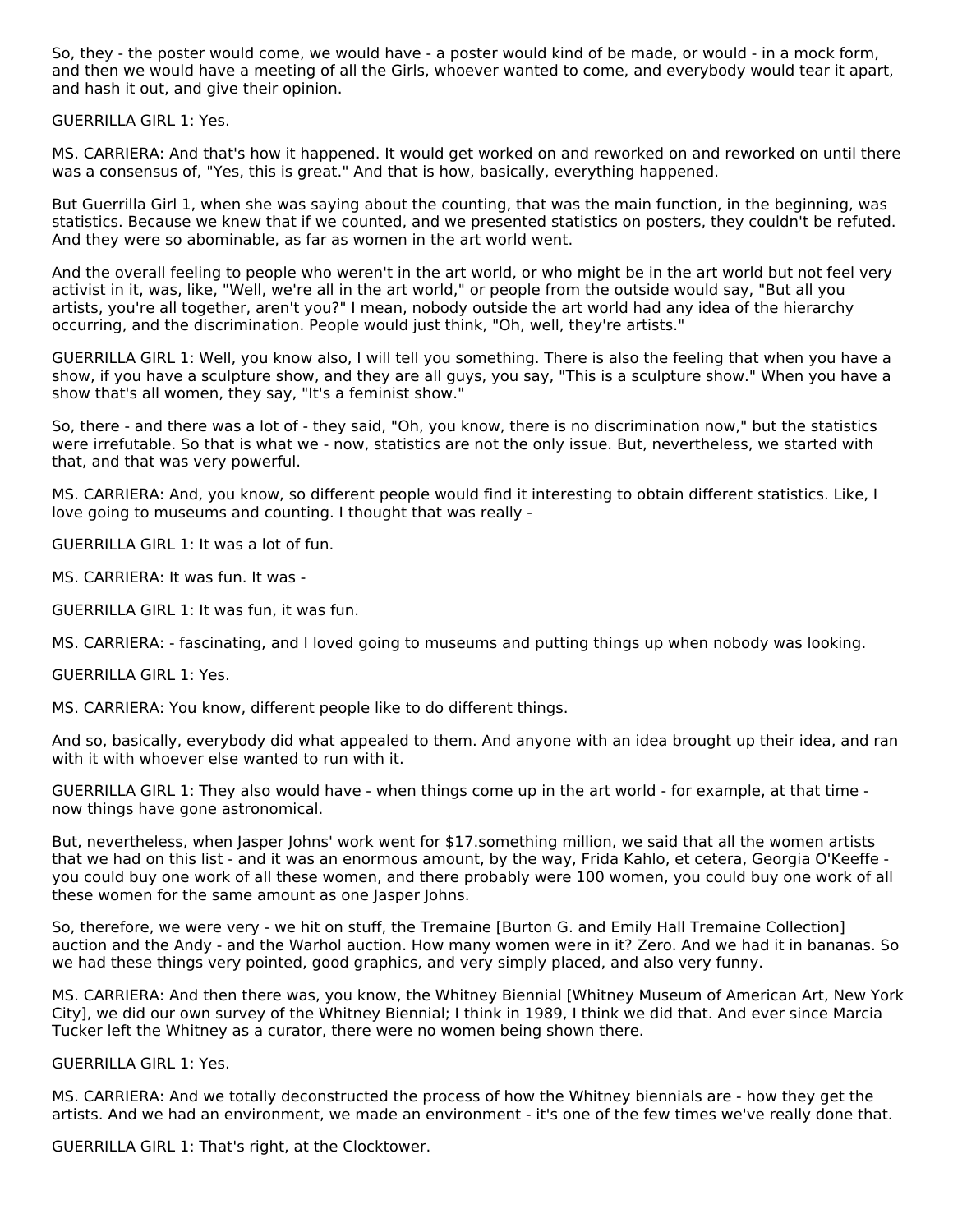MS. CARRIERA: We did an installation at the Clocktower ["Guerrilla Girls Review the Whitney." The Clocktower, New York City, 1987], and each wall was -

MS. RICHARDS: Do you remember what year?

MS. CARRIERA: I think it was 1989. I'm pretty sure it was 1989.

GUERRILLA GIRL 1: I think it was 1989 too, but I'm not sure, yes.

MS. CARRIERA: And we had that whole booklet, because I remember -

GUERRILLA GIRL 1: Yes.

MS. CARRIERA: - which I would bring to the gig thing, because I was in charge of gigs and we traveled all over the world, actually, presenting all this information. And we presented this a lot.

GUERRILLA GIRL 1: And it was. And you know something? It had very funny - they had, like, a big nipple, by the way. Can you do better than the Whitney curators?

MS. CARRIERA: With a little gun, with the suction -

GUERRILLA GIRL 1: And with a little gun.

MS. CARRIERA: - with the suction cup on it.

GUERRILLA GIRL 1: That's exactly right, with a suction cup that goes to the nipple, you know, like a target.

MS. CARRIERA: Yes.

GUERRILLA GIRL 1: So they -

MS. CARRIERA: It was like a game.

GUERRILLA GIRL 1: Yes.

MS. CARRIERA: It was like going into a carnival.

GUERRILLA GIRL 1: That's right.

MS. CARRIERA: There were all these activities you could do, but they were all, you know, informational. There was Monopoly - there was a Monopoly board, you know, how to get into the Whitney Biennial, and like, each stop would be, like, "Have tea with the curator," "Sleep with So-and-So," I mean, it was just all the little steps.

And we - but it was all, once again, based on real research. We had a Deep Throat at the Whitney, who gave us a lot -

GUERRILLA GIRL 1: Yes.

MS. CARRIERA: - of information.

GUERRILLA GIRL 1: Right.

MS. CARRIERA: We linked the collections of the people who were on the board of the Whitney to who gets shown at the Whitney. And then who, further, gets bought at the Whitney.

GUERRILLA GIRL 1: Yes.

MS. CARRIERA: We linked the galleries that had connections with the members of the board of the Whitney. We had a wall of the businesses of the people on the board of the Whitney, where most of these businesses catered to products for women, like the Lauders, and I forgot other names, but it was all, like -

#### GUERRILLA GIRL 1: Yes.

MS. CARRIERA: It was all products that women buy, high-end products that women buy, so - yet women are buying things, making these men richer, and these men are using their money to influence the art world to buy male art, because it all comes down to a reflection of the male - white male - patriarchy, and their tastes.

And it's - and to see their taste glorified and reflected in the institutions they support was, like, how it was done.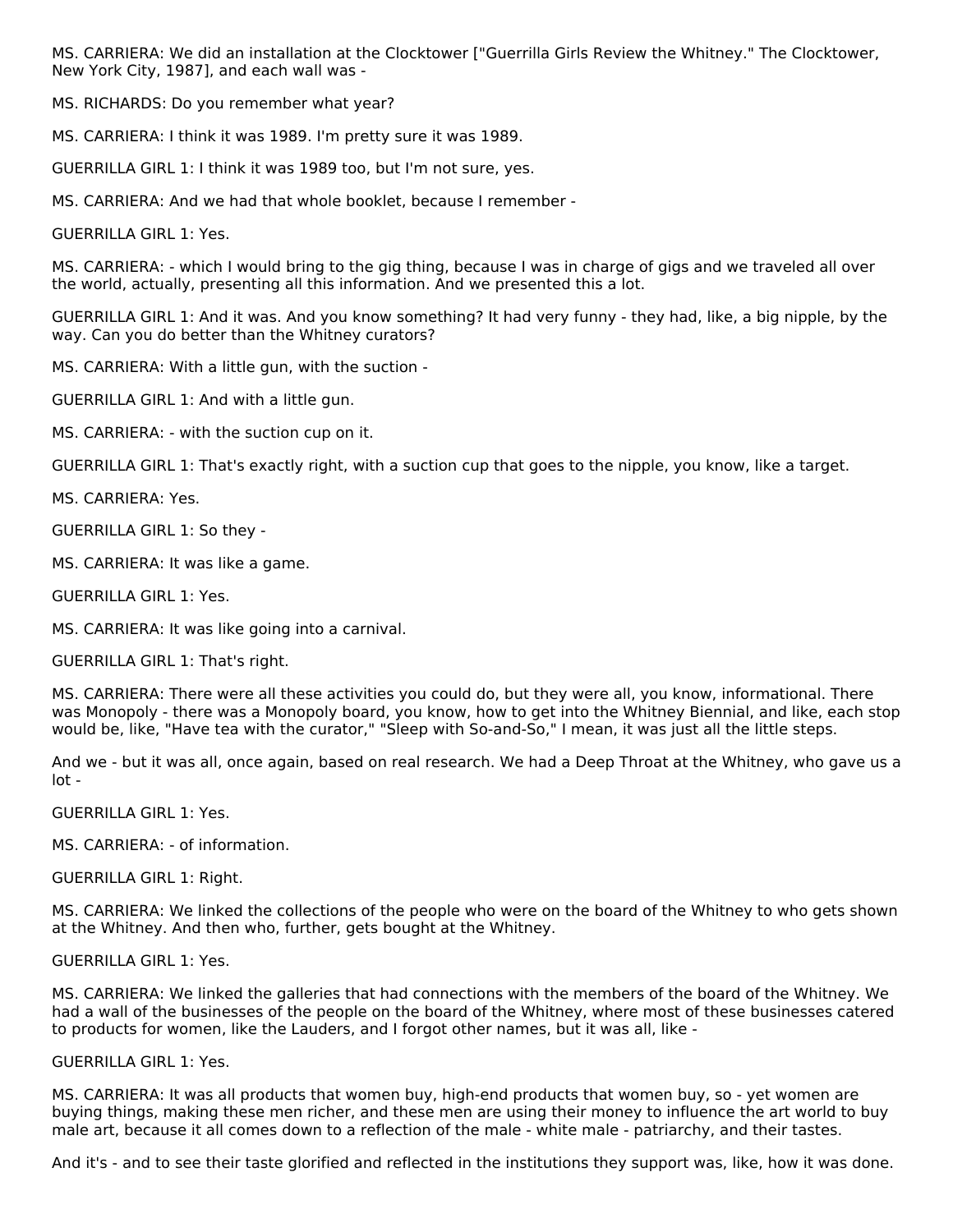GUERRILLA GIRL 1: They also had very strong ways that you made connections. They say these people on the boards of Sotheby's and the connection between the museums and the directors, and what happens when they're on the boards, and how they have their own collection that they have a vested interest, in terms of having a show of a specific artist, and how that enhances their collection, there is a - and enhances the value of their collection.

So, we made a lot of connections that were very good, so that it's not all a mystery.

MS. CARRIERA: And, again, based in -

GUERRILLA GIRL 1: Fact.

MS. CARRIERA: - in real fact.

GUERRILLA GIRL 1: Fact, fact, fact.

MS. CARRIERA: Lots of research, and presented in a very funny way, and we had graphs and games.

GUERRILLA GIRL 1: Yes.

MS. RICHARDS: Did - in those early years, did women artists from other countries contact you and talk about creating similar organizations, and did they ever?

MS. CARRIERA: Yes. We had cells. We have cells all over the world. We discussed how we wanted to do that, because we didn't want people thinking they were a branch of us, because other Guerrilla Girls would do things that we would never do, and that we felt this isn't our style, and isn't our fight, and it is great that it is their style and their fight, but they should keep it over there, because - and not so much in other countries, but in other parts of this country.

GUERRILLA GIRL 1: Well, you know, also, we thought that it would be very good for them to actually deal with local issues, so that they could get more out of it. When you're talking about bigger issues that - in New York, this didn't - it didn't work as much - it didn't work as well for them.

Now, actually, statistically, the closer you are to power, the less women have. So, New York, with the center of power, women have less. Places that are outside of New York, women have more. And that also works in Europe and other places. We found that when you would go - for example, Sweden had - was much more powerful than Norway -

MS. CARRIERA: Do you remember when we -

GUERRILLA GIRL 1: - and Finland.

MS. CARRIERA: We went to Norway, and -

GUERRILLA GIRL 1: We went to - yes.

MS. CARRIERA: Many, many women were being shown in Norway.

GUERRILLA GIRL 1: That's right, a lot of women. And you know something? When I went to Finland - did we go to Finland together?

MS. CARRIERA: No.

GUERRILLA GIRL 1: No, we didn't. When I went to Finland, they had an ombudsman. So that was less power. So, in Sweden, there was a more male hierarchy, because it was closer to power, and they had a lot of very wellknown museums and things that show male art, as well as other things.

And then, Norway, you had more women shown, and also more women directors, and more women of power. And then, in Finland, you had even more, because it was away from the center of power. The more - the closer to the center of power, the less women had. So - and, of course, New York is the top of the line.

MS. RICHARDS: In the earlier years, did you - do you remember discussing, as a group, how to deal with these potential offshoots, potential people claiming to be Guerrilla Girls who weren't?

MS. CARRIERA: Well, we -

GUERRILLA GIRL 1: That still happens, by the way, and we allow it, by the way.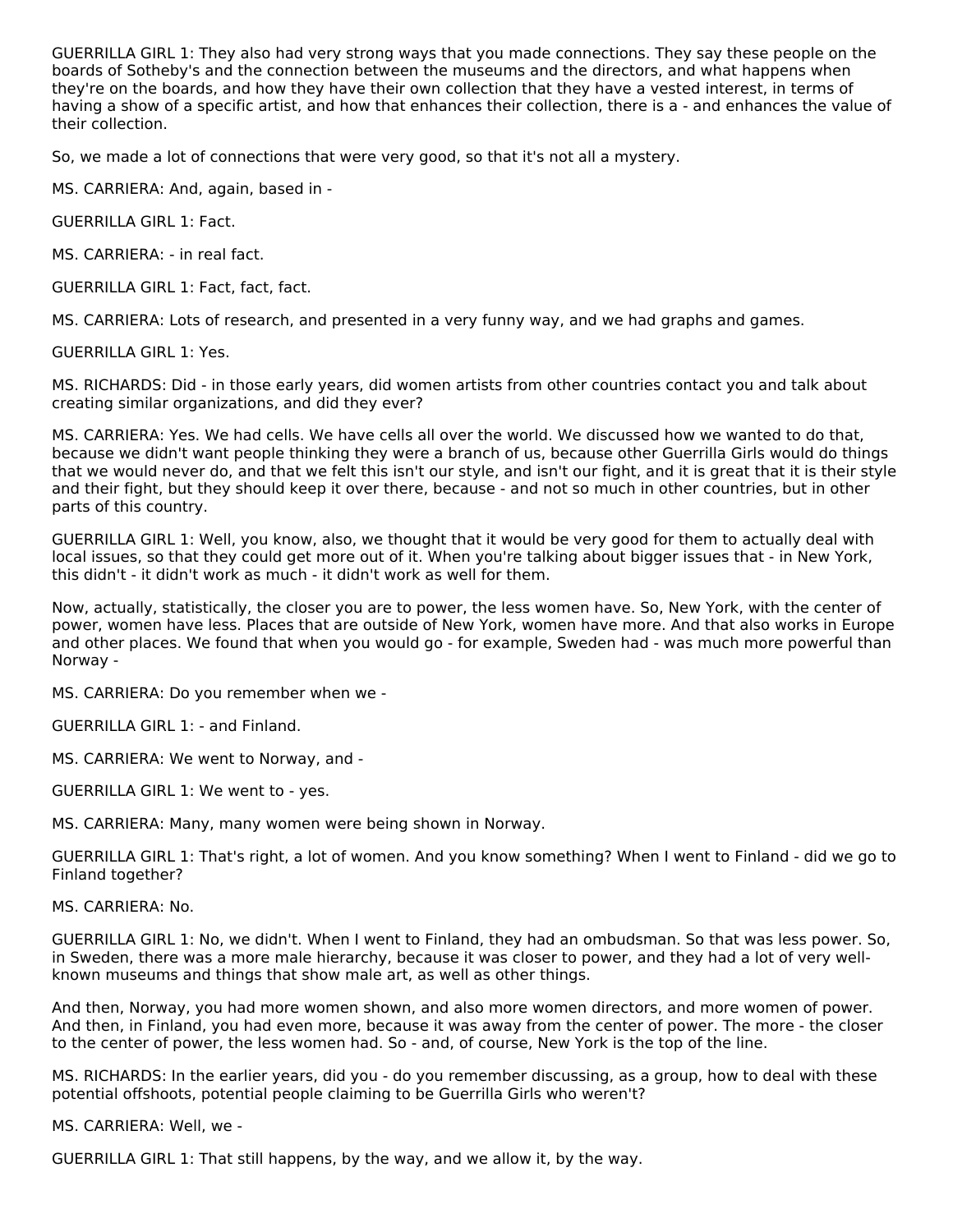MS. CARRIERA: Yes -

GUERRILLA GIRL 1: We allow it. You know something? If they want to be a Girl, good for them, by the way.

MS. CARRIERA: If they believe in that, sure.

GUERRILLA GIRL 1: Sure. And you know something? It can only enhance us by having people of power who have been given credit for being a Girl, even if they were never a Girl. And that's certainly happened at this point in time.

MS. CARRIERA: But that bring me back to the cell thing, because I had gone - in the very early days, I had gone to San Francisco, where I personally had been - my whole art education was there. And we talked there. And they started a group there with an artist who is very well known in San Francisco, but they called themselves the Guerrilla Girls. And the things that they did there we really wouldn't do here.

And so, we had to make it clear to them that they should call themselves Guerrilla Girls San Francisco, or come up with another name, because their issues were different in San Francisco - they are different, when it comes to the regional thing.

GUERRILLA GIRL 1: Sure.

MS. CARRIERA: And so, we decided that we really wanted to make that clear, that anyone who wanted to form a group, a Guerrilla Girl type group, should, absolutely, but should differentiate themselves.

And we had gigs. We have been all over the world, and all over this country. And you and I have gone on a lot of them.

GUERRILLA GIRL 1: Absolutely.

MS. CARRIERA: A lot, and -

GUERRILLA GIRL 1: And, believe me, it was a lot of fun. [Laughs.]

MS. CARRIERA: It was fantastic.

GUERRILLA GIRL 1: It was fabulous, fabulous.

MS. CARRIERA: Except -

MS. RICHARDS: These trips -

MS. CARRIERA: Well, I got -

MS. RICHARDS: - are being paid for by you, personally?

MS. CARRIERA: No.

GUERRILLA GIRL 1: No, no.

MS. CARRIERA: No. I was the one who arranged them and sent out letters, and did all the paperwork, and just you know, was, like, the Guerrilla Girl travel agent, in a way.

But the Gig Girl, I was the Gig Girl for many years, like, maybe for 11 years. So people would contact us, and they would - they were usually schools or art organizations, and they would pay for our airfare -

GUERRILLA GIRL 1: Or museums.

MS. CARRIERA: Or -

GUERRILLA GIRL 1: Yes, yes.

MS. CARRIERA: Pay for our airfare, put us up in crappy little hotels, or someone's house, if they couldn't afford it.

GUERRILLA GIRL 1: And they would give us a per diem, by the way.

MS. CARRIERA: They gave us a per diem, so we could eat.

GUERRILLA GIRL 1: Yes, yes.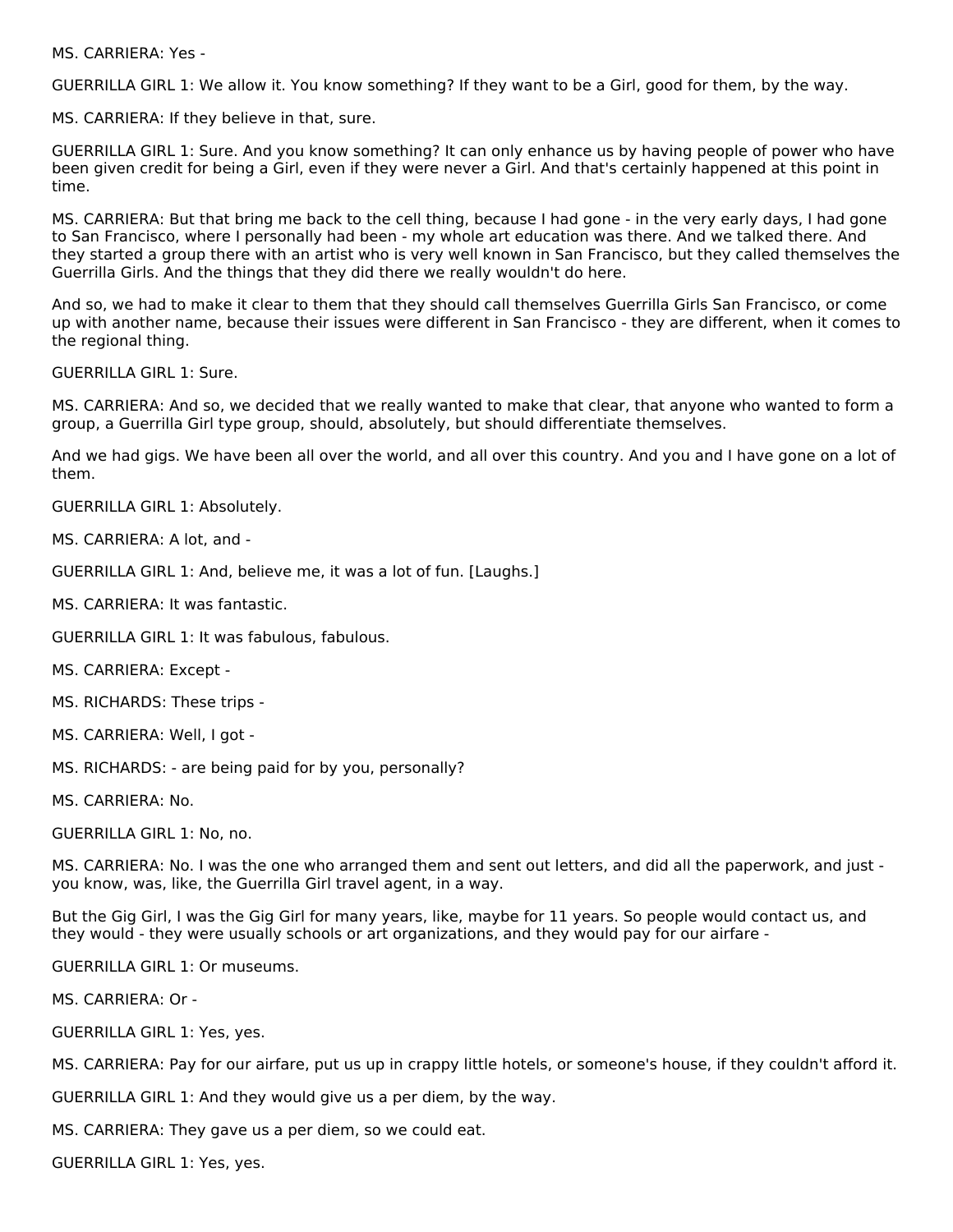MS. CARRIERA: I mean, it was no - it was not, like, a big expense account, or anything.

GUERRILLA GIRL 1: Initially. Initially, yes, yes.

MS. CARRIERA: And, you know, lots of times we were put up, like, in people's houses.

GUERRILLA GIRL 1: That's right.

MS. CARRIERA: When we went to Norway, we were in someone's house, right?

GUERRILLA GIRL 1: I know, yes, yes. [Laughs.] On a couch.

MS. CARRIERA: Right. But -

GUERRILLA GIRL 1: None of this single room, high-end stuff.

MS. CARRIERA: No, no. I mean, when I went to Argentina, I got violently ill, because -

GUERRILLA GIRL 1: Oh, really? The food was terrible?

MS. CARRIERA: Well, I didn't eat meat, but the room I was in was really bad, it was like a cot.

GUERRILLA GIRL 1: Oh, wow. Oh, wow. Oh, wow.

MS. RICHARDS: When -

MS. CARRIERA: But so -

GUERRILLA GIRL 1: You know something, also? The Girls, individually, did get some money for it, by the way. We got a little bit of money for doing the gigs, per day. But really -

MS. CARRIERA: Right. What did we get?

GUERRILLA GIRL 1: - it was so nominal.

MS. CARRIERA: What did we get, like \$50, \$100 a day?

GUERRILLA GIRL 1: Yes, yes. I think we got \$50 a day, plus we got \$175, I think we got, or \$150, to do the gig, you know? So it was very nominal. But it did give us enough so that it wouldn't cost us, you know, that much to do the stuff.

MS. CARRIERA: Well, that was the point -

GUERRILLA GIRL 1: Yes, yes.

MS. CARRIERA: - so that we wouldn't be losing money by doing it.

GUERRILLA GIRL 1: We wouldn't lose money by going over there, is what it came down to, yes.

MS. RICHARDS: Are you aware of whether, in the early years, or during your time, there was any conscious effort, in terms of recruiting, or inviting new members to represent more than one generation of artists?

MS. CARRIERA: Oh, definitely.

MS. RICHARDS: And -

MS. CARRIERA: Definitely.

GUERRILLA GIRL 1: Yes.

MS. RICHARDS: And, also, to - how long - at what point - and I believe this happened - at what point did you move from exclusively focusing on visual art to include or maybe -

MS. CARRIERA: No, you're right.

MS. RICHARDS: I guess just the members, the members -

MS. CARRIERA: Then we went to theater -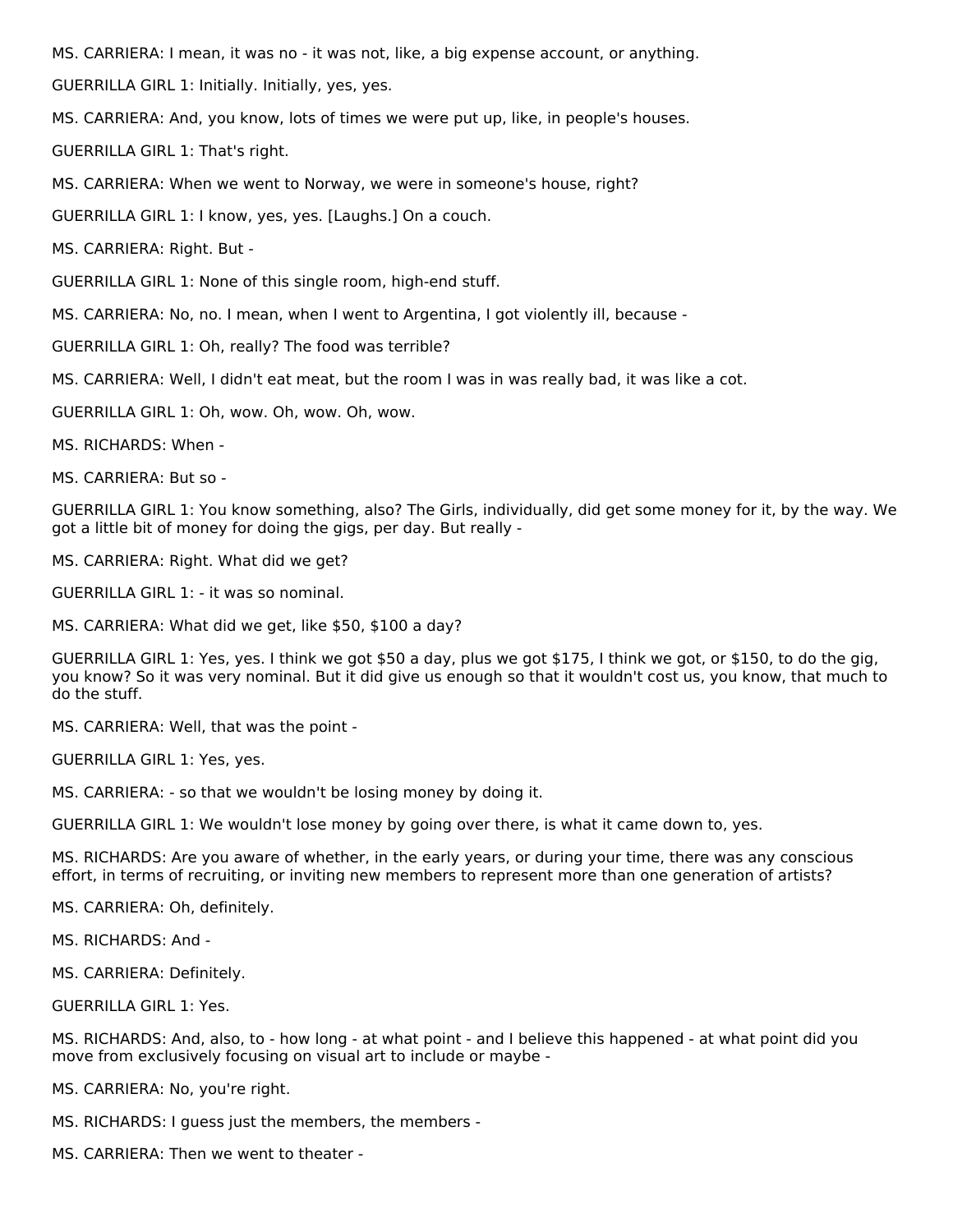MS. RICHARDS: How did you think about the membership, in terms of generations, and agree what that should be like -

MS. CARRIERA: Well, we -

MS. RICHARDS: - as the group evolved, and those -

MS. CARRIERA: The -

MS. RICHARDS: - members, in terms of their work?

MS. CARRIERA: Well, the group has always been that, you know, we get members from people in the group, you know? Like, someone will say -

GUERRILLA GIRL 1: Recommendations, yes.

MS. CARRIERA: "So, this person would be a great person." And so, it started out - well, there is also the thing of color, because -

GUERRILLA GIRL 1: Yes.

MS. CARRIERA: - not long after we were dealing with sex discrimination, we decided, well, there is also race discrimination in the art world.

GUERRILLA GIRL 1: Yes.

MS. CARRIERA: So, we made an effort to think of all the artists of color that we really respected and knew. So -

GUERRILLA GIRL 1: We actually made a real effort to get artists of color in the group, as you do in academia. It didn't just fall to us. We really went all out to find women of color -

MS. CARRIERA: But -

GUERRILLA GIRL 1: - to be in our group. Yes.

MS. CARRIERA: But women of color that we knew would bring really good things.

GUERRILLA GIRL 1: Yes, yes.

MS. CARRIERA: I mean, it wasn't like Affirmative Action or anything.

GUERRILLA GIRL 1: That's correct. Yes, absolutely.

MS. CARRIERA: And, yes, there was also - there was a concerted effort to try to do - have intergenerational. And we did.

GUERRILLA GIRL 1: Yes.

MS. CARRIERA: I mean, I would say the founding members were maybe all around the same age at the time. No, they weren't -

GUERRILLA GIRL 1: Yes, yes, okay.

MS. CARRIERA: There was, like, about a 15-year span.

GUERRILLA GIRL 1: Yes, but that's still a fair amount. That's still 15 years.

MS. CARRIERA: It was, like, at least a 15-year span in the beginning.

GUERRILLA GIRL 1: Yes, yes. No, no, no, no, I thought you meant they were all the same age, but they really - I'm sorry.

MS. CARRIERA: No, no.

GUERRILLA GIRL 1: Yes.

MS. CARRIERA: And then - but very shortly after that, people ranged from their twenties to their seventies.

GUERRILLA GIRL 1: Yes.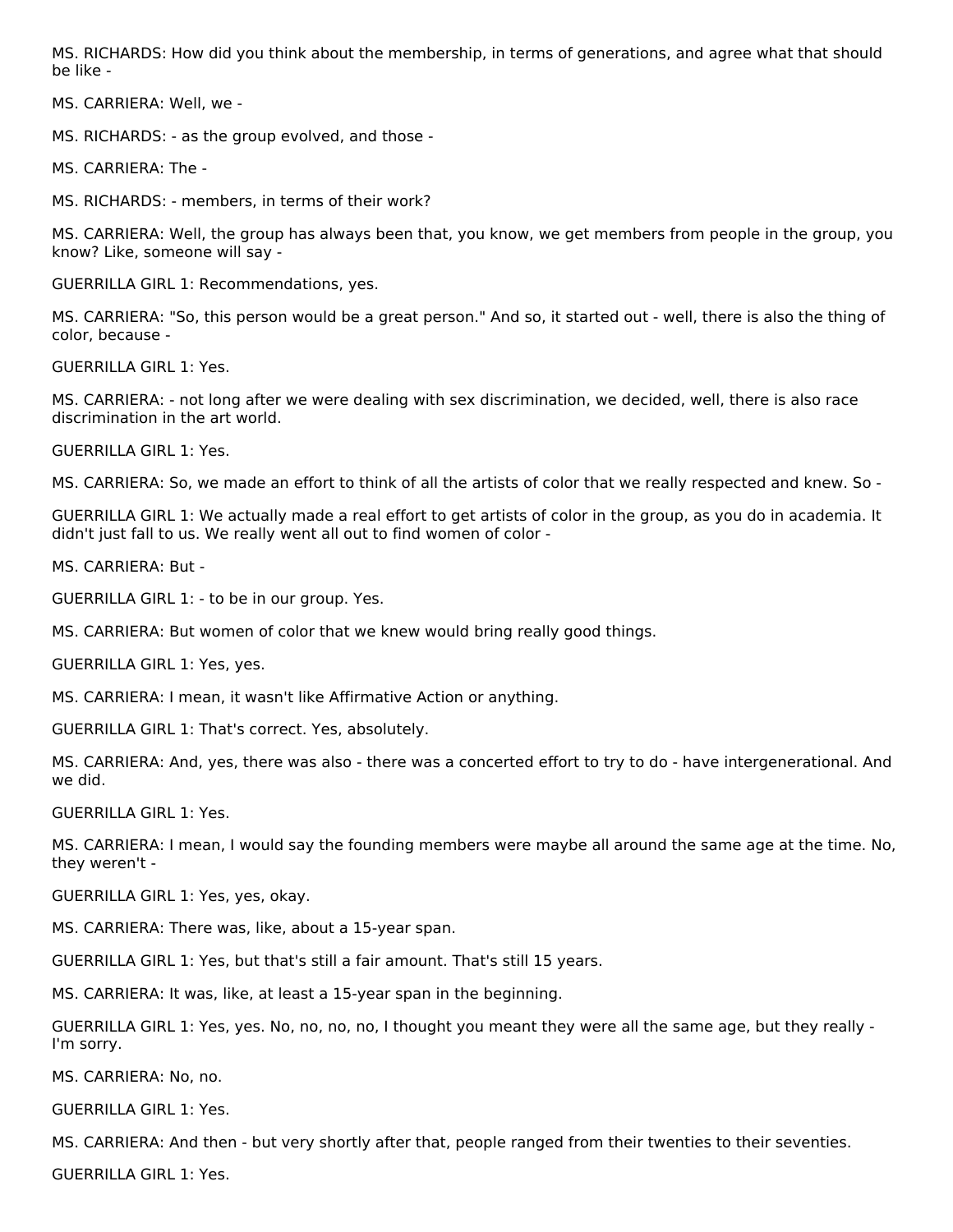MS. CARRIERA: So, you know, there has always been a big span.

And the thing with the artists of color, though, was that, like, we had some really fabulous Asian artists, but then they started Godzilla, which is an Asian artist activist thing.

GUERRILLA GIRL 1: Yes.

MS. CARRIERA: And so they all went to that -

GUERRILLA GIRL 1: We lost members to that, yes.

MS. CARRIERA: Well, we lost all our Asian members to that.

GUERRILLA GIRL 1: I know. [They laugh.] I'm trying to be, you know -

MS. RICHARDS: Was that difficult?

MS. CARRIERA: Well, you know what?

MS. RICHARDS: Was that -

MS. CARRIERA: But the thing is, there was no animosity. We still, like, fed each other.

GUERRILLA GIRL 1: Yes, yes.

MS. CARRIERA: You know, information still went back and forth. Sometimes we did joint things. I mean, none of this was every difficult, because the more people that are aware -

GUERRILLA GIRL 1: Absolutely.

MS. CARRIERA: - and are committed to changing things, it doesn't matter what group they're in, because information travels, and activities encompass. So it's never a bad thing. And it's not.

I mean, I think when you talk about other branches from the visual arts is when you should start talking to Gertrude [Stein], because she brought in a lot about performance art.

GUERRILLA GIRL 1: Absolutely.

MS. CARRIERA: And she would be the one to talk to about that whole shift.

MS. RICHARDS: So, in the early years -

GUERRILLA GIRL 1: We focused on the visual arts, yes, yes.

MS. RICHARDS: - with all the statistics, it was a focus on the museums, on the galleries, on the art world, which is basically a visual art world.

MS. CARRIERA: Right.

GUERRILLA GIRL 1: That's right, yes. You know something? We felt that we could make - first, we didn't have and, you know, we didn't have millions of people working for us. And, also, it was easy to target it. And it was also by doing posters, which was very low-end, you know, in terms of how much money it would cost to poster, we could get a lot of bang for it.

And that is much harder in some of the other fields. You know, for example, the movie industry, you're talking about a whole different level, yes.

MS. RICHARDS: When you were recruiting, did you have - I hear you've said the more the merrier, in a sense, and yet, of course, you were only recruiting friend to friend. Was there a sense of the number that would be the right number of members at any one given time?

MS. CARRIERA: No -

GUERRILLA GIRL 1: No, no, no. We just - we left it quite open, you know? More members? Fine. Because, you know something? It was a group, also, that was in flux. It was not like, "Hey, we've got the number, we're cool with this, this is like a corporation."

It was much looser, by the way, than you have in a corporate America. It was just much looser. Everyone, you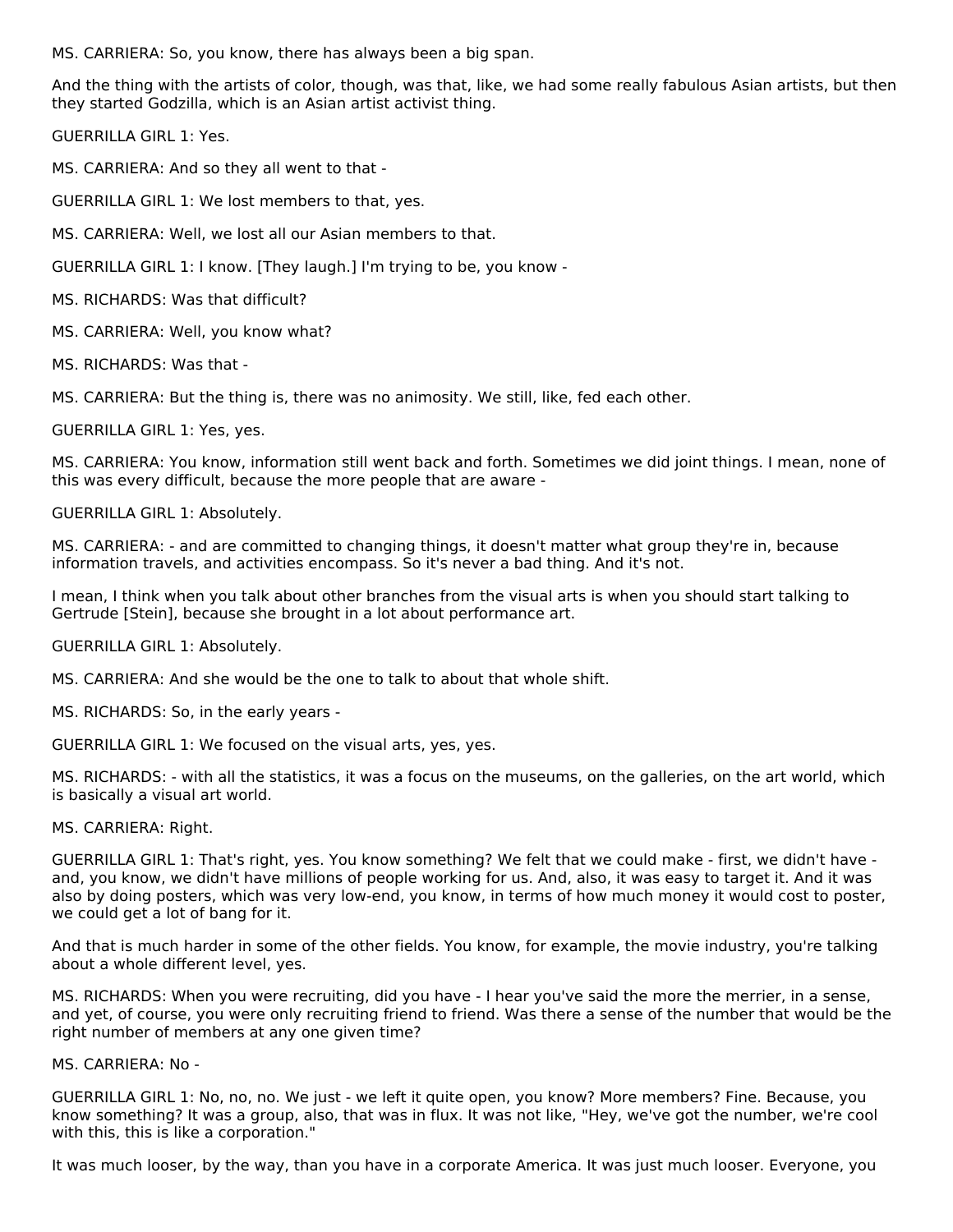know, brought in different things that they thought would be of interest. We had people that came in and just stayed for a night, you know.

MS. CARRIERA: Right.

-

GUERRILLA GIRL 1: So, it was very fluid.

MS. CARRIERA: And, you know, a lot of times people wouldn't show up for a few months, because they would be

GUERRILLA GIRL 1: They had a show, or they had other things.

MS. CARRIERA: They had a show, or they had a residency out of the city, or -

GUERRILLA GIRL 1: Yes.

MS. CARRIERA: - out of the country.

GUERRILLA GIRL 1: Absolutely, yes.

MS. CARRIERA: And, I mean, I think it's kind of funny, because some people that came and maybe participated one or two meetings, they feel like - they really have a very strong identity with our group, and it's like -

GUERRILLA GIRL 1: Yes.

MS. CARRIERA: - we will get e-mails from them, and I'm thinking, "Who was that?"

GUERRILLA GIRL 1: "Who was that person?"

MS. CARRIERA: Yes.

GUERRILLA GIRL 1: Yes, yes. They once showed up. What meeting was that?

MS. CARRIERA: I know.

GUERRILLA GIRL 1: Yes, yes, yes.

MS. CARRIERA: You talked about statistics, and how they were - could be so powerful. Did you - and as the membership evolved, you had new ideas brought to the table because -

GUERRILLA GIRL 1: That's right, sure.

MS. CARRIERA: - of the diversity of the members. Did you measure the impact, and was the perceived or certain impact of certain campaigns influential in deciding to continue in that direction, or were the individual, or - and were the individual members' new ideas, new members, the priority?

GUERRILLA GIRL 1: No. I would say, frankly, it was - we just - we would discuss how important that idea was at this point in time.

Now, for example, there was a very successful, great poster, which is "The Advantages of Being a Woman Artist." Now, this was just absolutely fabulous. We took all the negatives, by the way, oh yes, you know, being in a - what were some of them?

MS. CARRIERA: Having - well, just things that really were personal things, like having your husband leave you for someone who was younger, or -

GUERRILLA GIRL 1: Well, it was -

MS. CARRIERA: - or not having to wear those expensive Italian suits while you're painting, or smoke a cigar, or -

GUERRILLA GIRL 1: Or smoke the cigars.

MS. CARRIERA: Or not having -

GUERRILLA GIRL 1: But I will tell you something. There was -

MS. CARRIERA: Not having someone take your ideas and then being called a genius.

GUERRILLA GIRL 1: Yes.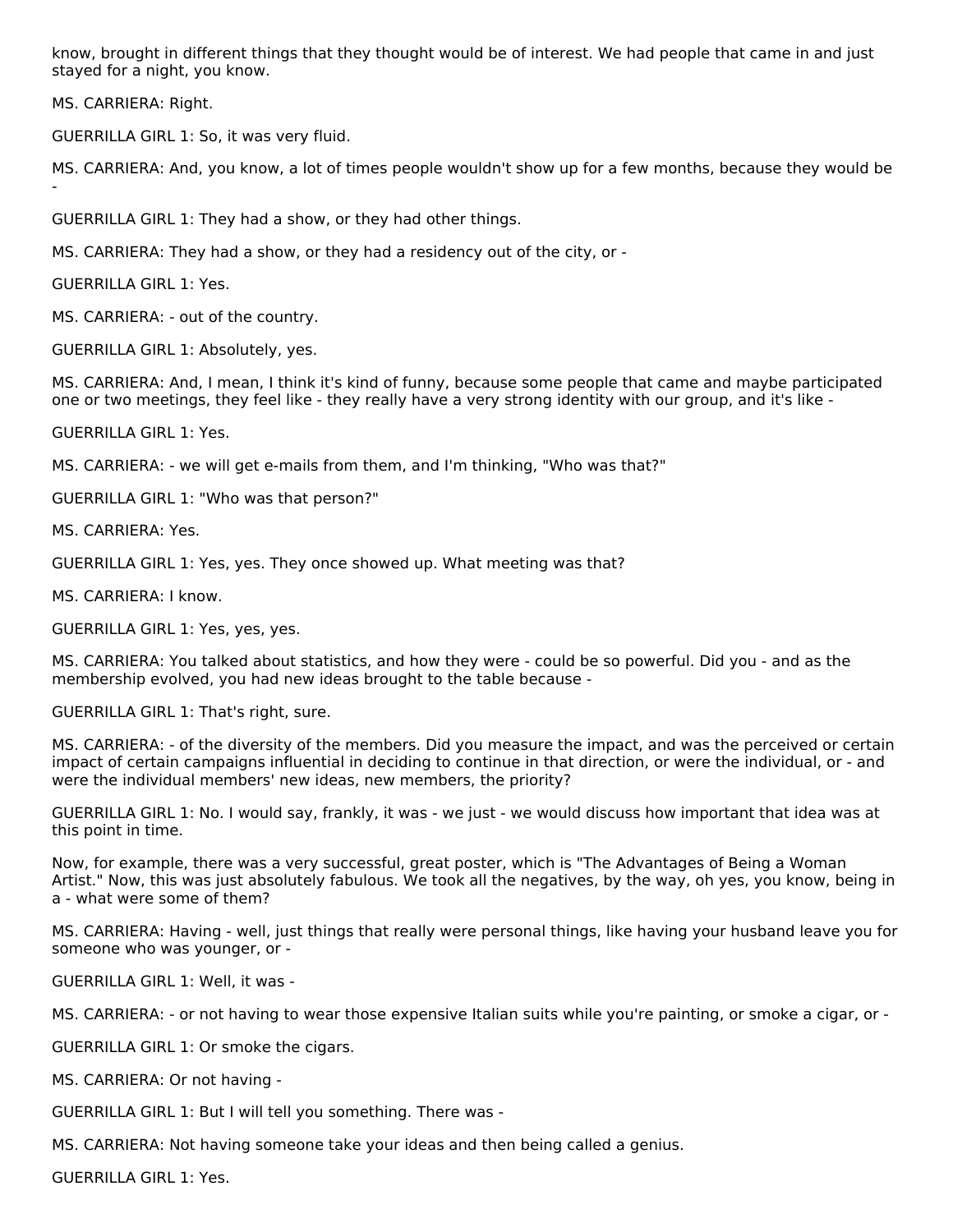#### MS. CARRIERA: You know?

GUERRILLA GIRL 1: Actually, the word "genius" actually has to do with male genitalia. So, originally, the derivation of that word - but there were other things that were very good.

And also, it was applicable to a lot of other fields. It was not just the art field. So, it was - I'm kind of losing some of the specifics of it. But it was not being stuck in a tenured position, you know, and having the advantage of having four freelance jobs, and things that -

MS. CARRIERA: Right.

GUERRILLA GIRL 1: - are very specific, and are what makes it impossible to actually rise within the hierarchy of the art world. So it was very specific. And also, the advantage of being photographed in a gorilla suit, you know. [Laughs.]

But, nevertheless, it was - it worked very well. And that poster became - we had a benefactor who took the ad out in Artforum, and that gave us a lot of punch. Plus, the fact that it was such a great poster, anyway. And, as I said, it went through all the - so many other fields.

MS. CARRIERA: That was one of our most successful -

GUERRILLA GIRL 1: Yes, yes. Definitely, definitely.

MS. CARRIERA: - posters, yes.

GUERRILLA GIRL 1: And it was also fun, and we got a lot of laughs out of it, as well as a lot of laughs because there was a lot of recognition from the audience about, "Oh, my God, so true, so true," you know. [Laughs.]

MS. CARRIERA: See, yes, and when you say "the audience" -

GUERRILLA GIRL 1: Yes.

MS. CARRIERA: - these gigs were, I think, a very important part of what we did, because we would go to these little towns in Kansas and in Kentucky and in Missouri, and you know, these colleges -

GUERRILLA GIRL 1: Yes.

MS. CARRIERA: - and, I mean, I just went - I went someplace in Indiana, where the kids were totally redneck, and they were throwing things at us. It was the only negative time, and I was on hundreds of gigs.

MS. RICHARDS: Wow.

MS. CARRIERA: They couldn't understand it. They couldn't understand why we would be up - they were making fun of the fact - how ugly we looked in gorilla masks, how anything - everything we were saying, "What do you mean, that women aren't allowed to do this?"

MS. RICHARDS: Yes.

MS. CARRIERA: It was a really hostile crowd. However, of course, the people who didn't feel that way are the people who brought us, and those students that supported it. It was so important for them to have us there, to have their concerns voiced.

MS. RICHARDS: Yes.

MS. CARRIERA: Usually, we were talking to the converted, and - but giving them strength. To me, it was just so amazing, because every single time we would go on a gig, at least one person would come up to me and say, "You changed our life. I really have the strength to go on now, and do my art."

GUERRILLA GIRL 1: Yes, yes.

MS. CARRIERA: "I really feel I can make it, you've been an inspiration to us." I mean, how amazing is that?

GUERRILLA GIRL 1: You know what I found amazing is I know when I went to the Art Institute, the Art Institute of Chicago, we were like rock stars. It was unbelievable. We came out, and they were screaming and yelling. It was unbelievable.

MS. CARRIERA: A lot of places are like that with -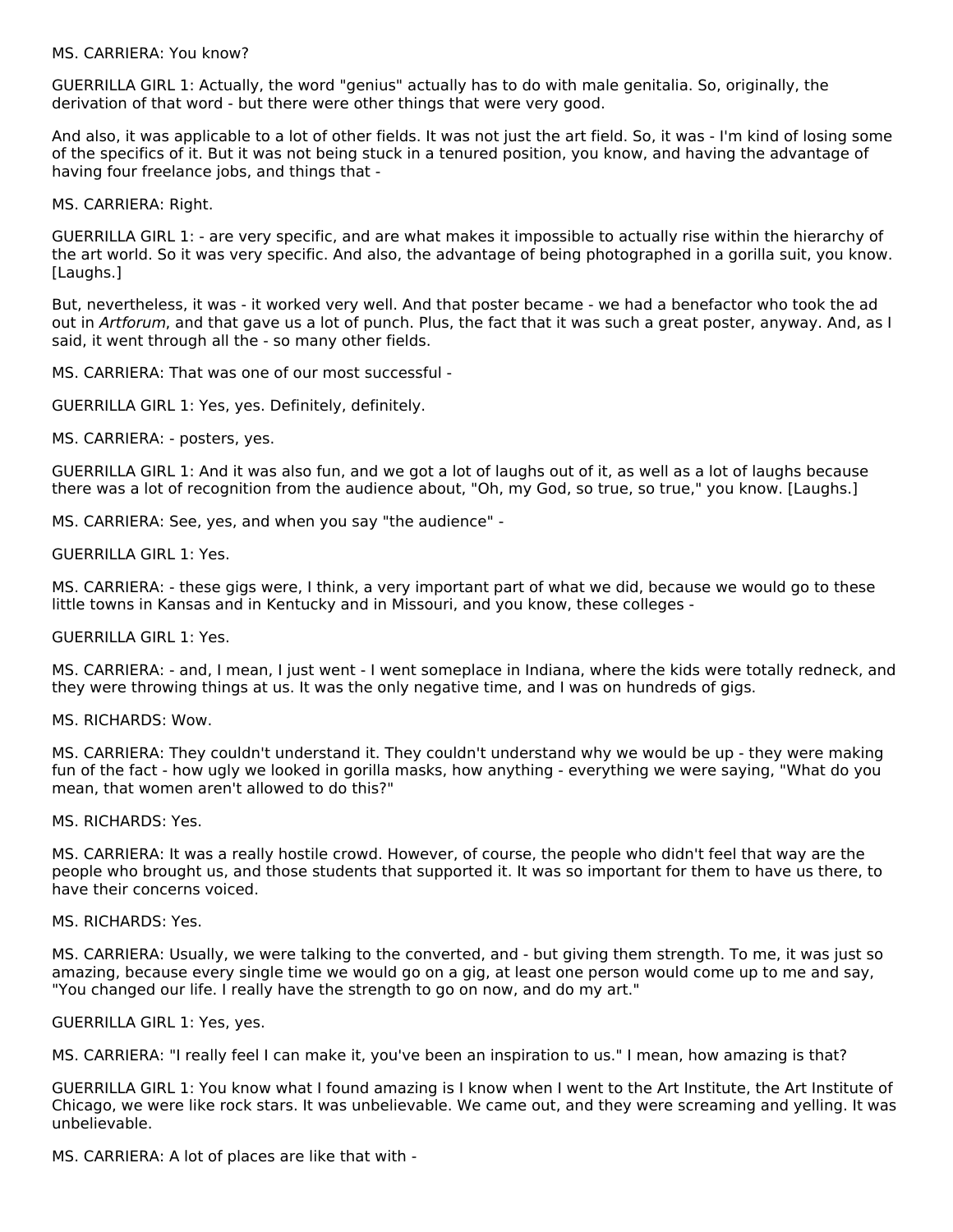GUERRILLA GIRL 1: You know, like -

MS. CARRIERA: Yes.

GUERRILLA GIRL 1: Yes, and - no, we had a fair amount. That shows you the enormous need for women to have a voice. And we actually were their voice. So, they felt very empowered by us coming there, and they identified with us, which was so great.

Plus, it's not just great for our ego, it's about the group itself. It's not the specific person.

MS. CARRIERA: No, it's about the -

GUERRILLA GIRL 1: Absolutely. It's about the issues.

MS. CARRIERA: - spreading the word, and -

GUERRILLA GIRL 1: That's right.

MS. CARRIERA: - and changing -

GUERRILLA GIRL 1: And changing.

MS. CARRIERA: I mean, to me, that's like grass roots changing -

GUERRILLA GIRL 1: That's right.

MS. CARRIERA: It's affecting kids who are in college, saying -

GUERRILLA GIRL 1: That's right.

MS. CARRIERA: - "We don't want to be on the negative side of the statistics" -

GUERRILLA GIRL 1: That's right.

MS. CARRIERA: - "we want to be on the positive side of the statistics."

GUERRILLA GIRL 1: And then you have older people. When you had the "Advantages of Being a Woman Artist," they had "Being in revised, you know - being revised shows in art history books," and stuff like that. Of course, better revised than none at all, I might add, but nevertheless, it was enormous.

And also, the range in the audience. You would have older women, by the way, who were saying, "Oh, my God, you know, and you've made so - and I can go on," and all that. It was really quite -

MS. CARRIERA: Families.

GUERRILLA GIRL 1: It was unbelievable.

MS. CARRIERA: Families.

GUERRILLA GIRL 1: And young, and of course, art students. And most people, most students, don't realize at the student level what it's about. They really get the word as they're older. Because, within academia, they don't see themselves being discriminated against.

And, of course, there are many more women now who go to art school than men. And, all of the sudden, they're cut out. The door is shut right in front of them when they go out into the world.

Now, it's better. There is no question it's better. But it's still not good enough. Now, we don't have a specific every time we see a show, it's not that every show should have 50 percent women. But the fact is, the statistics should be far greater than what they are.

[END MD 01 TR 01.]

GUERRILLA GIRL 1: Yes.

MS. RICHARDS: Is there an area of work that you most enjoyed, being a Guerrilla Girl, that you maybe spearheaded, or initiated, or you feel you made the most impact in, as Guerrilla Girl Number One?

GUERRILLA GIRL 1: I happen to love going out and performing. I have to tell you, I just loved it. I just loved it.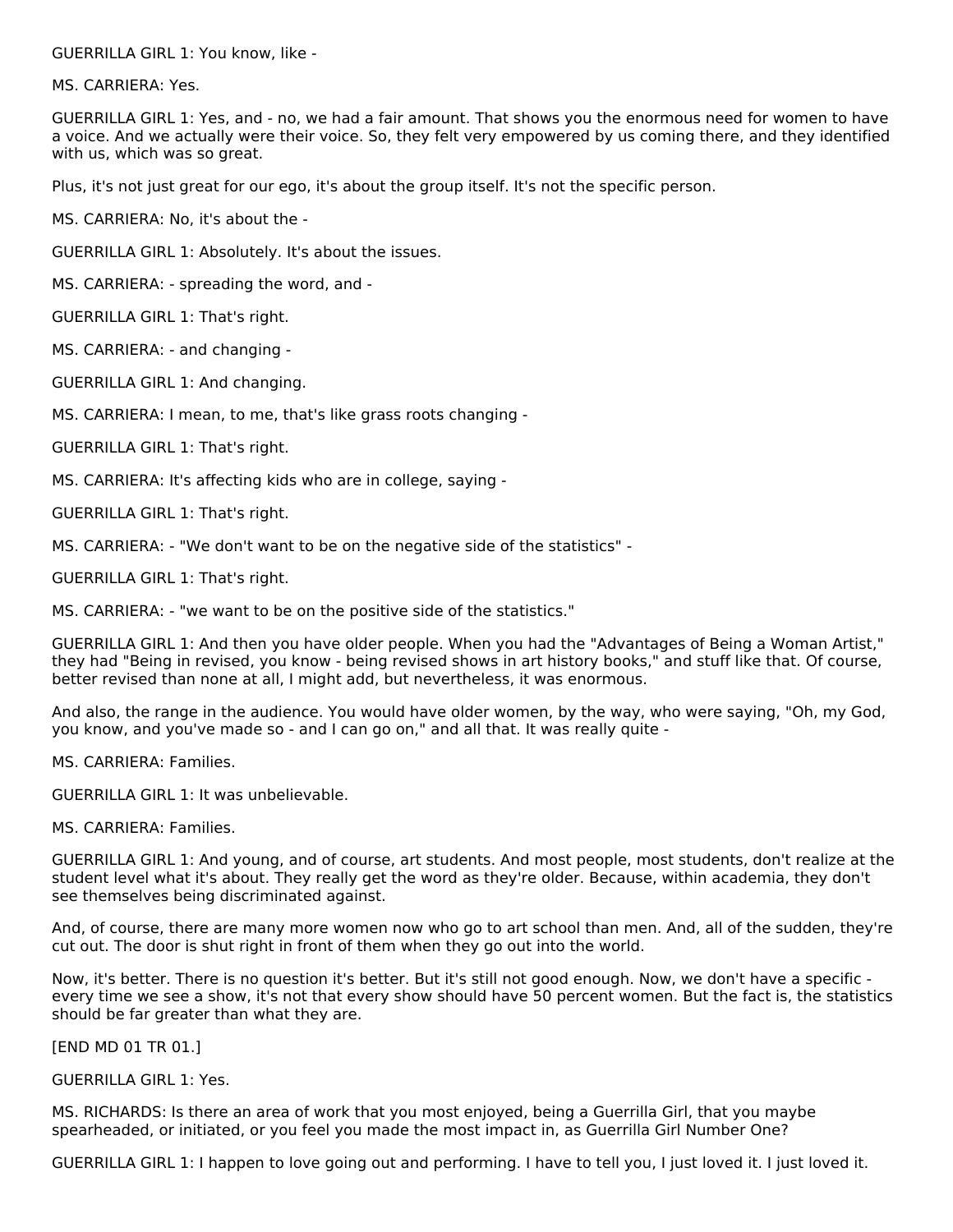And it was amazing to get that rapport with the audience. And you had that audience, and they were just with you. You read those lines, and they were just - and, also, I used my own humor to it.

And one of the best gigs I had was in New Orleans, and they were just - everything I said, "dy-na-mite," you know? It was just great, by the way, so I would say that that was something that I found enormously enjoyable.

I think that it was also fun to go to the meetings. When we went to the meetings, we would actually try to figure out lines that were amusing, by the way. You know, "Okay, Senator [Jesse] Helms, you know, the art world is just like your kind of place," [laughs] you know, and things like that.

So, we would get good lines, we would - and then we would go, you know, the ten best list, by the way. So it worked very well for us, and it was also a lot of fun. And it was also - the camaraderie of the other women. So you had a feminist group that was all on your side, and all working for, you know, the same issues.

MS. CARRIERA: Well, I had organized the gigs, and stuff, and I loved going on them, and I think that was my most favorite thing. And besides just being up there, and doing it -

GUERRILLA GIRL 1: Right.

MS. CARRIERA: - what I loved also was, like, we would - I would be on gigs in countries where they would want us to do workshops where they would come up with their own posters.

And my favorite was in San Sebastian, Spain, and we worked with this art group for a week, coming up with posters for their issues. And it was, like, amazing. It was just amazing. It was amazing being in a place that was, like, so totally different than New York, and seeing what their issues were. And there was a revolution going on, while we were there, in the streets. It was just amazing.

And the same in Argentina, working with them and doing posters with them in Argentina. And, you know, you would give your presentations in various places - because I was in each of these places a week, working every day with the people there. And other places, too, but those two were like the most amazing for me.

And, also, I worked on this project in a homeless shelter, where we worked with Coalition for the Homeless. And there were just a few of us Guerrilla Girls, and this woman who had this group, Coalition for the Homeless. And we would go into the homeless shelter, and speak to the women, and make posters in their voice. I think that's, like, what I really liked. I loved -

GUERRILLA GIRL 1: Those posters were very effective, yes, yes.

MS. CARRIERA: I loved our making posters, but for me, I also loved being - going out and helping other women make posters in their voices.

GUERRILLA GIRL 1: Yes, right.

MS. CARRIERA: Through, using us as a vehicle. I thought that - that was like, to me, it had a more profound effect.

GUERRILLA GIRL 1: There was a - yes?

MS. CARRIERA: Also, the camaraderie-ship.

GUERRILLA GIRL 1: Yes, we -

MS. CARRIERA: You know, we became very close friends.

GUERRILLA GIRL 1: That's right, yes.

MS. CARRIERA: And, you know, we celebrated each other's life occasions, and it was - but not in the old feminist way. It was much more in a kind of cutting edge, and -

GUERRILLA GIRL 1: Yes, that's right.

MS. CARRIERA: - funny way, not - it wasn't as - a nurturing way, particularly. I wouldn't say this is a nurturing group.

GUERRILLA GIRL 1: Well, you know, I will tell you something. You also have some very ambitious women. You have smart women, ambitious women, angry women, people who want to get their due. And you know something? And that is always, I want to tell you - I've been in a lot of groups, by the way - that is always a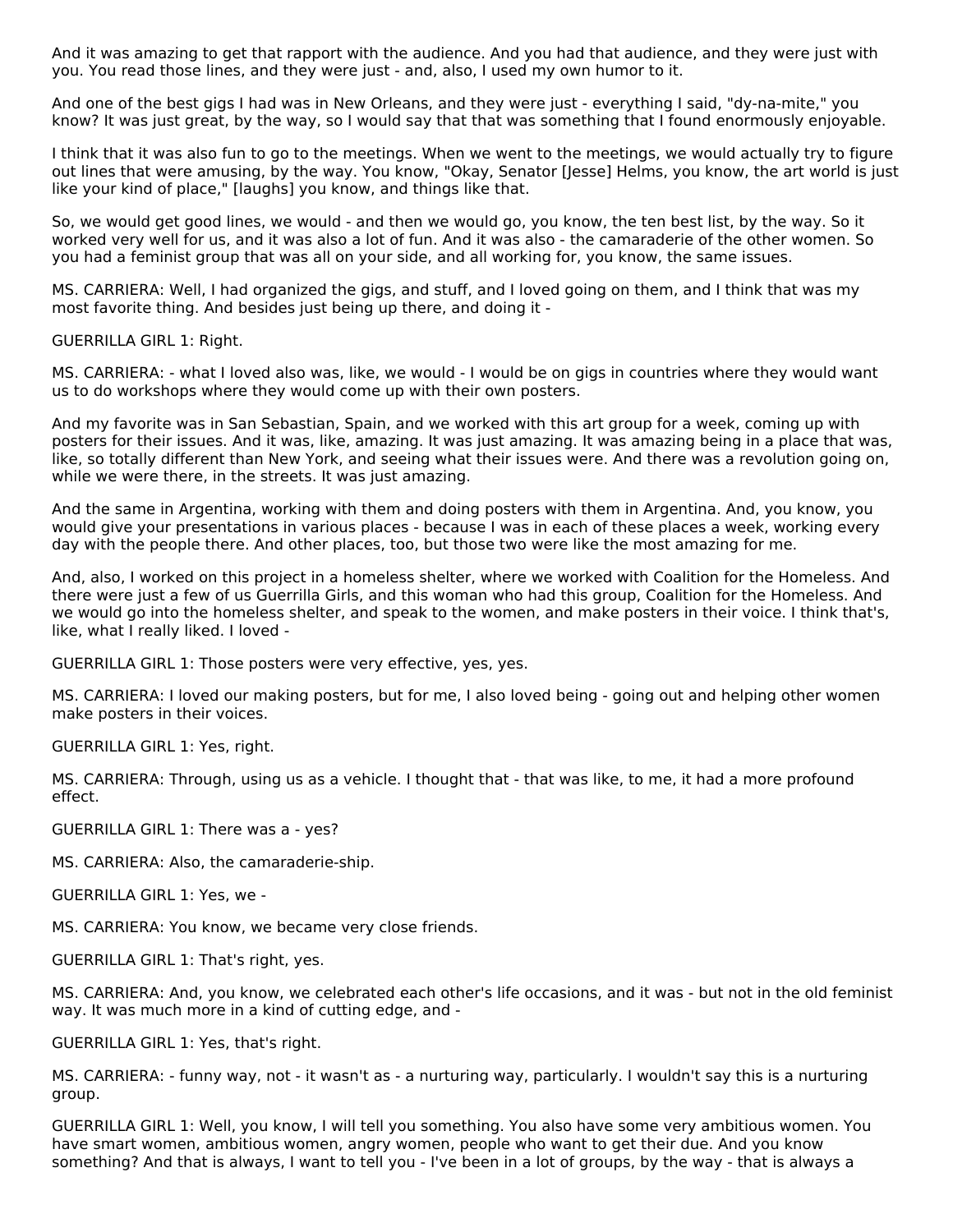tricky business.

But I will tell you something. The women are great. They are great, and they are fun to be with, but it can be we know that - it can be, by the way, sometimes, a little abrasive. But it's still - it was worth the trip.

[They laugh.]

GUERRILLA GIRL 1: We were thinking of some of the people. [They laugh.]

MS. RICHARDS: Could you speak, each of you -

GUERRILLA GIRL 1: Yes?

MS. RICHARDS: - about how you think your participation in the Guerrilla Girls affected your own personal work, if it did or it didn't, and if that's -

GUERRILLA GIRL 1: Well, I will tell you, frankly, that my own work was very outrageous before. So, therefore, I have to say that it just - it didn't affect my own work, more than I - I brought that to myself, and to the group. And I had been with the guys, in terms of art schools, and stuff like that.

So, nevertheless, I had gone to Yale [University, New Haven, CT], and there was, you know, three women in my class, a big class of guys, you know, et cetera, so there was a lot of competition around. So I knew what that was about.

But, you know, the women have gotten a lot less. And many times they were truly - they were angry, and they had a right to be angry, because they had work that was valid, and they were not getting - now, there are always some women who do get through, and that happens, and good for them, by the way. But it's just that more women wanted to have access to the system, and that was - you know, that was an important thing.

And even now, what you - there is still enormous need for - in spite of - when you go to other countries, especially, and you go around the country, you see how important it is to get that support from the Guerrilla Girls, as a group.

And if it were not necessary, then the group would just disappear, which is fine, too, by the way. That would be great if there would be - at this point in time, which is great, in New York you have two shows. You have Martin Puryear, an artist of color, and you have Kara Walker. So you have the Modern [Museum of Modern Art, New York City] and the Whitney showing two people of color, and it's an extraordinary time. So things -

MS. CARRIERA: But you have Richard Prince at the Guggenheim.

GUERRILLA GIRL 1: [Laughs] A white guy. Well, you know, they always say -

MS. CARRIERA: A white guy who is saying nothing.

GUERRILLA GIRL 1: Well, he's saying -

MS. RICHARDS: It's very -

GUERRILLA GIRL 1: No, no, no, no. He's saying a lot of sexist things, by the way. He is not saying nothing. [Laughs.]

MS. CARRIERA: It's true, it's true.

GUERRILLA GIRL 1: But he's reinforcing some of the things. But, nevertheless, he is reinforcing a lot of the things that we are against.

MS. CARRIERA: No, you're right.

GUERRILLA GIRL 1: But, nevertheless, it's a better time frame. No, it's not going to - I don't believe, in my lifetime, frankly, it will be equitable. But it will be much better. And that, alone, is worth the struggle.

And, not only that, you keep going a certain amount forward, and then going back. There were more women who were shown in the 1970s than there were in the 1980s. As soon as the art world starts getting more money, there are less women out there. When they want work that doesn't cost that much, they come in with the women. So there is an economic factor, too.

And now, of course, they're going to very young people, who are untried in a lot of ways, right from art school, because their work also goes for less money, initially. Then it goes higher, of course.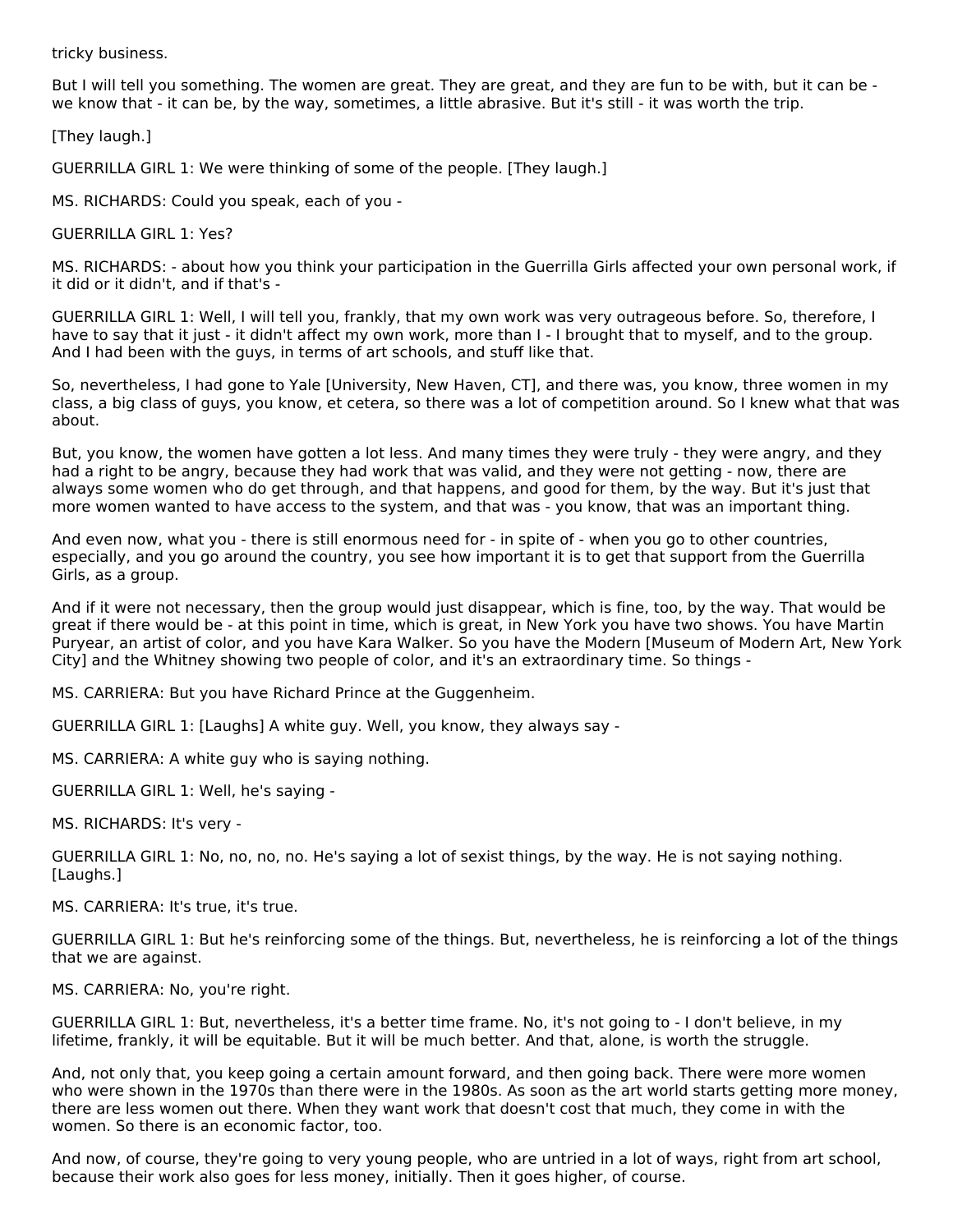But things - the art world, as all things, are in flux. So, we just wanted to make sure that our agenda is out there. And there is a need for feminism because there is not justice for all women everywhere. And not only within the art world, but other issues, broader issues.

So, I - it's important. But we felt that we had to focus on the specifics of the art world. That was our agenda. And that's something we could make a difference. George Bush will not listen to me or a Guerrilla Girl poster on a building. But, nevertheless, within the art world, people wanted to do what was political correct.

MS. RICHARDS: Right.

GUERRILLA GIRL 1: Yes.

MS. RICHARDS: And, Rosie, how about you, in terms of your art, your career, as - I mean your work. And how did that -

MS. CARRIERA: As -

MS. RICHARDS: - connect to being a Guerrilla Girl?

MS. CARRIERA: Well, my work is not particularly political, my own personal work. And I think that it probably might have been more political if I was not a Guerrilla Girl, but I did - but I put all my political art energy into my Guerrilla Girl activities.

So, it - as far as my visual artwork goes, if you saw it, you would never know I am a Guerrilla Girl. There are certain Guerrilla Girls, if you saw their work, you would say, "Oh, they must be a Guerrilla Girl." Absolutely.

GUERRILLA GIRL 1: Sometimes that's not true, by the way, but at least it gives that appearance, yes.

MS. CARRIERA: Yes, but -

GUERRILLA GIRL 1: Yes.

MS. CARRIERA: - there are a lot of people who are Guerrilla Girls, that you would see their work, and -

GUERRILLA GIRL 1: That's correct, too.

MS. CARRIERA: - and you would say, "They must be a Guerrilla Girl."

GUERRILLA GIRL 1: Absolutely right.

MS. CARRIERA: If you saw mine, you would never say that. But what it has influenced is that I have really become much more of a speaker, and - verbally. And I find it very easy to -

GUERRILLA GIRL 1: Much more articulate, yes.

MS. CARRIERA: - speak in a group. I have no fear. I could speak in front of 500 people, and without a mask, because I did it with a mask -

GUERRILLA GIRL 1: Right.

MS. CARRIERA: - about, you know, what I believe in, because I am active in lots of things that are not the Guerrilla Girls at this point. And the Guerrilla Girls has given me the power within myself to speak my beliefs. And I think that is, like, an amazing thing.

GUERRILLA GIRL 1: You know something? It really is amazing, the fact that - just to be able to say - to be empowered to say something direct, not always with anger, but just with basically, "This is the situation, and this has to change." And this is not, you know? Yes.

MS. CARRIERA: And not only in groups. I mean, I find in my everyday dealings - because my everyday dealings far outstretch the bounds of the art world right now - that I am - I mean, I have heard people say that I am a force to be reckoned with. And I know that happened by being a Guerrilla Girl. It really, really empowered me.

MS. RICHARDS: In the - when you - do the Guerrilla Girls think about the relationship of their group to the politics of activism in general, and politics in the United States, and how their activities are influential or influenced effective, more effective, less effective - depending on the tenor of the times in the country?

You think about the 1960s as the age of protest. And in the 1980s, I don't know, I don't remember how much of that was going on.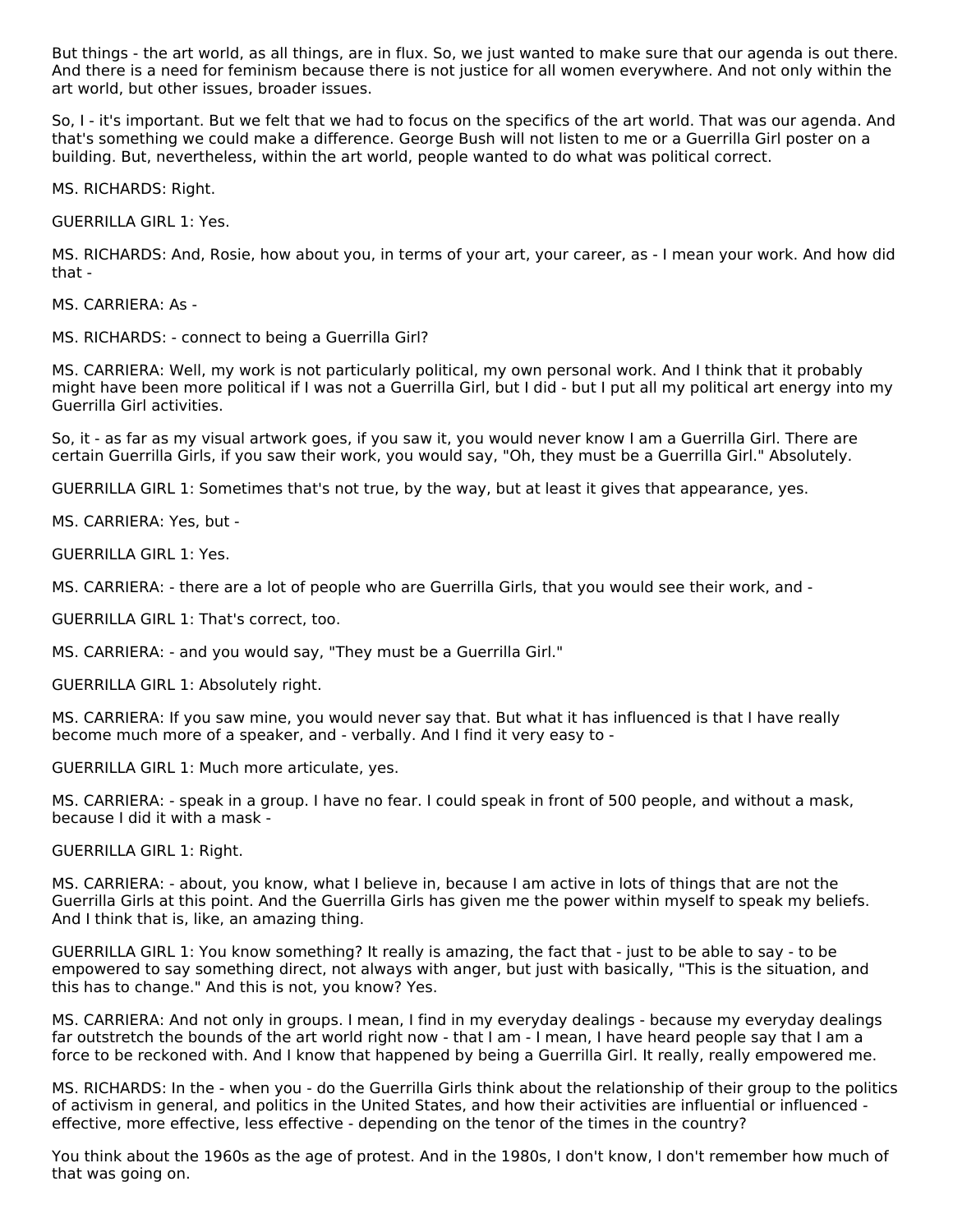MS. CARRIERA: That was the age of decadence, that's why we -

GUERRILLA GIRL 1: That's why we formed.

MS. CARRIERA: That's why we formed the way we did.

MS. RICHARDS: So, and now -

GUERRILLA GIRL 1: You know, I will tell you something. Yes.

MS. RICHARDS: Now we hear it's said that college students, who used to be at the foreground of protest, are not that any more at all, but -

GUERRILLA GIRL 1: Well, you know, I will tell you something.

MS. RICHARDS: And you have new members who are of that newer generation. So this is a kind of question about the atmosphere, and how it affects you.

GUERRILLA GIRL 1: Well, I will tell you something. At this point in time, you find that, in academia, there is not an enormous amount of political interest, the way it was in the 1960s.

Now, the 1960s had another time frame. You had Vietnam [War], you had the draft. Now we have an anti-war movement, but if you had the draft, you would really have a movement, in terms of college students. We do not have the draft.

I have - we are, of course, very anti-war - I am, personally, anyway. But we did some anti-war things with the Girls a while ago.

MS. CARRIERA: Yes, we did.

GUERRILLA GIRL 1: Yes.

MS. CARRIERA: A lot, actually, from the Gulf War.

GUERRILLA GIRL 1: The Gulf War, yes.

MS. CARRIERA: We did lots of posters about the Gulf War.

GUERRILLA GIRL 1: Yes.

MS. CARRIERA: Three, I think.

MS. RICHARDS: So you -

GUERRILLA GIRL 1: Yes, I - no, I think we even did more.

MS. CARRIERA: Four.

GUERRILLA GIRL 1: Yes, about four.

MS. CARRIERA: Four.

MS. RICHARDS: So, even during the time that you were active members -

GUERRILLA GIRL 1: Yes.

MS. RICHARDS: - you had moved away from focusing exclusively on the New York art world -

MS. CARRIERA: Oh, yes.

GUERRILLA GIRL 1: That's correct, that's correct, that's correct.

MS. CARRIERA: And that, actually, was a very, very big -

GUERRILLA GIRL 1: Big step.

MS. CARRIERA: - debate within the group.

GUERRILLA GIRL 1: Yes, yes. That's right.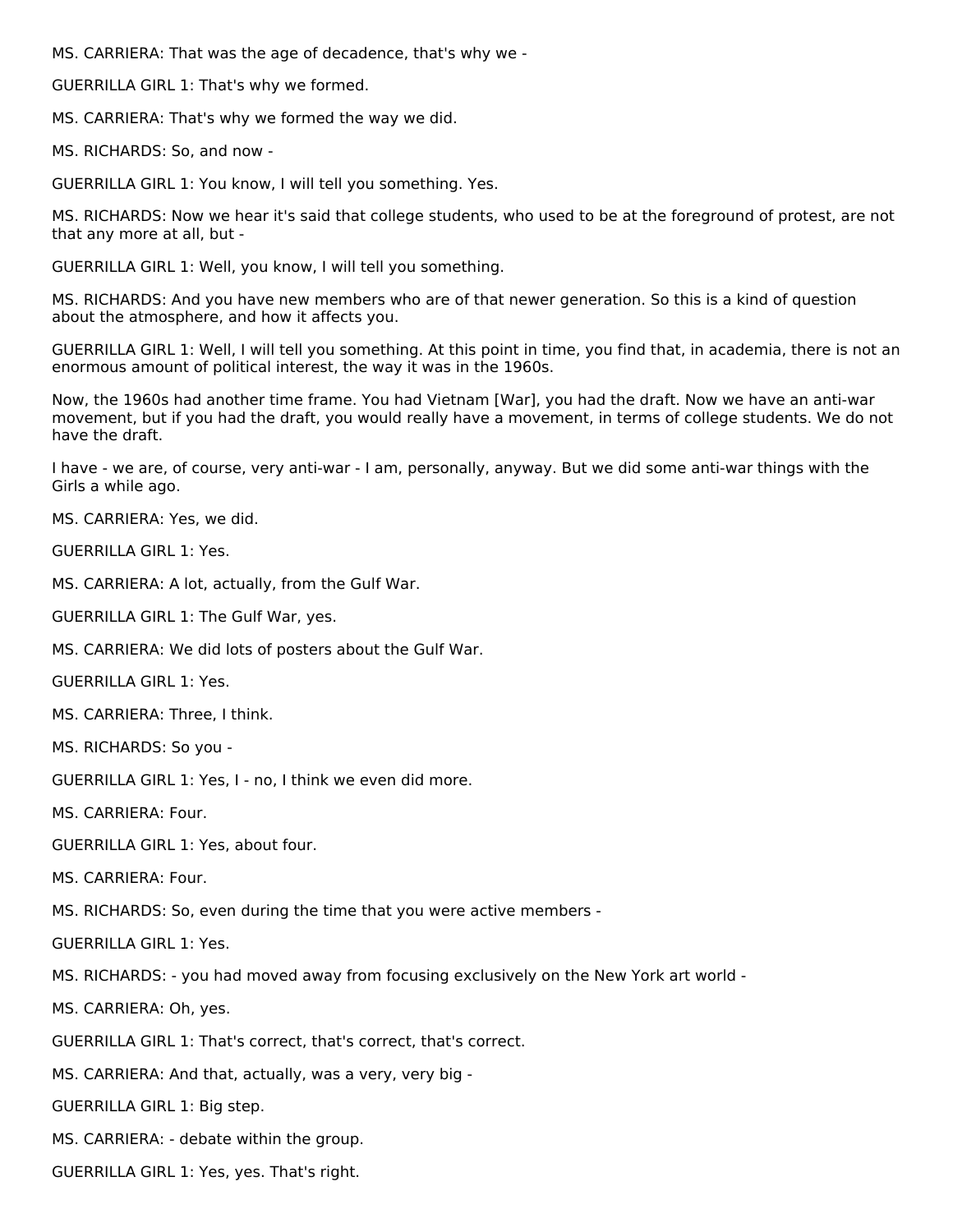MS. CARRIERA: Because some people wanted to, some people didn't want to.

GUERRILLA GIRL 1: Yes.

MS. CARRIERA: Some people dropped out during the time that we were doing that. They said, "I signed up because I don't like what's going in the art world, and that should be our issue."

GUERRILLA GIRL 1: Yes, yes.

MS. CARRIERA: And other people said, "Well, how can we ignore what's going on in the world?" And the same thing, we did a poster about Clarence Thomas.

GUERRILLA GIRL 1: Yes.

MS. CARRIERA: We did a poster - didn't we do one about -

GUERRILLA GIRL 1: Women in the military, yes.

MS. CARRIERA: But besides the military -

GUERRILLA GIRL 1: Yes, yes.

MS. CARRIERA: What's his name, the one who killed his wife? Not Carl - comparing Carl Andre with that athlete, that famous athlete.

GUERRILLA GIRL 1: Yes, yes, yes.

MS. CARRIERA: You know who I'm talking about?

GUERRILLA GIRL 1: Simpson, O.J. Simpson.

MS. CARRIERA: O.J. Simpson. We did something comparing Carl Andre and O.J. Simpson.

GUERRILLA GIRL 1: Yes, yes.

MS. CARRIERA: I mean, we certainly moved out of the art world, because it got boring after a while, to just be doing the same old thing.

Of course our eye was always on the art world, but you know, we are not people with blinders. All of us have very -

GUERRILLA GIRL 1: Full lives.

MS. CARRIERA: Full lives, and -

GUERRILLA GIRL 1: Yes, we have lives that are outside the art world, too.

MS. CARRIERA: And injustice is injustice.

GUERRILLA GIRL 1: Yes, yes.

MS. CARRIERA: So, we -

GUERRILLA GIRL 1: You know, let me tell you something. We - when we started in 1985, what happened is the art world - in 1984, the Museum of Modern Art re-opened up with a sculpture and painting show that was international ["An International Survey of Recent Painting and Sculpture"]. And Kynaston McShine is the one who organized that. And there were 166 people in that show, and - or 169, because there were some groups, and 13 were women. Hell, this is - and no women of color.

MS. CARRIERA: Well, that's what started it.

GUERRILLA GIRL 1: So that started it. We said, you know, "This is completely out of line." And there were protests; women were outside with protests, to say, you know, this is not the way it should be.

And, of course, they always use the - "Well, you know, we really have standards," that's why women are not in it. You know, that old adage that is just bullshit. And, frankly, that show was not that impressive a show, anyway, which I hate to say, but nevertheless, it was not that impressive a show.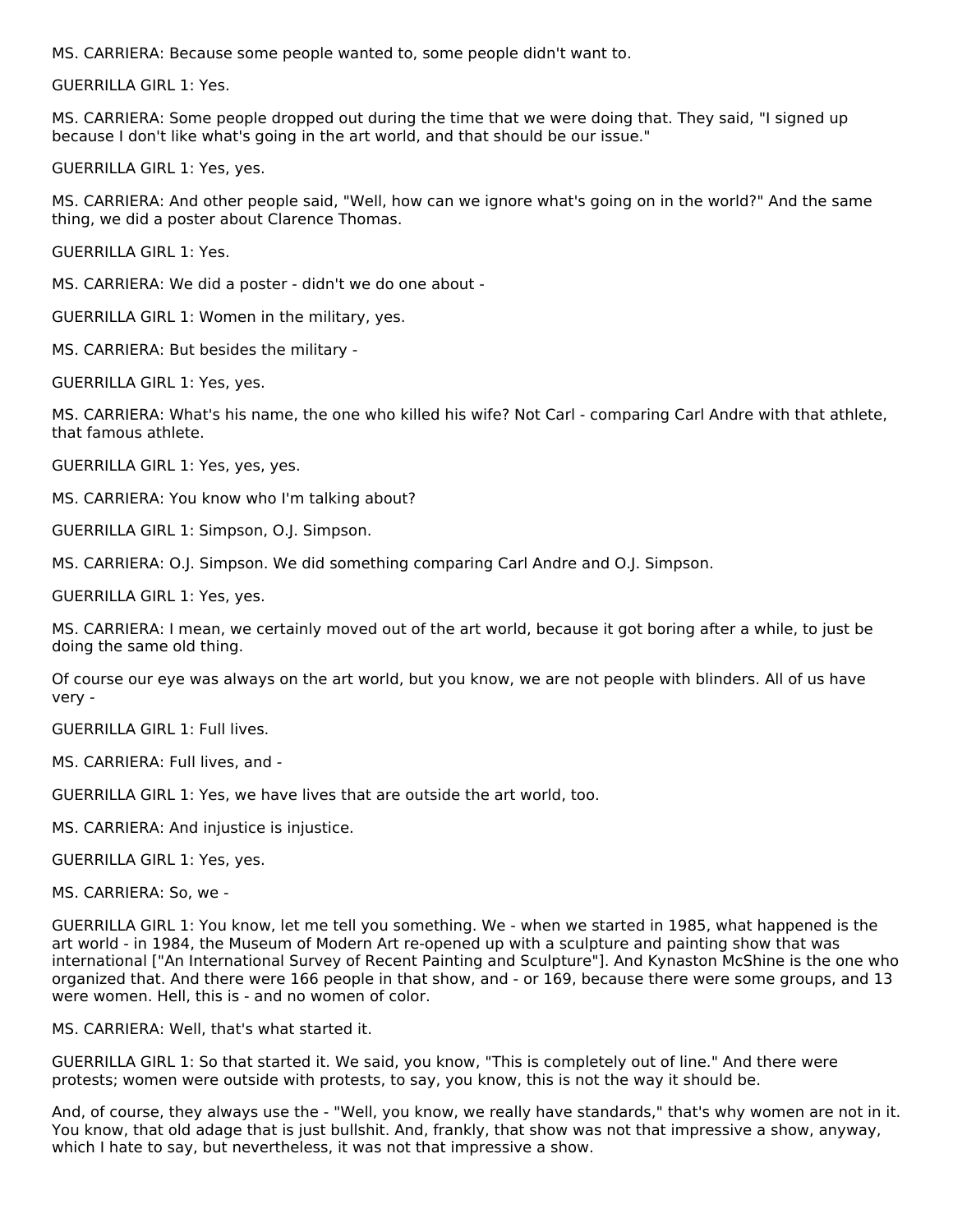But the fact that so many people were left out in that period of time, when the Modern reopened in '84, got a lot of women angry.

MS. CARRIERA: But what we -

GUERRILLA GIRL 1: Oh, we have not come that far. Yes.

MS. CARRIERA: But what did, as a reaction to that, we had our own show at the Palladium ["The Night the Palladium Apologized." 1985].

GUERRILLA GIRL 1: That's correct, yes.

MS. CARRIERA: Because, at that time, the clubs downtown were, like, showcases for what was going on in art. You know, Keith Haring was doing things there, and Jean-Michel Basquiat was doing things there. And it was basically the young, rebellious guys.

So, the Guerrilla Girls put on a show at the Palladium, and that was my first entry into the Guerrilla Girls, that night, because I had - a big painting was - of mine was put in there. I thought, "Wow, this is great." [Laughs.]

GUERRILLA GIRL 1: This is great. [Laughs.]

MS. CARRIERA: I like this. I'll join. And I remember, that was my first introduction. I forgot about that, yes.

GUERRILLA GIRL 1: Yes, yes.

MS. CARRIERA: And it was a great night, because instead of seeing all this young male energy, there were all these great paintings by women in there, and everybody was dancing, and it was that heaviness of the club scene. And it was, like, women's art, instead of the bad boys.

GUERRILLA GIRL 1: Yes.

MS. CARRIERA: And that was like -

GUERRILLA GIRL 1: And we became -

MS. CARRIERA: It was a thrill.

GUERRILLA GIRL 1: Yes.

MS. CARRIERA: And we talk about, like, the '80s -

GUERRILLA GIRL 1: Yes.

MS. CARRIERA: - and, you know, that was all part of the '80s, the decadence of the '80s, the excesses of the '80s, the clubs, and you know, how the male artists were, like, smoking cigars and wearing Italian suits and hanging out at Mr. Chow's and, you know, the big, fancy dinners, and all that stuff.

And so, we didn't want to come across as, like, Birkenstock feminists, and like, "Well, we're holding our babies in one hand, but we really want our due." [Guerrilla Girl 1 laughs.] You know, and that's why we tried to look - you know, we wore black, and kind of looked sexy and more hard-edged, to get people's attention.

GUERRILLA GIRL 1: Yes.

MS. CARRIERA: Because those were the times. Not to say that we didn't have babies at home, or any of that, but that wasn't the face we wanted to present. We wanted to present that we're out in this world, we're hip, we're cool, we're funny, and we are doing it.

GUERRILLA GIRL 1: Right.

MS. RICHARDS: Have you done any projects that addressed the situation of women art students and women art faculty?

GUERRILLA GIRL 1: There was - we did something on tenured positions, by the way, a while ago, and because that's a big issue.

Because students don't realize, when you're in academia, when kids are in academia, they don't know who has tenure or the status, or what's the difference between an instructor and an assistant professor and associate professor, things like that. And they don't know how many part-time people are on the faculty, and the big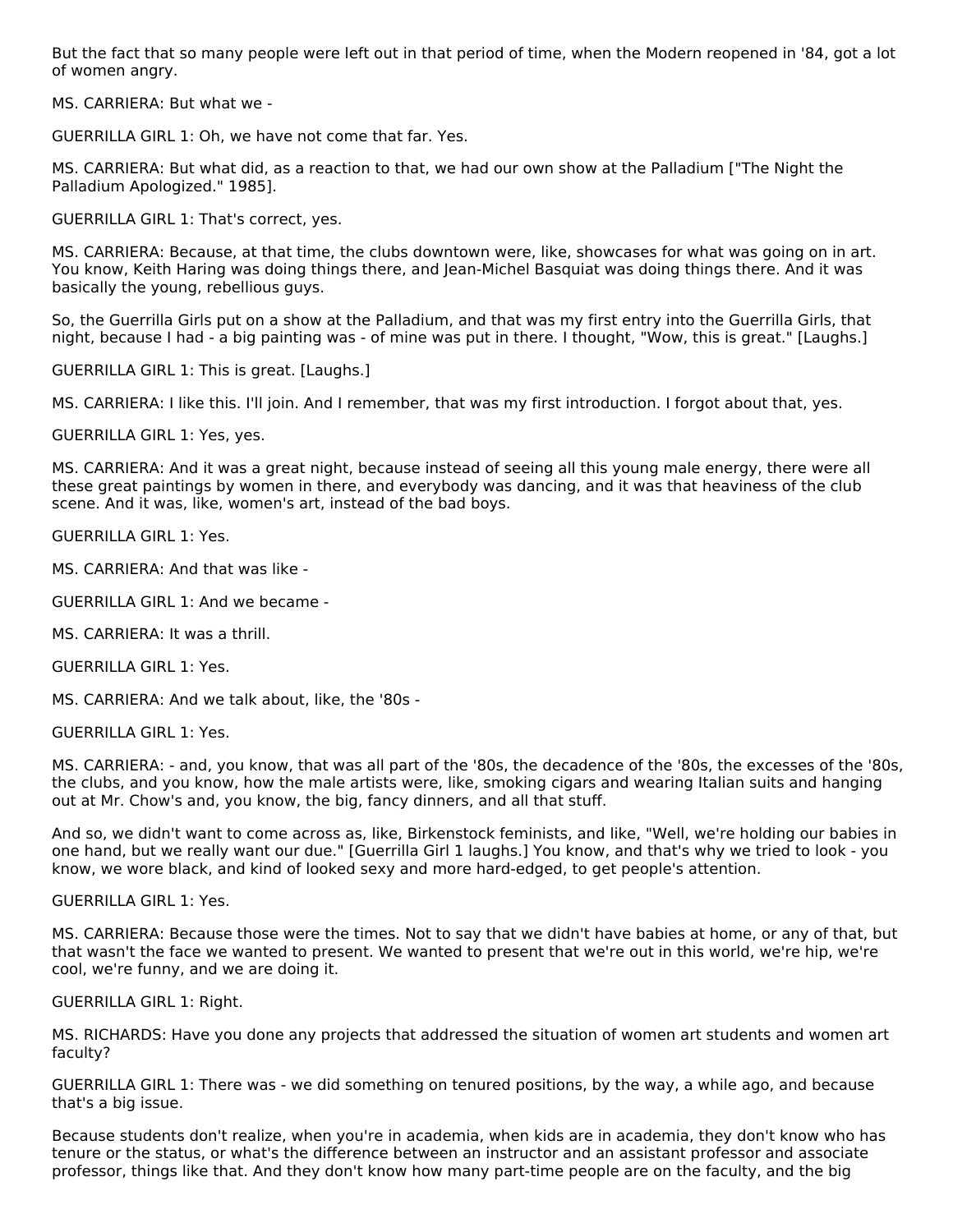difference between what they earn. So that's an enormous thing.

And we did do a poster on that. I was - I initiated that. I thought it was very important. Some of the people didn't think so at the time. But, having dealt with academia, I knew how important that really was, because if you make more money, you have a lot more access to a lot of things, plus the fact you don't have to use 10 parttime jobs to make a living. And it makes a big difference, in terms of releasing time to do your artwork, and also many other things, obviously.

MS. RICHARDS: The - when you think back at all the powerful posters you have done with statistics, you mentioned just one time when you went back and recounted. Has that happened more often, and do you think it should happen more often?

GUERRILLA GIRL 1: We did some later on. But not currently, not currently, I don't think, yes.

MS. CARRIERA: You know, personally, I think statistics would still not be in the favor of women or artists -

GUERRILLA GIRL 1: No, no, no, no, no, definitely not, definitely not.

MS. CARRIERA: - or artists of color. But -

GUERRILLA GIRL 1: But better.

MS. CARRIERA: But the thing is - and I have been noticing this - in the press, women and artists of color get a lot more press than they ever have before.

GUERRILLA GIRL 1: That's right, that's right.

MS. CARRIERA: A lot. I mean, if you -

GUERRILLA GIRL 1: We have the sympathy of the critics.

MS. CARRIERA: We do have -

GUERRILLA GIRL 1: Yes.

MS. CARRIERA: - the sympathy of the critics. And to be - and not to say that, you know, things are the way they should be. There are a lot of women - not a lot, but there are many more women artists who are making a lot of money.

GUERRILLA GIRL 1: Absolutely right.

MS. CARRIERA: You know? And younger ones - they're not so young any more, they're maybe in their early 40s, like Elizabeth Peyton, and you know -

GUERRILLA GIRL 1: Whatever.

MS. CARRIERA: People whose - I mean, there are within the art world, not within the general world, because the general world really doesn't care about the art world, it's such a little piece of the microcosm, but within the art world there are many more women who are household names, household names and making big bucks.

But certainly not as many as men, and certainly not as many as there should be. But it is a different climate. I do feel that it is a different climate.

GUERRILLA GIRL 1: It is a definitely different climate.

MS. RICHARDS: So, because of that, you think if you redid the statistics, they would look so good, that it wouldn't be worth the effort?

MS. CARRIERA: No, I don't -

GUERRILLA GIRL 1: That -

MS. CARRIERA: I think the statistics would not be so good. But I am saying that if you start naming names and things like that, that you will come up with more women who have viable careers right now.

GUERRILLA GIRL 1: And not only that women have more viable careers. You have to present it in another kind of way. We did that, that worked for us for the 1980s. But you can't just keep reiterating it, unless it's much worse later on, and stuff like that.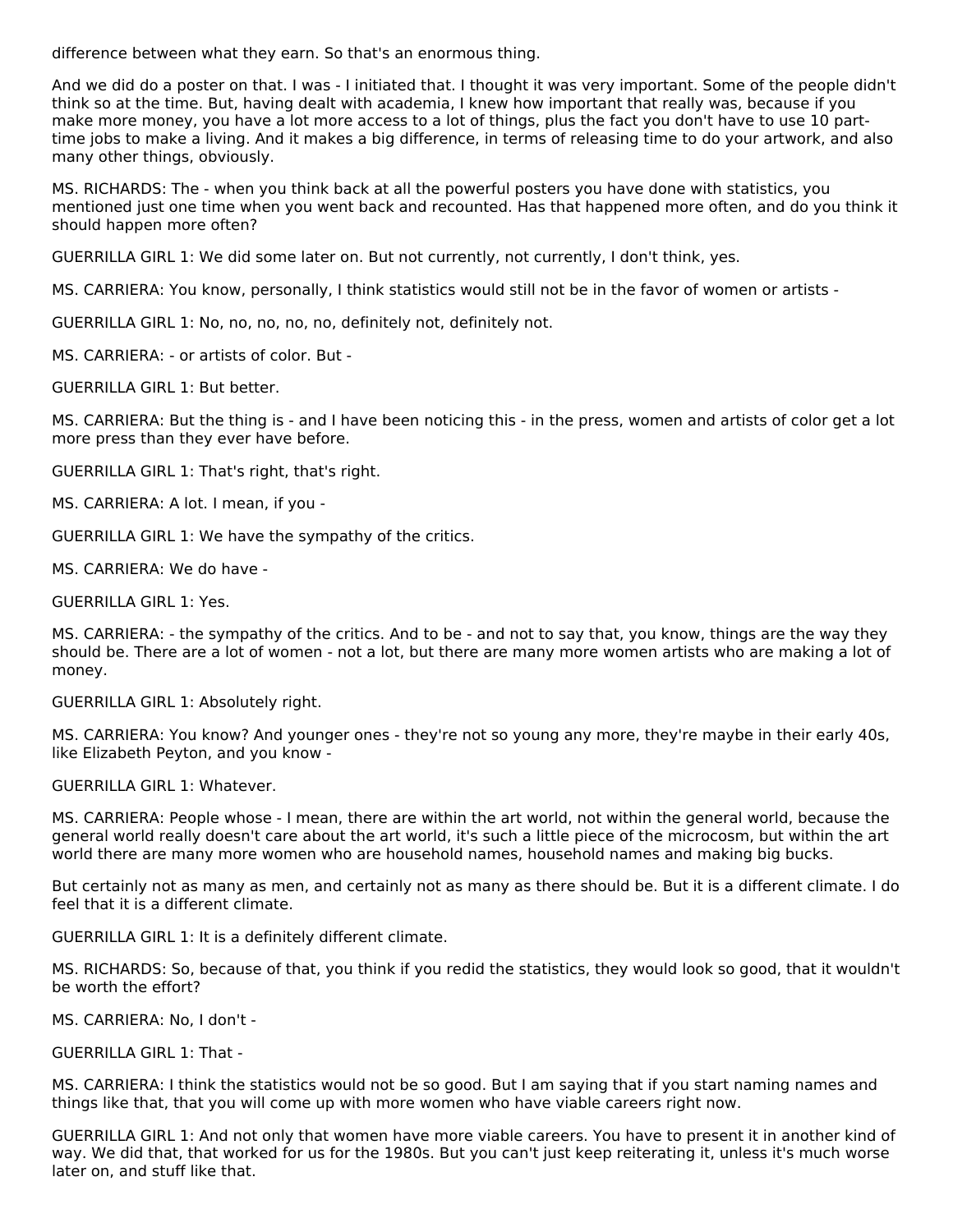So, we're not really involved with it right at this moment -

MS. CARRIERA: No.

GUERRILLA GIRL 1: - so it's up to the people - it's up to the younger generation, or people who are involved, at this point, to decide what's right for them, in addition to what they think is right, in general.

MS. RICHARDS: You mentioned at some point the formation of Godzilla.

GUERRILLA GIRL 1: Yes.

MS. RICHARDS: The Asian American group, offshoot. Yet the artists of color, except the Asians, stayed with the Guerrilla Girls. And has -

GUERRILLA GIRL 1: We still had a few. We still had a few hangers on.

MS. CARRIERA: Who, Asian?

GUERRILLA GIRL 1: Yes. Didn't we have a couple left after -

MS. CARRIERA: They all went to Godzilla.

GUERRILLA GIRL 1: They all went to Godzilla? Okay.

MS. RICHARDS: And that's -

MS. CARRIERA: They are the ones that formed Godzilla. [Laughs.]

GUERRILLA GIRL 1: Yes, yes, that's true, that's true. Good for them, good for them.

MS. RICHARDS: That division -

GUERRILLA GIRL 1: Absolutely, good for them.

MS. RICHARDS: That division has remained.

MS. CARRIERA: But we're still friends. I mean, like, we have reunion -

GUERRILLA GIRL 1: Well, they're not really a division.

MS. CARRIERA: We have reunion parties. [They laugh.]

GUERRILLA GIRL 1: Yes. And they're great, by the way, they're a lot of fun. They're a lot of fun. Because we have history together. Yes.

MS. RICHARDS: Do you know - when you were talking about the statistics that are so powerful, and that you have gathered in so many different ways, has that been used and produced various academic or non-academic books? Have people studied it?

Do the Guerrilla Girls themselves have an idea of commissioning, or themselves creating serious histories of either the position of women in the art world, or more broadly, in society in the U.S. or in New York, or however you define that?

Because it is such a valuable body of work, I'm just curious if people have come to you and said, "Can I use this" -

MS. CARRIERA: Well -

GUERRILLA GIRL 1: We made a -

MS. CARRIERA: Yes.

GUERRILLA GIRL 1: There were a few books made.

MS. CARRIERA: People come to us all the time.

GUERRILLA GIRL 1: Yes, yes, yes.

MS. CARRIERA: And ask, "Can we use this?" And they can.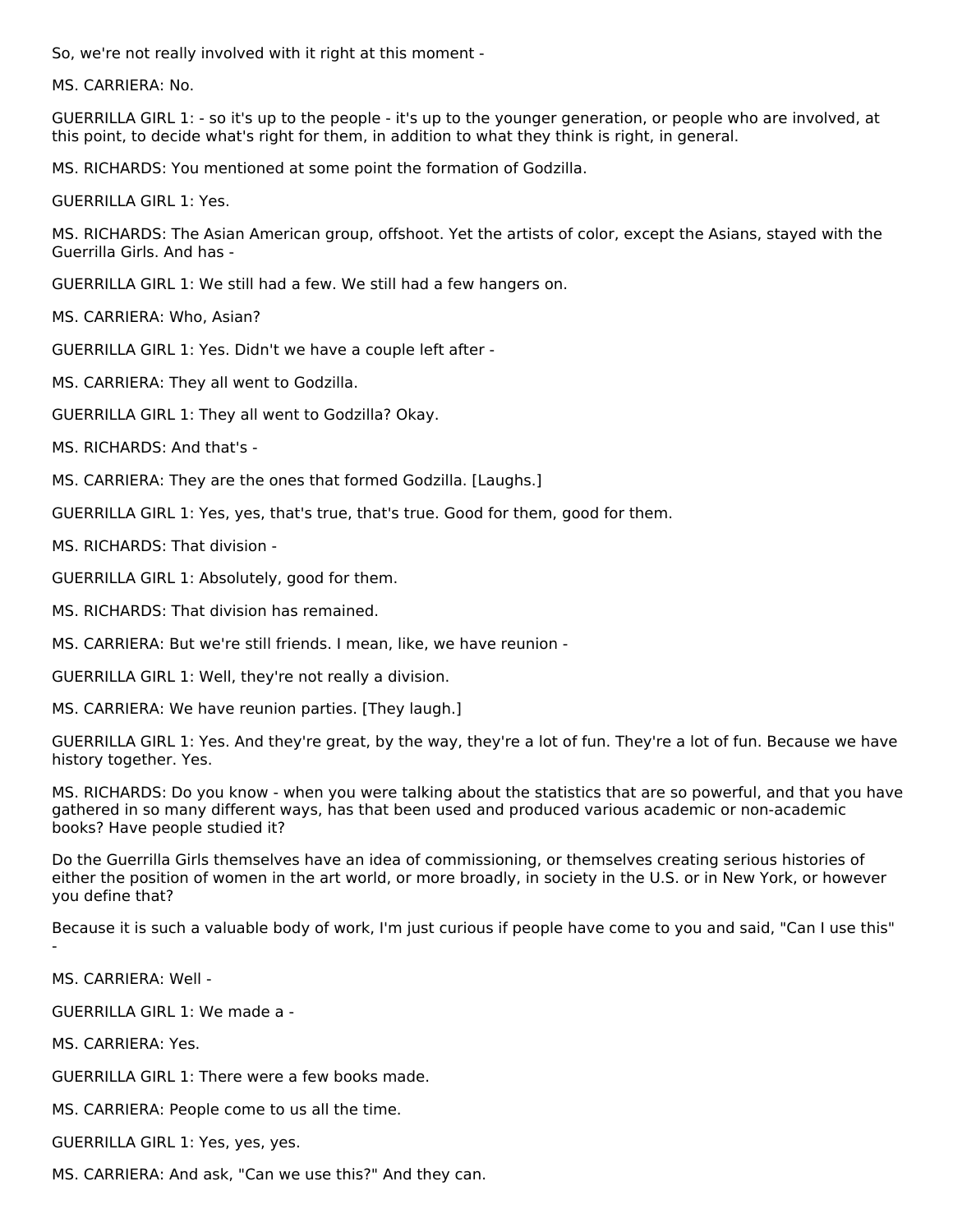GUERRILLA GIRL 1: Sure. Sure.

MS. CARRIERA: And now we have an official archives, which you should also - the next two people had a hand in putting the archives, the next two people you're going to interview. So they can tell you more about that.

GUERRILLA GIRL 1: Yes.

MS. CARRIERA: But yes, our - people have - another one of my jobs, when I was the Gig Girl, I also was the Office Girl. So, I fielded all kinds of requests for everything. But I basically, you know, did the gigs. But I, you know, fielded the other stuff. And people always asked us for information, and we always let them have it, because what's it for, if not to give it to people?

GUERRILLA GIRL 1: You know something? We -

MS. CARRIERA: But the thing is that, like, statistics we did in 1987 are statistics from 1987. I mean, they're not statistics for 2007. And you can use it as a comparative, but I feel - I mean, personally, I just feel like what we did at the time was really important, but that that was of the time.

And things have changed. Maybe numbers-wise hasn't changed, but the climate has - don't you think the climate has changed?

GUERRILLA GIRL 1: There is no question the climate has changed.

And also, you don't have quite the audience in New York that you had another time, when it was much more repressed, and women did not have access. Now, women have much more access. So, the climate has changed enormously, by the way. And it has changed enormously in terms of art schools, and all kinds of things. So, it's a different time frame.

MS. CARRIERA: I also think the impact - we were like the watchdogs of the art world for a long time.

GUERRILLA GIRL 1: Absolutely. Yes, yes.

MS. CARRIERA: We were, like, shocking. I mean, how long - you can't be shocking for over 20 years.

GUERRILLA GIRL 1: Yes.

MS. CARRIERA: I mean, shock value wears off. [Laughs.]

GUERRILLA GIRL 1: Yes.

MS. CARRIERA: And I - and, again, Gertrude will talk to you about, like, what the Guerrilla - you know, there is a new part of the Guerrilla Girls, Broadband, that -

GUERRILLA GIRL 1: Yes.

MS. CARRIERA: - is doing other things, you know, fighting discrimination in another way. But it is a total morph into something else that is much more timely and much more relevant.

I really see that what we did is more of a time capsule.

GUERRILLA GIRL 1: Oh, definitely, definitely. No question about it.

MS. CARRIERA: And, yes, there -

GUERRILLA GIRL 1: Yes.

MS. CARRIERA: There are so many books that quote us, or refer to us. Many, many art books.

GUERRILLA GIRL 1: We made money on selling posters. But I will tell you that when we did gigs, we used to give away small mock-ups of the posters, by the way.

MS. CARRIERA: Yes, eight by 10s.

GUERRILLA GIRL 1: We used to give them out free.

MS. CARRIERA: Of course, of course.

GUERRILLA GIRL 1: Yes, eight and a half by 11s, we would just give them out all the time.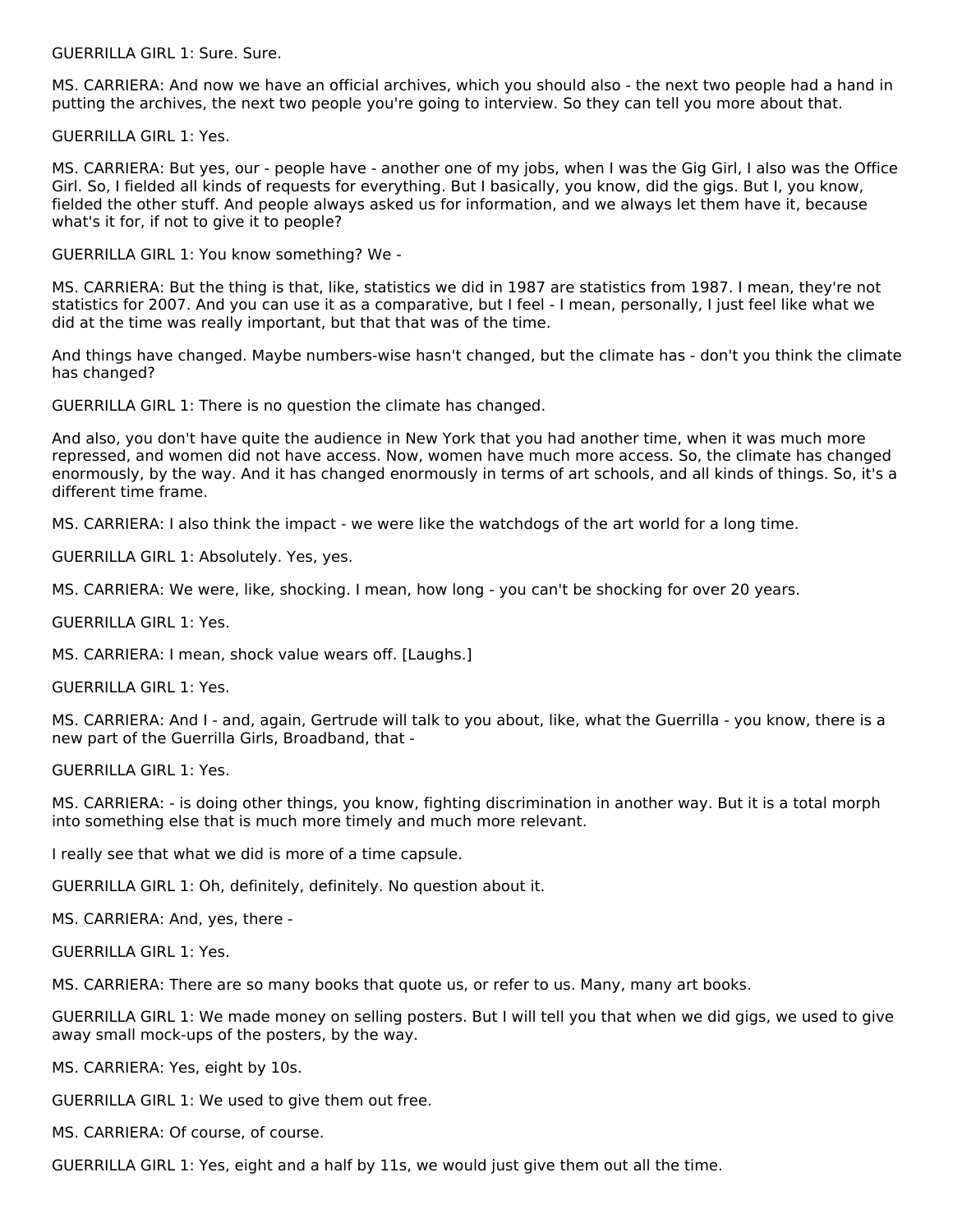MS. CARRIERA: Yes, we would just Xerox hundreds of them, and just give them out.

GUERRILLA GIRL 1: You know, "Take a few," just - and anyone who wanted to use it, "Hey, use it," you know, kind of thing. So we were very generous, in terms of them using it in any way they wanted to, masks, anything. You know, so - yes.

MS. CARRIERA: Well, to me, that was the whole point, was like we have this information. Use it.

GUERRILLA GIRL 1: Yes, that's right.

MS. CARRIERA: And know it.

GUERRILLA GIRL 1: That's right, that's right.

MS. CARRIERA: Because, otherwise, things aren't going to change.

GUERRILLA GIRL 1: Yes, yes.

MS. RICHARDS: When - since - during the time you were a member, did the issue of male members ever come up?

GUERRILLA GIRL 1: Yes, it did.

MS. CARRIERA: A lot.

GUERRILLA GIRL 1: And we said, "No way. No way." It's just that, mostly, when men join groups, they have their own agenda.

MS. CARRIERA: They want to take over.

GUERRILLA GIRL 1: And it's not our agenda. That's exactly right. And they want to take over. And we didn't want their agenda to be our agenda.

And many times, women are put in a situation, "Well, your issues are really not that important. What's really issues is what we're about," and we didn't want that. We felt that we wanted to own our own issues, and we felt that we could handle that without the men.

We did ask for their support, in terms of posters and things like that, and in terms - and many were very supportive.

MS. CARRIERA: We let them help.

GUERRILLA GIRL 1: That was not always the case, but we put them on posters, too, you know?

MS. CARRIERA: But we let them help in other ways.

GUERRILLA GIRL 1: That's right.

MS. CARRIERA: We let them poster with us, if they wanted to. We let them - we didn't let them do that much, really. But we let them - yes.

GUERRILLA GIRL 1: [Laughs] They have their own groups, they don't need us.

MS. CARRIERA: Some men said, "I'm a Guerrilla Girl."

GUERRILLA GIRL 1: That's right, they don't have to infiltrate every fucking group. [Laughs.]

MS. CARRIERA: You know, some of them would say, "But I'm a Guerrilla Girl, I sympathize." I said, "Good. Okay, you can call yourself a Guerrilla Girl."

GUERRILLA GIRL 1: Yes.

MS. CARRIERA: "Just make sure that, you know, the gallery you're showing in shows women, or, you know, write about women," you know?

GUERRILLA GIRL 1: Yes.

MS. RICHARDS: When you were active members, and there was a press inquiry - I'm thinking about the whole PR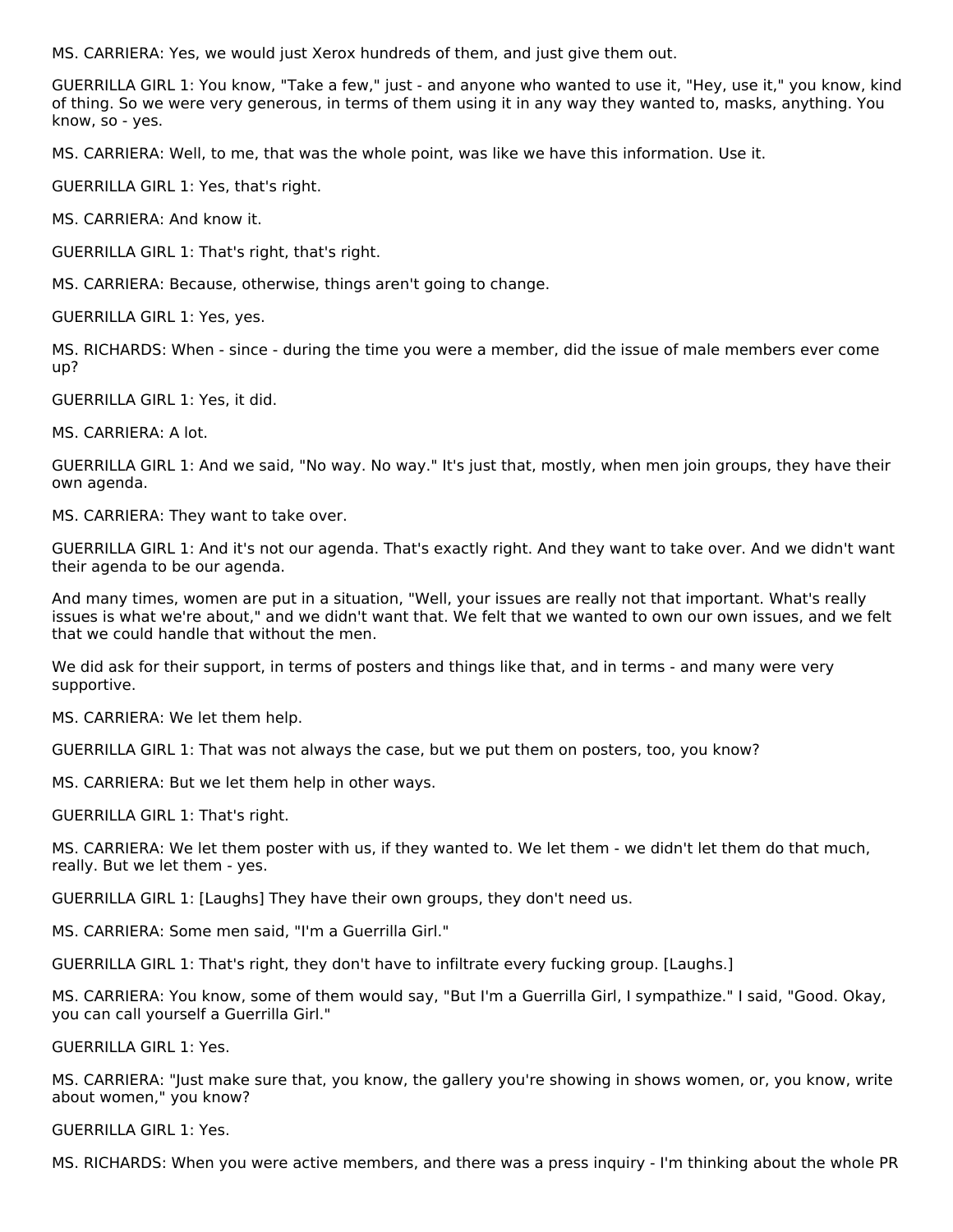aspect -

GUERRILLA GIRL 1: Sure, sure.

MS. RICHARDS: - how did you determine who would answer that? Maybe that was - and how did you determine did you write press releases together, or was there a person who was in charge of writing -

GUERRILLA GIRL 1: Oh, we -

MS. RICHARDS: Did you do press releases?

GUERRILLA GIRL 1: We didn't -

MS. CARRIERA: We had some press releases.

GUERRILLA GIRL 1: But very few, I mean, you know, it was really posters.

MS. CARRIERA: You know what? So much of it was that if something came in - we were all very busy. And so, if something came in, and it wasn't - didn't seem all that important, whoever had time to do it did it.

GUERRILLA GIRL 1: That's right. That's right. It was very ad hoc, by the way, you know?

MS. CARRIERA: Because since we were anonymous, it -

GUERRILLA GIRL 1: We were very ad hoc.

MS. CARRIERA: - wasn't like an ego thing.

MS. RICHARDS: It still is?

MS. CARRIERA: You have to ask someone else. [They laugh.]

GUERRILLA GIRL 1: Yes, yes, - ask someone else.

MS. RICHARDS: How many years has it been since you have been active, Guerrilla Girl 1?

GUERRILLA GIRL 1: Oh, I would say, you know, more than five years. I was active about to 2000. After that, no.

MS. CARRIERA: Same thing, about 2000.

GUERRILLA GIRL 1: Yes, yes.

MS. CARRIERA: Because things changed. The group changed.

GUERRILLA GIRL 1: We might have gone on a gig once or twice after that, but basically it was about 2000, yes.

MS. CARRIERA: As far as active. But, then again, we always have, like, you know -

GUERRILLA GIRL 1: We have a Guerrilla Girl mentality, by the way. [Laughs.]

MS. CARRIERA: But we also taught - you know, like, I have been on the phone over issues that we have had -

GUERRILLA GIRL 1: Yes.

MS. CARRIERA: - like, you know, dinners with a group of people to discuss something, or a party where the purpose of the party was really to discuss what are we going to do next, without having to really - I mean, when I was active, I was really active. It took up an awful lot of my time.

GUERRILLA GIRL 1: An enormous amount of time, enormous.

MS. CARRIERA: Enormous. And it really takes a lot of time from your own work, and from your personal life. And I couldn't do that any more, because then I added more things onto my life. There was just no way.

And I felt that I had done the most important things I was ever going to do as a Guerrilla Girl. I had done them. And 14 years was a long time.

GUERRILLA GIRL 1: It was a long gig, yes.

MS. CARRIERA: And I just personally didn't see the need for the group that I was in, as a Guerrilla Girl -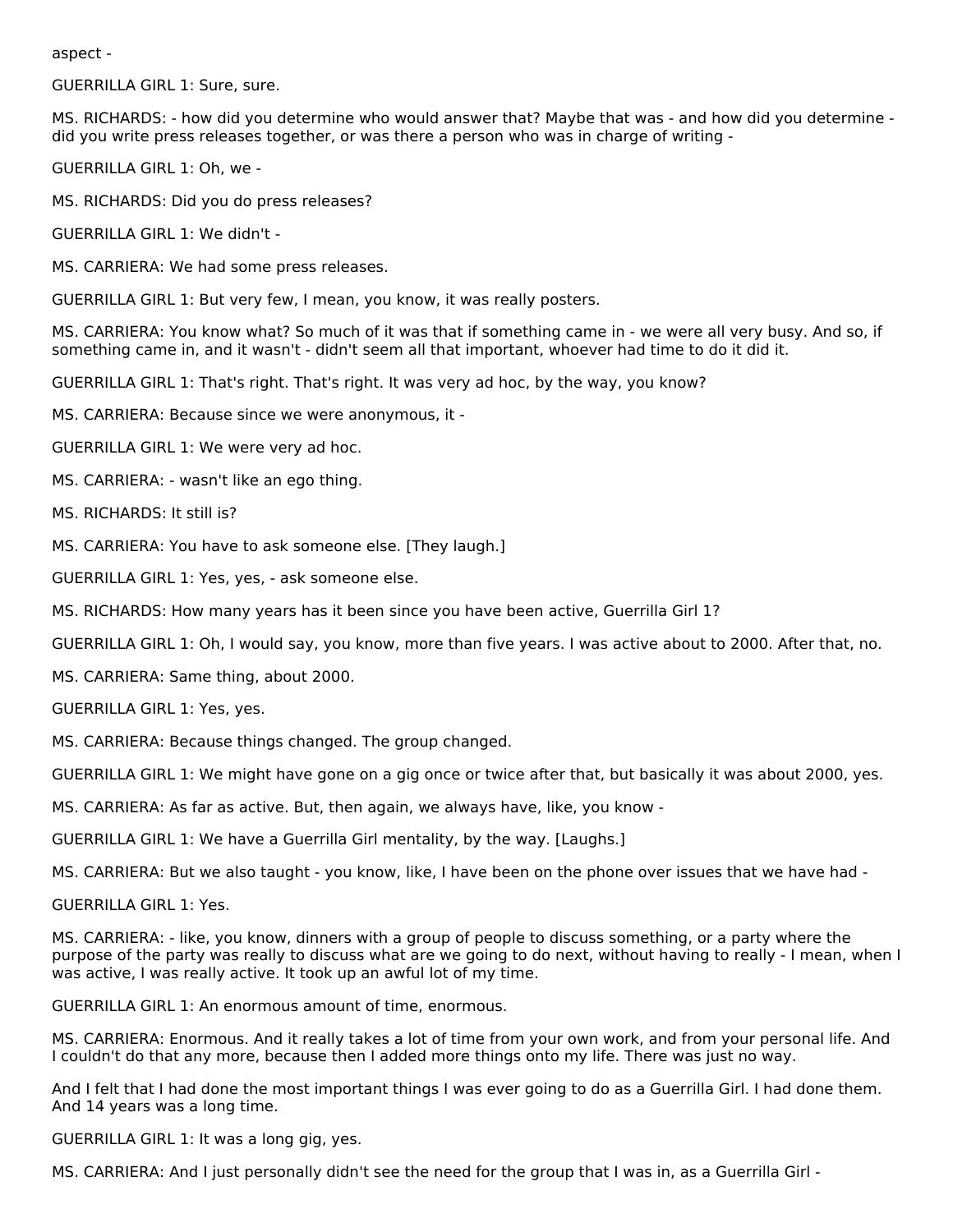GUERRILLA GIRL 1: Yes, I felt that way, too.

MS. CARRIERA: - there was no need to do anything else.

GUERRILLA GIRL 1: Yes.

MS. CARRIERA: I mean, to have it morphed into something else was great, but that wasn't what I was that interested in.

GUERRILLA GIRL 1: I agree, I agree. It worked for me for over 10 years, and then it was not right for me any more. And I felt that I had done everything that I wanted to do. And the group transformed into other things, and we just -

MS. RICHARDS: So, for example -

GUERRILLA GIRL 1: Yes.

MS. RICHARDS: - by 2002, approximately, when you left -

GUERRILLA GIRL 1: Yes.

MS. RICHARDS: - had the Guerrilla Girls started the work with the movie industry, with any other totally -

MS. CARRIERA: Oh, that was way before.

GUERRILLA GIRL 1: Yes, they started before.

MS. CARRIERA: They started that way before, like in the early '90s.

GUERRILLA GIRL 1: They started that before, yes.

MS. RICHARDS: What was the first -

GUERRILLA GIRL 1: Yes.

MS. CARRIERA: But it was not ever a big deal, because -

MS. RICHARDS: - offshoot beyond the visual art world?

MS. CARRIERA: Beyond the visual art world?

GUERRILLA GIRL 1: Well, we did the ones with the -

MS. CARRIERA: Theater?

GUERRILLA GIRL 1: - war, you know, things, and then after that, by the way - yes, yes.

MS. CARRIERA: Yes, but in art - as far as -

GUERRILLA GIRL 1: The industries, yes.

MS. CARRIERA: The industries, it was theater.

GUERRILLA GIRL 1: Yes.

MS. CARRIERA: Film was like a little something, but you really - it didn't seem appropriate, because the film industry has its own thing. I mean, it was just citing, you know, the women who had the really great roles, or the directors, and stuff like that.

GUERRILLA GIRL 1: Yes, yes, yes. It's not that they don't have their issues, it's just that -

MS. CARRIERA: It's so different.

GUERRILLA GIRL 1: It's - you need a lot more money. It's not a poster kind of crusade.

MS. RICHARDS: Would you say that if you ran into something else -

GUERRILLA GIRL 1: They did - yes.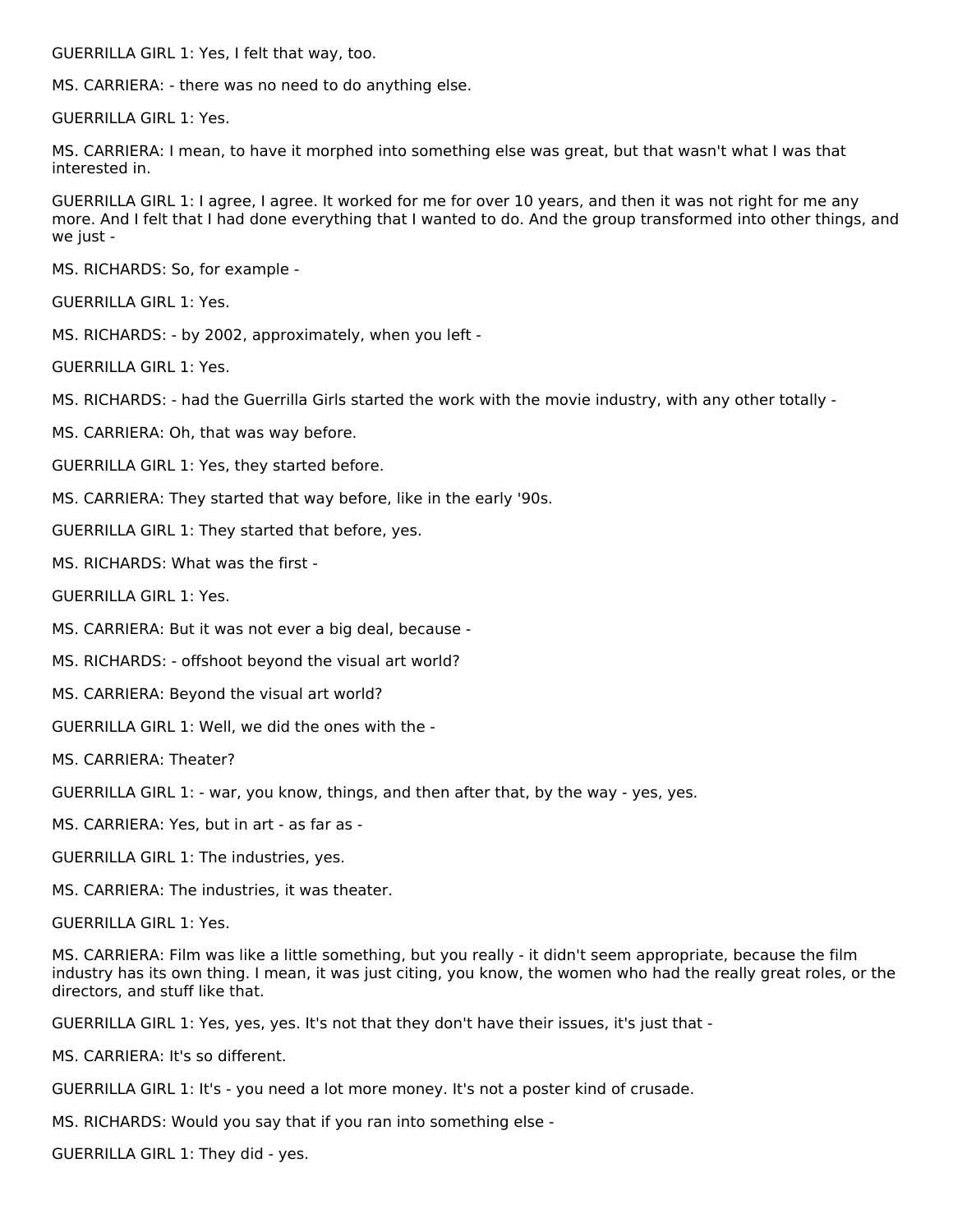MS. RICHARDS: - like theater, you need Guerrilla Girls who are part of the theater world?

MS. CARRIERA: Well, we had.

GUERRILLA GIRL 1: Yes.

MS. RICHARDS: To be -

MS. CARRIERA: We had -

GUERRILLA GIRL 1: We had some.

MS. CARRIERA: We had some Guerrilla Girls who were part of the theater. But once they joined, it was the reason that they wanted to branch off into that.

GUERRILLA GIRL 1: Yes.

MS. CARRIERA: But, you know, when you think about the theater, you think about film, the kind of PR that the film world and the theater world has is huge.

I mean, the art world is - it's a whole other thing, you know? It's not as public. More people care - more regular, general public - are much more involved in theater and movies. You know, you get lots of lines at museums and stuff, but most people don't really care about the art world who aren't in the world, you know? They don't really care.

GUERRILLA GIRL 1: Well, I think there is more interest -

MS. CARRIERA: It's not like - you don't read Entertainment Tonight, and read about artists.

GUERRILLA GIRL 1: There is still more interest now in the art world than there has ever been.

MS. CARRIERA: Yes.

GUERRILLA GIRL 1: Every single publication - that's every single newspaper, every single publication, is dealing with, you know, art world work. There is even Page Six of The Post, which is a reactionary publication, but nevertheless, they all deal with stars, and what they're about.

And they also - the big issue is now that money is so much bigger than it ever was.

MS. CARRIERA: That's true.

GUERRILLA GIRL 1: So that also creates a lot of press. So there is much more interest - they are much more interested in the art world than they ever have been.

And also, students are much more interested, because they can make a lot more money than they ever thought. "Oh, wow, I want to be rich. Let me get into the art world," that kind of thing. Whereas, years ago, it was more like - it was self-expression, it was concern with - which it still is - it's concern with the self, you know, an extension of self. But nevertheless, now it's so much broader, in terms of big bucks, yes. Big bucks entertainment. Yes.

MS. CARRIERA: Yes, but I mean, the amount of people that participate on that level are - it's like 100th of a percent.

GUERRILLA GIRL 1: There is no question it is much smaller than some of the other industries.

MS. CARRIERA: Than, like, film or -

GUERRILLA GIRL 1: Oh, no, no, no, film already - and the amount of money that is put into film and everything, there is no question -

MS. CARRIERA: That's what I am saying -

GUERRILLA GIRL 1: It's - yes.

MS. RICHARDS: So it started - the focus beyond the art world began with the theater world -

MS. CARRIERA: Well, because some theater girls -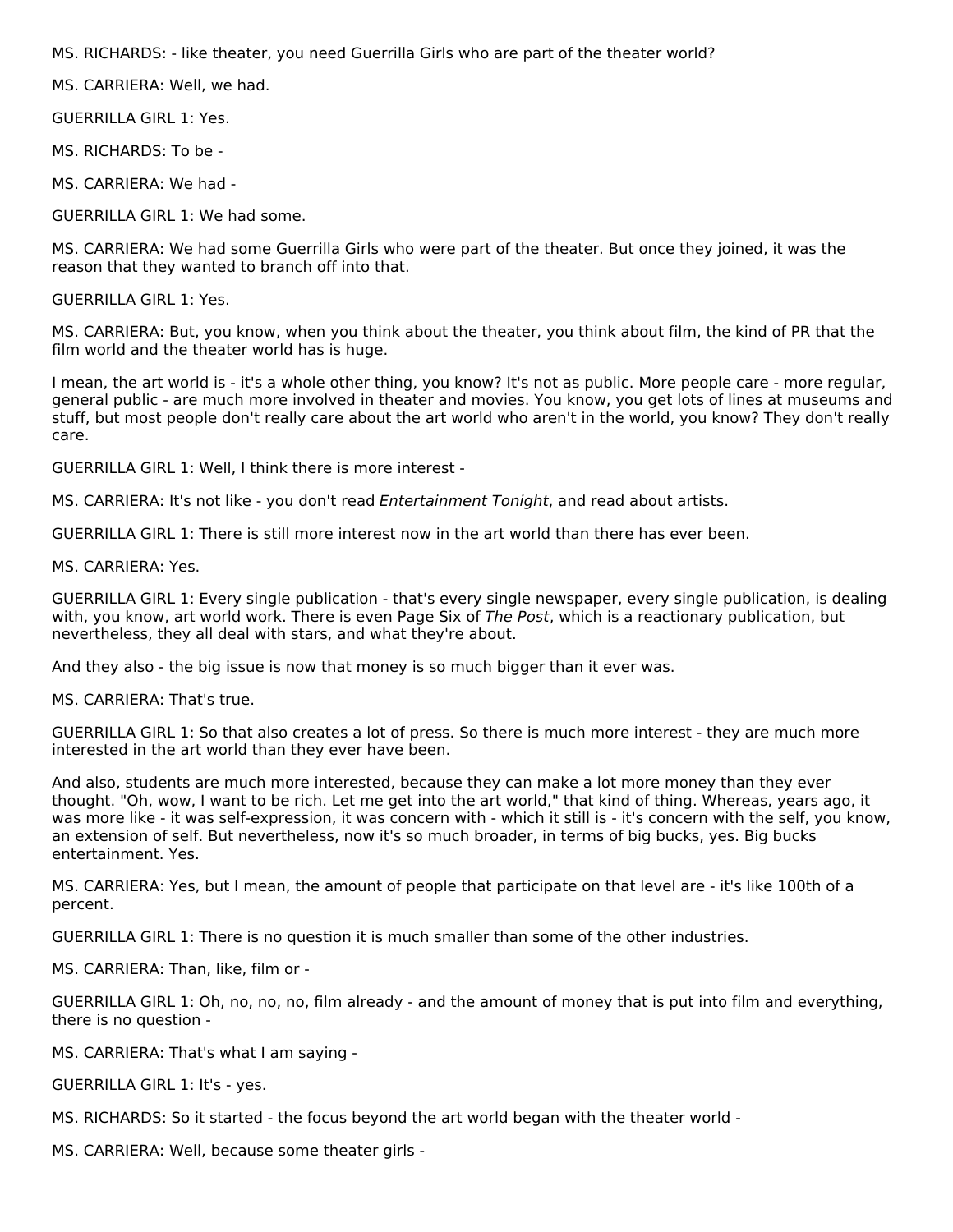MS. RICHARDS: - and then went to the art world - I mean, went to the film world, or was there something else?

MS. CARRIERA: I think, really, your best time spent is talking to the next - to Gertrude.

GUERRILLA GIRL 1: To the next people, because we left before it -

MS. CARRIERA: Because she had -

GUERRILLA GIRL 1: Yes.

MS. RICHARDS: What about the political actions? You talked about the anti-war. There were also actions, I believe, that had to do with -

GUERRILLA GIRL 1: You know -

MS. RICHARDS: - broader discrimination than just women.

GUERRILLA GIRL 1: Well, you know what? I will tell you something. We did an action in front of the Guggenheim, because there - when the Guggenheim - Guggenheim had a show of four - I think four guys. And we said - we wrote a postcard, and we -

MS. CARRIERA: Oh, and they were going to put in a Georgia O'Keeffe.

GUERRILLA GIRL 1: And everyone sent - no, no, it wasn't that.

MS. CARRIERA: Louise Bourgeois.

GUERRILLA GIRL 1: No, no. Later on they put in Louise Bourgeois - but before that it was Joseph Bueys, it was -

MS. CARRIERA: What?

MS. RICHARDS: Dia [Art Foundation, New York City].

MS. CARRIERA: No, it -

GUERRILLA GIRL 1: No, no, no, no, no.

MS. CARRIERA: It wasn't the Guggenheim, it was down here. It was -

GUERRILLA GIRL 1: Yes, yes. It was - but it was the Guggenheim down here.

MS. CARRIERA: Oh, right, when we were -

GUERRILLA GIRL 1: That's exactly right. And it was - so we said, "Dear Thomas Krentz, you know," the old white boy, you know, kind of thing, and they - that changed, because we did that before the show opened, and they brought in Louise Bourgeois.

MS. CARRIERA: That's right.

GUERRILLA GIRL 1: And we had masks, by the way, that we were wearing in front of there. We also printed -

MS. CARRIERA: We had paper bags that had -

GUERRILLA GIRL 1: We printed up paper bags that had Guerrilla Girl faces on them, by the way.

MS. CARRIERA: So that we could give them to everybody in the crowd.

GUERRILLA GIRL 1: That's right, yes.

MS. CARRIERA: And everybody was wearing them. It was pretty amazing.

GUERRILLA GIRL 1: That's right. Very amazing, very amazing.

MS. CARRIERA: And we also aligned ourselves with WAC [Women's Activist Coalition] for a very short time.

GUERRILLA GIRL 1: Yes.

MS. CARRIERA: You know?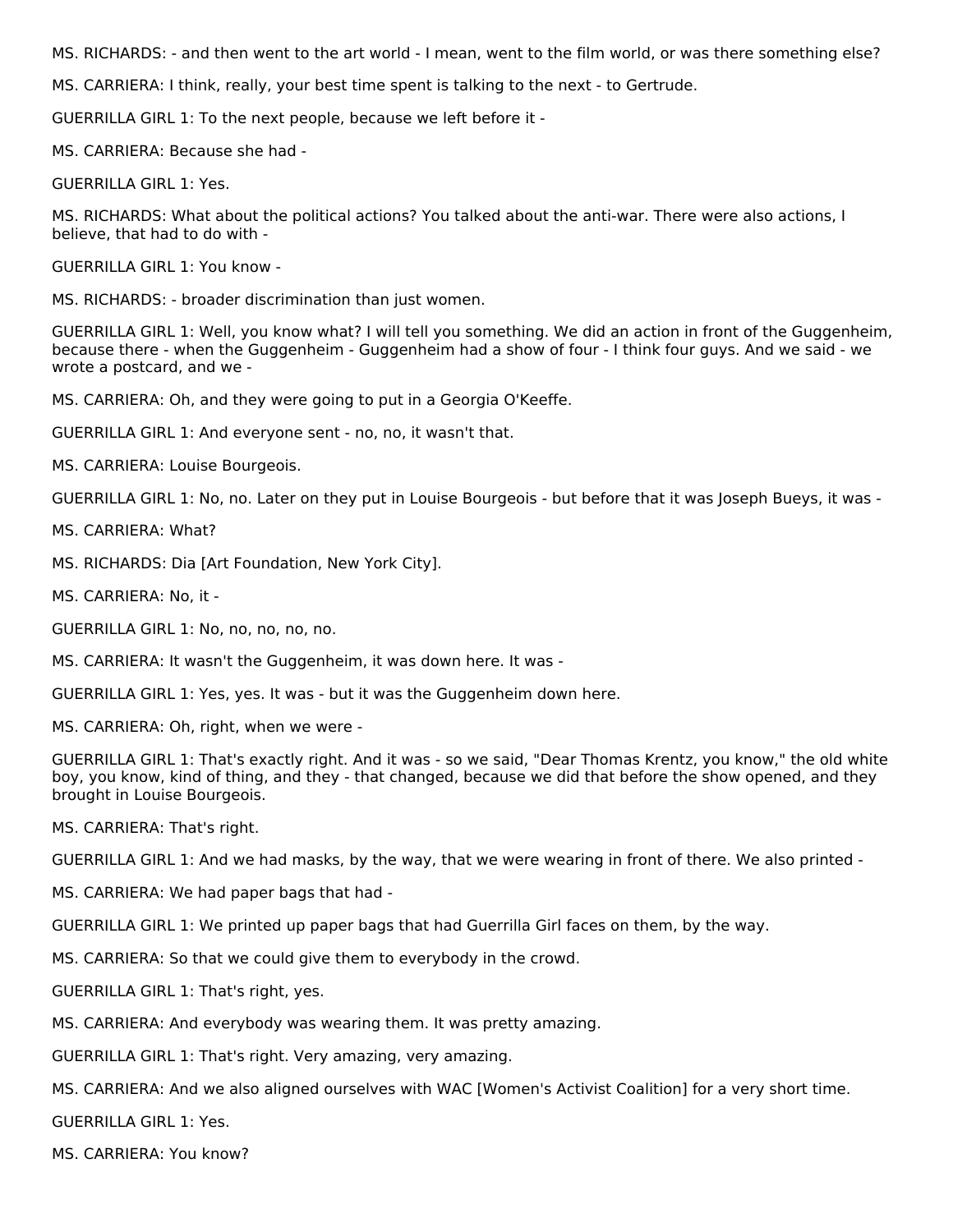MS. RICHARDS: Could you explain what that -

MS. CARRIERA: Well, WAC - do you know about WAC?

MS. RICHARDS: Well, for the -

GUERRILLA GIRL 1: For the archives, for the archives.

MS. CARRIERA: Women's Activist Coalition. That dealt with more political injustices. And so we just aligned ourselves with them.

MS. RICHARDS: That was a temporary alignment?

MS. CARRIERA: Yes. Well, they went out of commission.

GUERRILLA GIRL 1: They went out much faster than the Guerrilla Girls, yes.

MS. CARRIERA: Well, they were only around for maybe two or three years.

GUERRILLA GIRL 1: Yes, yes, even less, yes.

MS. RICHARDS: Have you repeated the action of the paper bags with the gorilla mask on them?

MS. CARRIERA: I don't think so.

GUERRILLA GIRL 1: I don't think so. I don't think so.

MS. CARRIERA: You see, you have to remember, the Guerrilla Girls are artists. We don't want to keep doing the same old thing, because we like to keep thinking up new stuff.

GUERRILLA GIRL 1: Yes.

MS. CARRIERA: That - if you just keep doing the same old thing, it gets boring. And that's the whole premise, that we kept ourselves fresh and new, and challenging to ourselves, and to what we were presenting out in the public.

MS. RICHARDS: And that was assisted by the continual addition of new members.

GUERRILLA GIRL 1: Yes. And you know something? It's also -

MS. CARRIERA: But it wasn't so much new members.

GUERRILLA GIRL 1: Yes.

MS. CARRIERA: The continual addition, because there was like a core of us that was always there.

GUERRILLA GIRL 1: That's right, that's right, that's right.

MS. CARRIERA: It really had to do with the fact -

GUERRILLA GIRL 1: That's right, that's right.

MS. CARRIERA: - that we wanted to keep it interesting.

GUERRILLA GIRL 1: New ideas, and new things, and I would say that the core members put in a hell of a lot, a hell of a lot.

MS. CARRIERA: And, you know, something would happen, and one or many of us would get really upset over something that was happening, whether it was Clarence Thomas or a show -

GUERRILLA GIRL 1: That's right.

MS. CARRIERA: - or the opening of the Guggenheim downtown, and we would say -

GUERRILLA GIRL 1: That's right. "No women. No women. What is this," you know?

MS. CARRIERA: - "We have to do something about this."

GUERRILLA GIRL 1: It's unconscionable.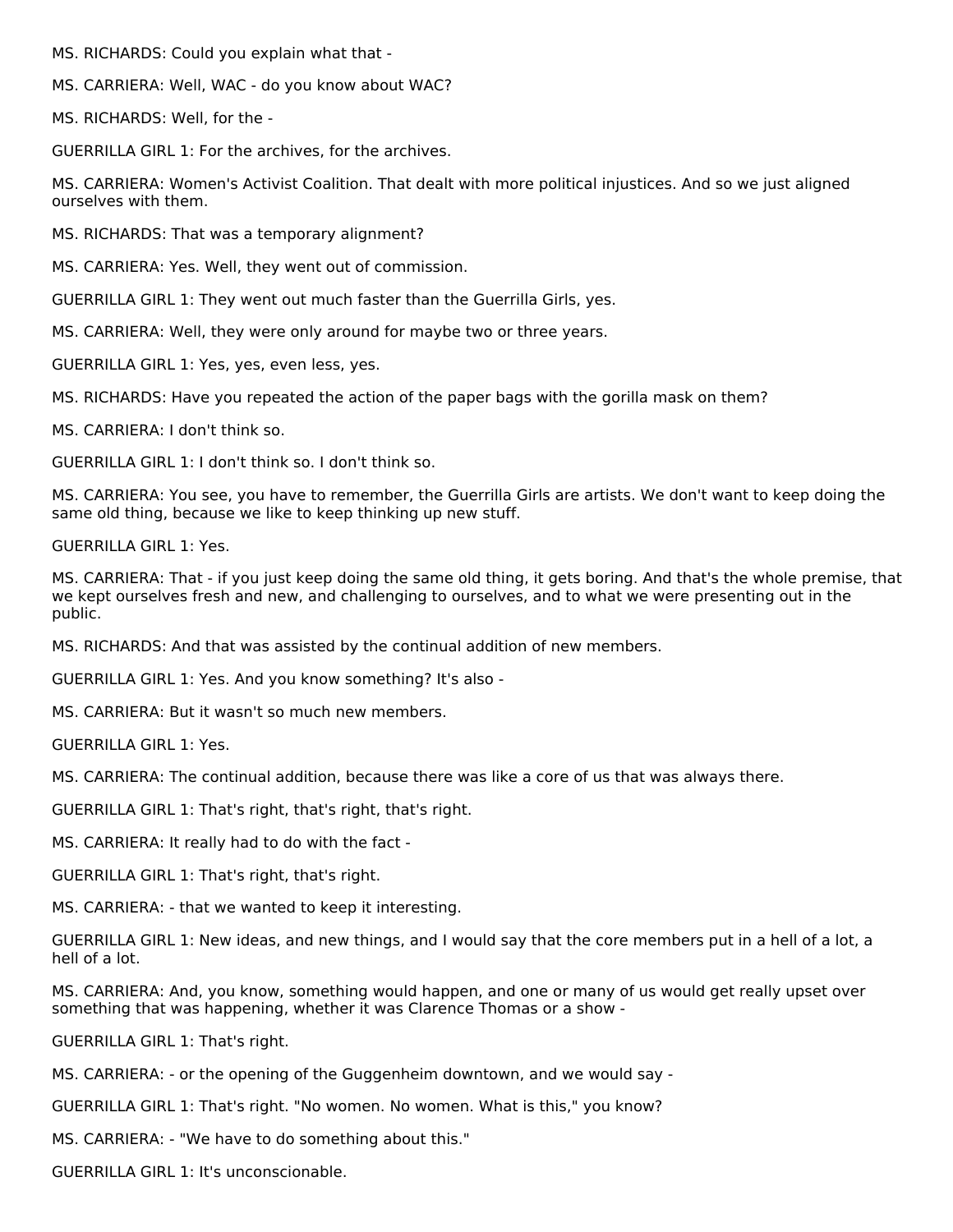MS. CARRIERA: Look at the position they're putting women in? I mean, we had a poster about Iraq, about how women were allowed to fight - not Iraq, the Gulf War - women were allowed to fight, but they weren't allowed to have some basic need, you know?

GUERRILLA GIRL 1: Yes, yes. Health care.

MS. CARRIERA: Health care.

GUERRILLA GIRL 1: Yes, yes. So, I mean, there was a lot of things that seemed, really, quite inequitable.

MS. CARRIERA: And there was always something going on in the world.

GUERRILLA GIRL 1: That is -

MS. CARRIERA: That's outrageous.

GUERRILLA GIRL 1: Yes, exactly. [Laughs.] Yes. Oh, there is no lack of stuff, by the way.

MS. CARRIERA: No. So we would have our meetings, and we would order in food, and we would go - someone would say, "I cannot believe what's going on with this or that," and so we'd say, "You're right. What are we going to do about it?"

GUERRILLA GIRL 1: Yes, yes.

MS. CARRIERA: So it wasn't that it was fueled by new members, it was fueled by the world.

GUERRILLA GIRL 1: By events. It was fueled by the events that were happening in the world.

MS. CARRIERA: And that -

GUERRILLA GIRL 1: And they were very current, and they were very timely to that time frame.

MS. RICHARDS: So, as the world - as issues - as the art world has become more global -

GUERRILLA GIRL 1: Yes, of course.

MS. RICHARDS: - how has that affected the Guerrilla Girls, and your previous focus on New York, and on American issues?

GUERRILLA GIRL 1: Well, it may be more global, but it's still centered here. And that's why we have now enormous amount of real estate going up all over the place, every parking lot, every tree is a house, you know?

So, there is an enormous amount of people who want to live here, because of the excitement of the city. And there are other factors, too, obviously, European and the dollar going down, a lot of other factors.

But anyway, the point is that New York is still the center.

MS. CARRIERA: But I think the bigger point is that the Guerrilla Girls are based here.

GUERRILLA GIRL 1: Yes.

MS. CARRIERA: That this is where we are, and we see what's going on, and it comes back to the other thing of, like, well, we welcome cells everywhere else in the world.

GUERRILLA GIRL 1: Sure.

MS. CARRIERA: And they have to address what's going on there. We don't ignore what's going on. I mean, like that poster, "It's Even Worse in Europe."

GUERRILLA GIRL 1: Yes.

MS. CARRIERA: That said it all for that time.

MS. RICHARDS: The participation in the Venice Biennale in 2007, in summer 2007.

MS. CARRIERA: Oh, that's right.

GUERRILLA GIRL 1: Yes.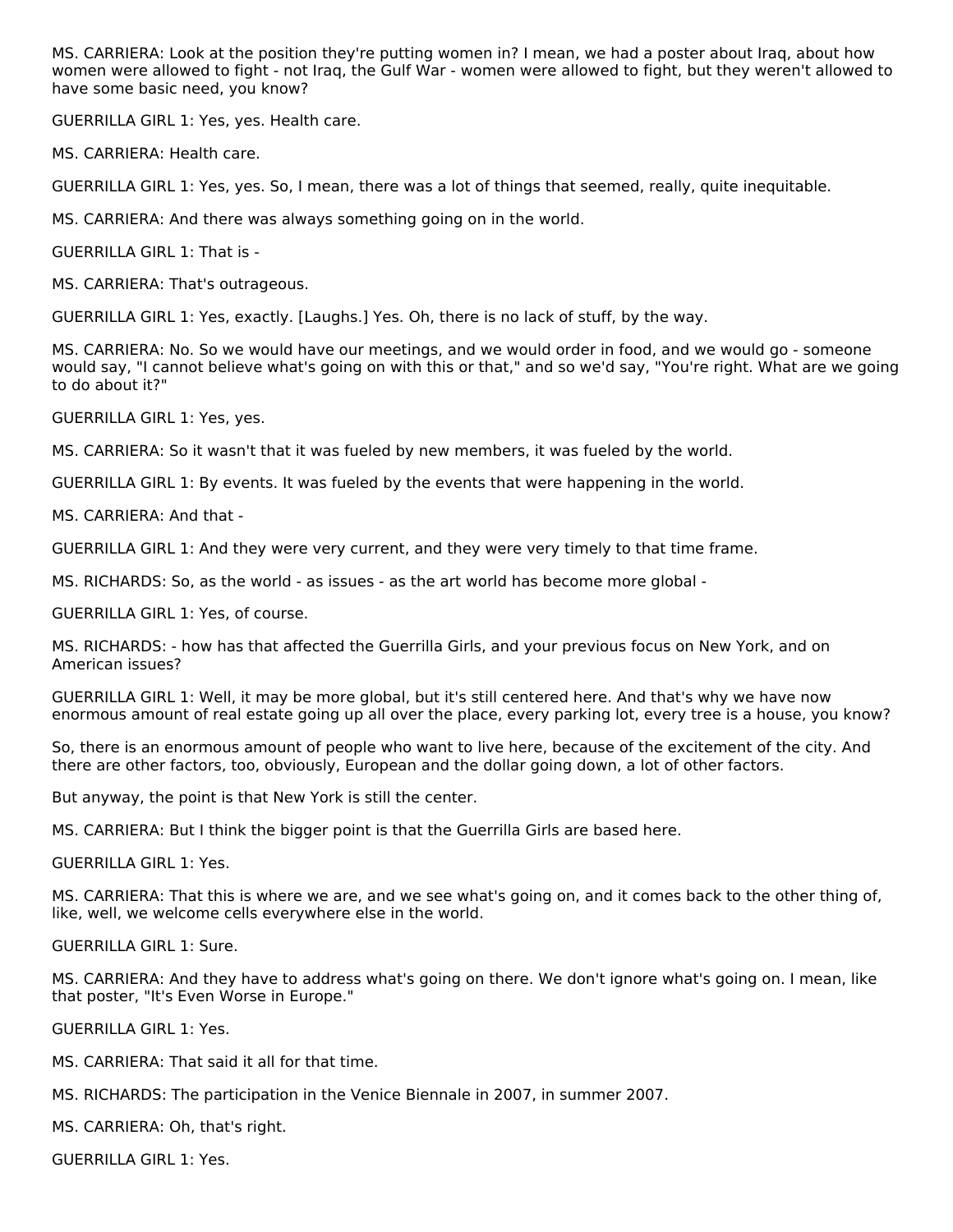MS. RICHARDS: That - but I know that's beyond the time when you've been active members.

GUERRILLA GIRL 1: Yes, yes, yes, yes.

MS. RICHARDS: We can talk about it another time -

GUERRILLA GIRL 1: Yes, yes, yes.

MS. RICHARDS: - how that reflects involvement in the global arts -

GUERRILLA GIRL 1: That's right, that's right.

MS. CARRIERA: Right, and Frida Kahlo, I'm sure, was there.

GUERRILLA GIRL 1: That's correct, that's correct.

MS. CARRIERA: And you could talk to her about that, because -

GUERRILLA GIRL 1: Yes, that's right.

MS. CARRIERA: - she is involved in that.

GUERRILLA GIRL 1: Yes.

MS. RICHARDS: Okay. We will take a break.

[END MD 01 TR 02.]

MS. RICHARDS: Okay, we are starting again. Rosie, would you like to -

MS. CARRIERA: Yes. I just remembered something I did. And this must have been about 15 years ago, in the beginning of when I was in the group.

I thought that we needed to have a video tape. And, at the time, no one had videotaped us yet. So I videotaped different Guerrilla Girls, and interviewed them.

GUERRILLA GIRL 1: Wow, great.

MS. CARRIERA: I don't - that was before you were a Guerrilla Girl.

MS. RICHARDS: Rose, can you imagine what year that took place?

MS. CARRIERA: It had to have been, like, maybe 1987. No, no. Later. This is not - 2007 - Maybe 1990, 1990 I think it was, or '91. Ninety or '91.

And I set up a little vignette in my loft, and different girls came with masks, and they just talked about what it meant to them to be a Guerrilla Girl, and why they were a Guerrilla Girl, and just, you know, so that my feeling was to have a record of, like, why each individual Guerrilla Girl was a Guerrilla Girl, what prompted somebody to be a Guerrilla Girl.

And then, there was a conflict in the group because I was in the group, should that - maybe we shouldn't have this, because it was, like, from someone in the group, about the group, and that that might compromise anonymity. And we used it in gigs in the beginning then, but then not. So it kind of got lost in there.

But it was a very interesting experiment, I thought. And I just remembered that. That was, like, so long ago.

GUERRILLA GIRL 1: No. You know something? I think that's great. That would be really great to have in this archives. And just having women say what - you know, why.

MS. CARRIERA: Why -

GUERRILLA GIRL 1: Because each person has their own personal reason why they joined the group, and why they are attached to the group, and what is has meant to them. And you don't - anyway, initially, there was not a lot of reward, in terms of either economic or, obviously -

MS. CARRIERA: Notoriety.

GUERRILLA GIRL 1: Or your own name was anonymous. So there was - and we were very - I know I was so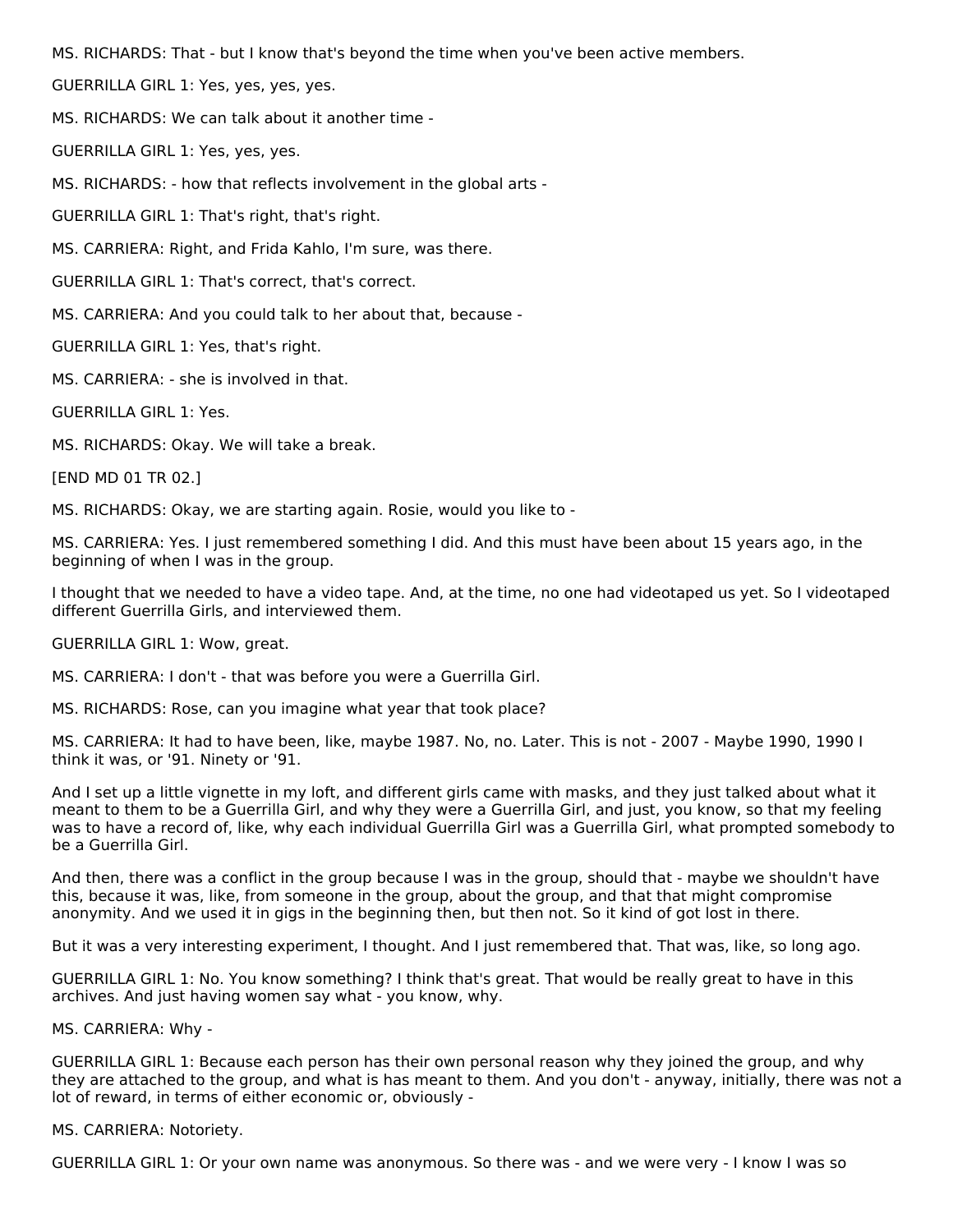secretive, initially, you know, about all this.

MS. CARRIERA: Well -

GUERRILLA GIRL 1: I mean, no one knew - I mean, I had boyfriends who didn't know why I was away for a week, you know? They thought you had another lover.

MS. CARRIERA: That's true, that's true.

GUERRILLA GIRL 1: I mean, seriously, by the way. But nevertheless, it's -

MS. CARRIERA: But -

GUERRILLA GIRL 1: It's a different time frame. Go ahead, yes.

MS. CARRIERA: But now that I'm thinking about that videotape, it was like I became so used to being anonymous, and being a Guerrilla Girl was such a big part of my life, that, you know, it was almost like I didn't have the right to do that, because that would take away a little bit of my anonymity -

GUERRILLA GIRL 1: Yes.

MS. CARRIERA: - because I was doing the videotape.

GUERRILLA GIRL 1: Yes, yes, yes.

MS. CARRIERA: And then my name was, like, on the videotape.

GUERRILLA GIRL 1: Yes, yes, yes, yes.

MS. CARRIERA: So, it -

MS. RICHARDS: Did it have to be on the videotape?

MS. CARRIERA: Well, then there was the thing, well, it didn't have to be, but I wanted it to be. And it -

GUERRILLA GIRL 1: You know, it's so hard. It's really so hard.

MS. CARRIERA: You know, there were all these gray areas.

GUERRILLA GIRL 1: You know? Yes, yes, yes.

MS. CARRIERA: So that was -

GUERRILLA GIRL 1: And - yes, yes.

MS. CARRIERA: That was something.

GUERRILLA GIRL 1: If it wasn't so gray. Yes, yes.

MS. RICHARDS: Do you want to talk about the billboard project, or projects?

GUERRILLA GIRL 1: You know something? It was funny, because we had - the public art fund gave us - we wanted the Public Art Fund -

MS. RICHARDS: About what year was this?

MS. CARRIERA: Nineteen ninety, maybe?

GUERRILLA GIRL 1: It was about 1990, by the way, approximately 1990. I don't know, exactly, but about 1990. I was in charge of the billboard. God only knows.

Well, anyway, we fought about what it was going to be. You know, there was always, "Oh, I think we should do this with that," et cetera, but we - and we would call up the public art fund, and I would be "Oh, is this my favorite Guerrilla Girl?" You know, they - there was always, by the way, a little bit of flirtation, by the way, going on with some of these groups.

MS. CARRIERA: Was it Tom Finkelpearl then?

GUERRILLA GIRL 1: You know, I don't even remember, by the way. I have no idea who it was at that time.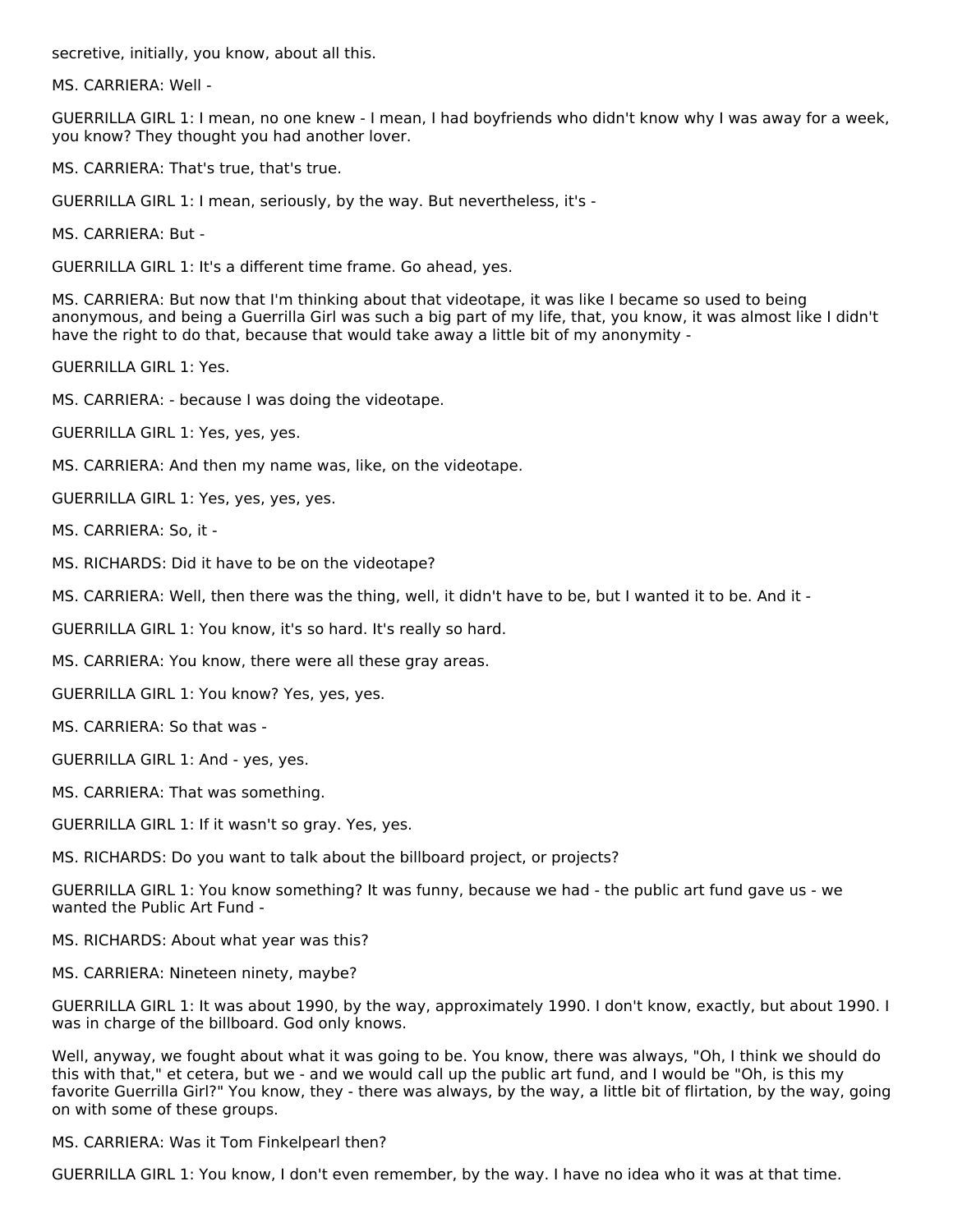But, nevertheless, we worked out a poster, a billboard. And we had it on Second Avenue and Houston, and it was a giant poster.

MS. CARRIERA: And the West Side Highway.

GUERRILLA GIRL 1: That's right, that's right.

MS. CARRIERA: I thought it was the most impressive.

GUERRILLA GIRL 1: That's right.

MS. CARRIERA: It was right on the West Side Highway, so -

GUERRILLA GIRL 1: West Side Highway, that's exactly right.

MS. CARRIERA: - coming and leaving the city, it was right there.

GUERRILLA GIRL 1: That's right, and it was right in your face. And it was the Mona Lisa [Leonardo da Vinci. 1503-1506], and it had a -

MS. CARRIERA: Fig leaf.

GUERRILLA GIRL 1: A fig leaf on the mouth, by the way. And it - and we worked on it a long time, I remember. But we finally got it done, and it was giving us more visibility. But it was always -

MS. CARRIERA: But we don't remember what it said. [Laughs.]

GUERRILLA GIRL 1: Well, of course, now we are talking about - we don't remember - we have - this is a senior moment, or something. But anyway, we don't remember exactly what it was. But nevertheless -

MS. CARRIERA: It was big. [Laughs.]

GUERRILLA GIRL 1: It was big. Big, big, big. And you know something? Big was good, by the way. [Laughs.]

MS. CARRIERA: Big and colorful.

GUERRILLA GIRL 1: Big and colorful, by the way. And Mona would have loved it, by the way. Mona loved it. There was no question about it. But we did, and -

MS. RICHARDS: And it was a one-time -

GUERRILLA GIRL 1: It was a one-time deal, yes. And we - I remember when I was in Europe, in Munich, we did something for - I went to Stuttgart, and we did a gig there.

But I remember that we were in Munich, and one of the people that interviewed us was Uber Fortzeig. It was a magazine that - I may be pronouncing this, by the way, not correctly -

MS. RICHARDS: Could you spell that?

GUERRILLA GIRL 1: U-b-e-r - over 40, by the way. Fortzeig. Don't go there with me, by the way, I know no German.

But nevertheless, it was a very moving experience for a couple of reasons. One, there were two women who came in, and they photographed two of us. And they were talking about the fact that every - that the woman who was in charge, every time they would have - every single publication - the publication is now defunct, but every time it came out, they used someone who was Jewish in it, by the way - Annie Liebovitz -

MS. RICHARDS: As a quota?

GUERRILLA GIRL 1: As a quota, basically. No, no, no -

MS. CARRIERA: As a token?

GUERRILLA GIRL 1: Actually, because of all the Jews that had left, by the way.

MS. CARRIERA: So it was a token.

GUERRILLA GIRL 1: It was a token. But I have to tell you, by the way, I was very moved by that. I was very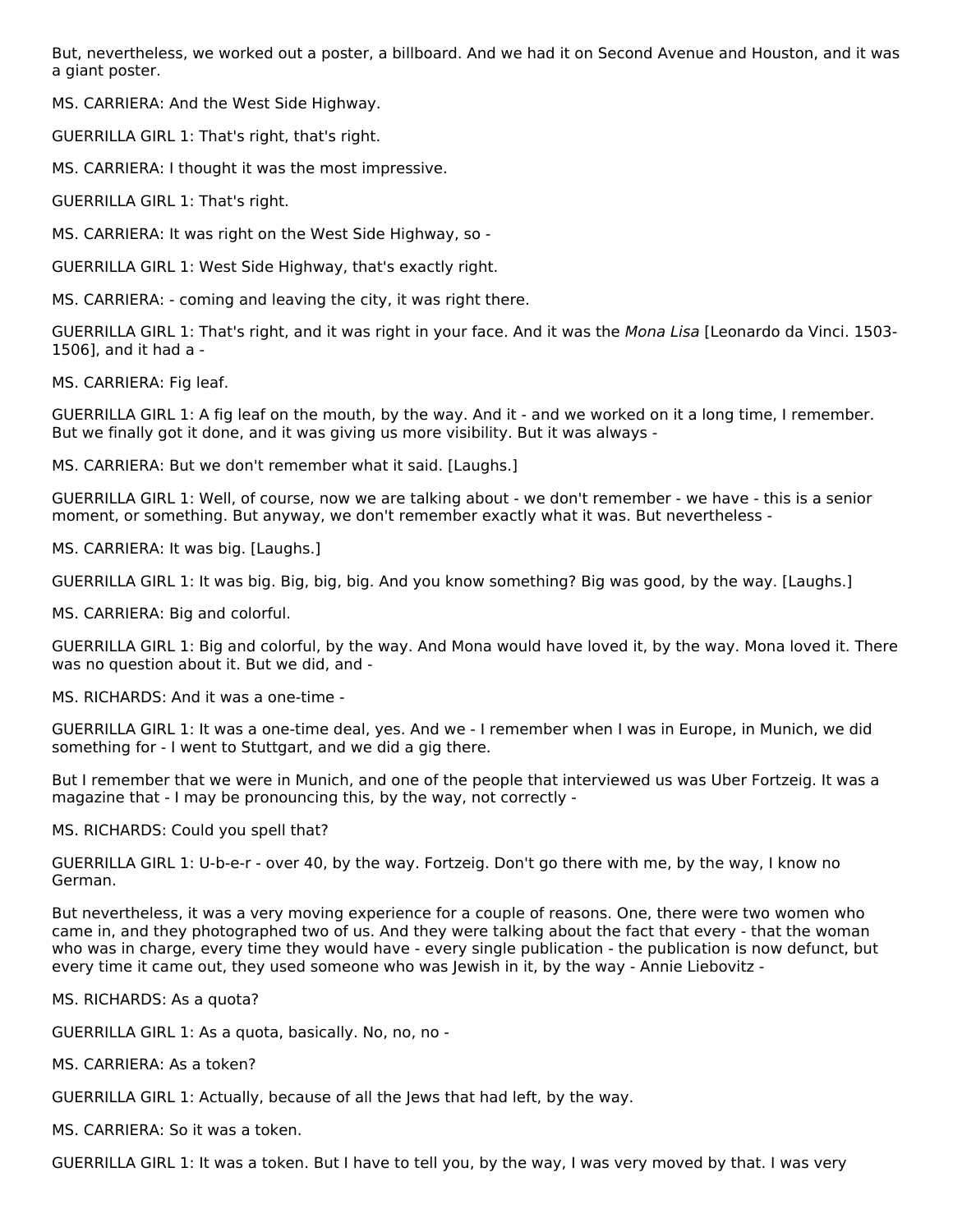moved by the fact that -

MS. CARRIERA: So it was not the erase the Jewish presence?

GUERRILLA GIRL 1: Not to - the Jewish presence. And also, when her son went to New York -

MS. RICHARDS: Whose son?

GUERRILLA GIRL 1: One of the women who was interviewing me's son, when he went to New York, he saw a name - and it was a Jewish name, by the way - and he said, "Oh, there is a German name," so you see, he didn't make that connection.

But I found it actually very moving. So there was a lot of very moving things that happened. One time I was really hilarious - I was in Stockholm. And after I finished the gig, a guy came up to me, the camera man, and gave me the biggest kiss on the mouth - with this gorilla mask, by the way -

MS. CARRIERA: You were wearing the mask?

GUERRILLA GIRL 1: I was in the mask. Gave me a big smacker on the lips, by the way, of this mask, by the way, and he said - he told me a funny story. Interspecies love.

He told me, by the way, that he had gone to the zoo - this is honestly true, you can't make this up - he had gone to the zoo, and he had loved this gorilla. It was so - he was just in love with this gorilla. And this gorilla, by the way, took a shine to him, too. So he - so when he came one time with his wife, by the way, and the baby, the gorilla was getting all very worked up, by the way, over the fact that she was very jealous over his family.

Then, by the way, it turns out that she had a partner, by the way.

MS. CARRIERA: The gorilla did?

GUERRILLA GIRL 1: The gorilla. So she pointed to her partner. So it was absolutely hilarious. It was something that -

MS. CARRIERA: Did he want to bring you to the zoo? [Laughs.]

GUERRILLA GIRL 1: No, no, no, no. But he got the opportunity to kiss me, so it was actually a surrogate to this gorilla.

But it was the silliest story I had ever heard, and I hardly remember some of the details. But I said, "This is the most peculiar story I have ever heard in my life, by the way," [Carriera laughs] but nevertheless, you don't know what it brings up. So, it was truly just a crazy story.

MS. RICHARDS: You wanted to talk about, Rosie, the bus poster.

GUERRILLA GIRL 1: Oh, the bus poster was great.

MS. CARRIERA: That's another one I'm not quite - I don't quite remember all of it, but we wanted to do the MTA [Metropolitan Transportaion Authority, State of New York].

MS. RICHARDS: How did it start, that you decided to work with the MTA? Did they invite you? Did you go to them?

MS. CARRIERA: They invited us?

GUERRILLA GIRL 1: Yes. I - you know something? I don't remember, but nevertheless, there was an invitation for us to do something on the bus. Yes.

MS. CARRIERA: And you know? And it was our poster from the Ingres poster, "Do You Have to Get Naked to be in the Metropolitan Museum?"

GUERRILLA GIRL 1: Yes.

MS. CARRIERA: Oh, that - oh, they - no. They said, "Submit a poster," and -

GUERRILLA GIRL 1: Yes.

MS. CARRIERA: - that's what we submitted.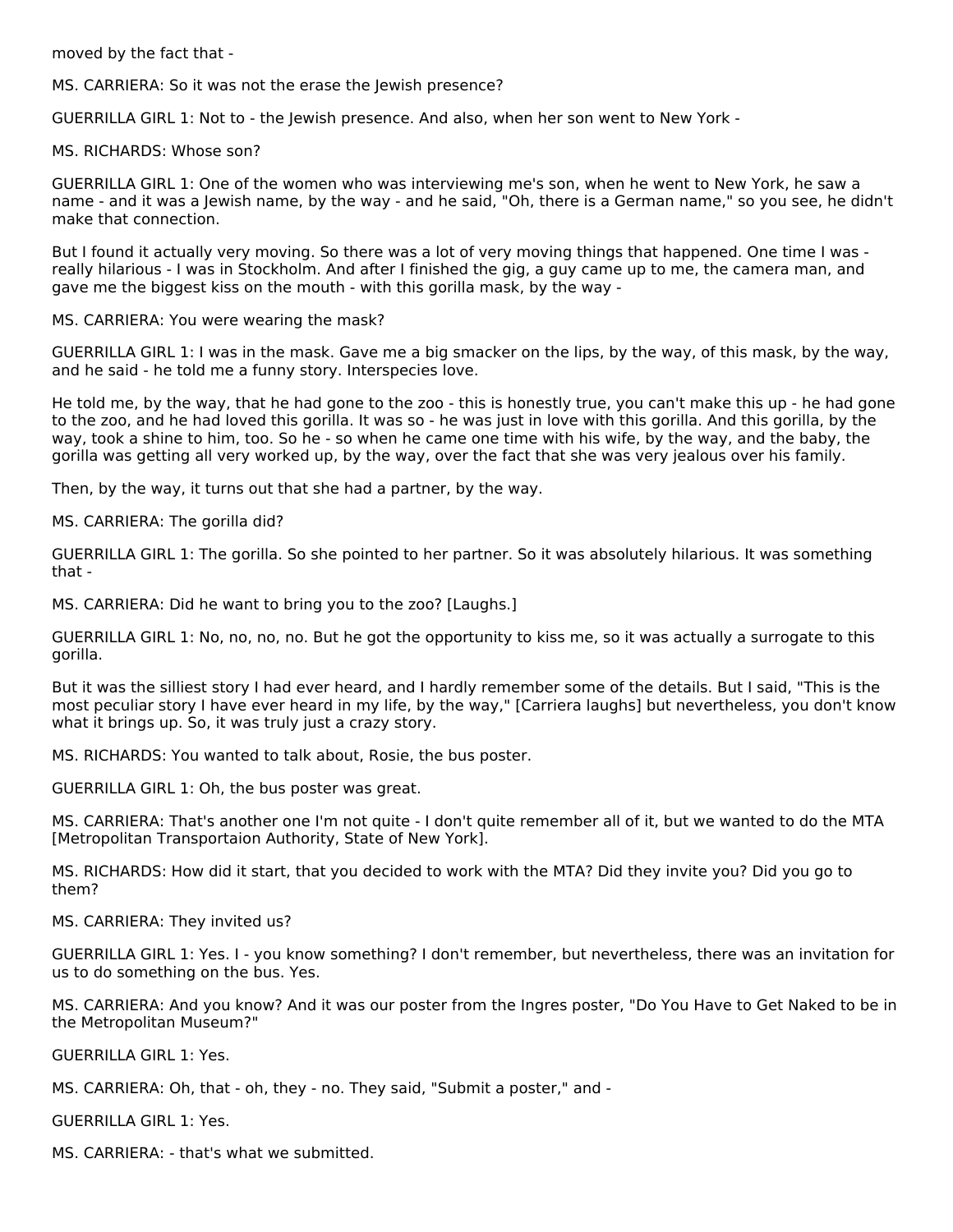GUERRILLA GIRL 1: The Ingres, yes.

MS. CARRIERA: Because, also, the shape of it is long, it's -

GUERRILLA GIRL 1: It was perfect. It was perfect.

MS. CARRIERA: It's horizontal.

GUERRILLA GIRL 1: Yes, yes.

MS. CARRIERA: It would fit right in there, on the insides, in the buses.

GUERRILLA GIRL 1: "Do Women Have to get Naked to get into the Met Museum?"

MS. CARRIERA: So, everything was fine, and then they said, "Well, you can't" - and they put it up, and they said, "Uh-uh [negative]. It has to come down the next day," because in our poster she is holding a fan of bananas, and they thought it looked like a penis.

GUERRILLA GIRL 1: Can I tell you something? It did look a bit like a penis, I have to say. But we never even thought about it.

MS. CARRIERA: No.

GUERRILLA GIRL 1: We didn't - it never even crossed our mind, by the way.

MS. CARRIERA: We thought the banana thing - you know, because - I mean, like, whenever we performed, we had bananas on the stage -

GUERRILLA GIRL 1: And we'd throw them to the audience, we'd give - "Oh, that was a great question, take a banana," you know, that kind of thing.

MS. CARRIERA: Or we would just come out and start throwing bananas, you know, get everybody energized. So, you know, we just think bananas all the time.

MS. RICHARDS: So, from the female perspective, that went with gorillas. From the male perspective, it was different.

MS. CARRIERA: Yes.

GUERRILLA GIRL 1: It was penis. That's right.

MS. CARRIERA: Exactly.

GUERRILLA GIRL 1: That's right.

MS. CARRIERA: And so it was only on the buses for a day.

GUERRILLA GIRL 1: Yes, I think it was a day-and-a-half, or something like that.

MS. CARRIERA: It was supposed to be there for a month.

GUERRILLA GIRL 1: That's exactly right.

MS. CARRIERA: And they were all taken down.

GUERRILLA GIRL 1: Yes.

MS. CARRIERA: So we had lots of them. [Laughs.]

GUERRILLA GIRL 1: Yes, yes. And it was unfortunate, by the way, because it was a really - it was a good poster, and it would have been nice for us to have.

I think it was up First Avenue, down Second, or something like that, you know, one of those - you know, one of the buses for that. So it was unfortunate, but, hey, that's what happened.

MS. CARRIERA: Once again, you know, the male establishment is putting a censor on us.

GUERRILLA GIRL 1: Yes, we were censored.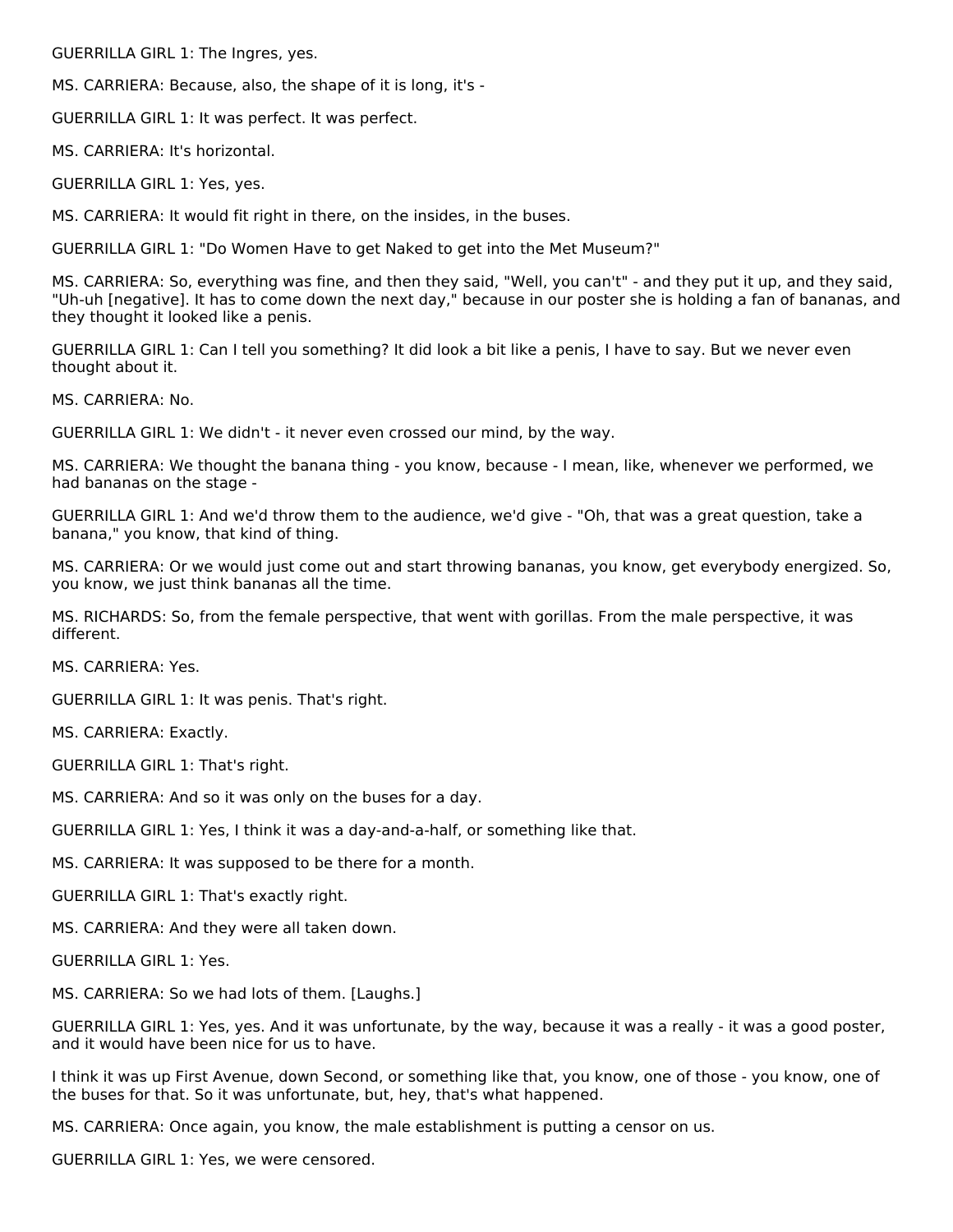MS. CARRIERA: We were censored.

GUERRILLA GIRL 1: And the poster that we're talking with the Mona Lisa had to do with censorship, in terms of -

MS. CARRIERA: That's right. It had to - and it was a result of the bus poster.

GUERRILLA GIRL 1: It was a censorship - that's right.

MS. CARRIERA: That's what it was.

GUERRILLA GIRL 1: That's right, that's right, yes.

MS. CARRIERA: And it had to do with censorship.

GUERRILLA GIRL 1: That's right.

MS. CARRIERA: That's right.

GUERRILLA GIRL 1: Because she is wearing a fig leaf, not on the privates, but on the mouth. Yes.

MS. CARRIERA: That was so brilliant.

MS. RICHARDS: Do you ever think, after you did that billboard, why didn't you think about doing another one, if they were so -

MS. CARRIERA: It was too much work. It was just -

GUERRILLA GIRL 1: You know, I will tell you something. It was just a lot of work. You know something? It was a lot of work always within the group. And it was just a lot of work, in general.

 $So -$ 

MS. CARRIERA: They made everything so difficult for us.

GUERRILLA GIRL 1: They made it very difficult, and I don't remember all the details.

MS. RICHARDS: "They," who?

MS. CARRIERA: MTA.

GUERRILLA GIRL 1: Yes, yes.

MS. RICHARDS: With the poster?

GUERRILLA GIRL 1: Well, it just - there was just -

MS. CARRIERA: We had to rework a whole new poster.

GUERRILLA GIRL 1: Yes, we had to do a lot of things a few times.

MS. CARRIERA: And, like I said before, the whole thing was that we liked to keep things fresh and moving.

GUERRILLA GIRL 1: Yes, yes.

MS. CARRIERA: You know? Otherwise, it's just like same old, same old -

GUERRILLA GIRL 1: Well, I'll tell you something. It's just that - and also, it was right for the time frame. We got the shock value. We had that done.

Now, I'll tell you something. It still would have been a good thing to do for a few posters, like a series of. But, nevertheless, we did one and that was it. Yes.

MS. RICHARDS: Has the Guerrilla Girls at any point thought of themselves as actually an artist collective, in the sense of artist collectives now who create art works that are in exhibitions, and some of them are very performative?

MS. CARRIERA: Right.

MS. RICHARDS: Did it ever - and some of them are politically performative.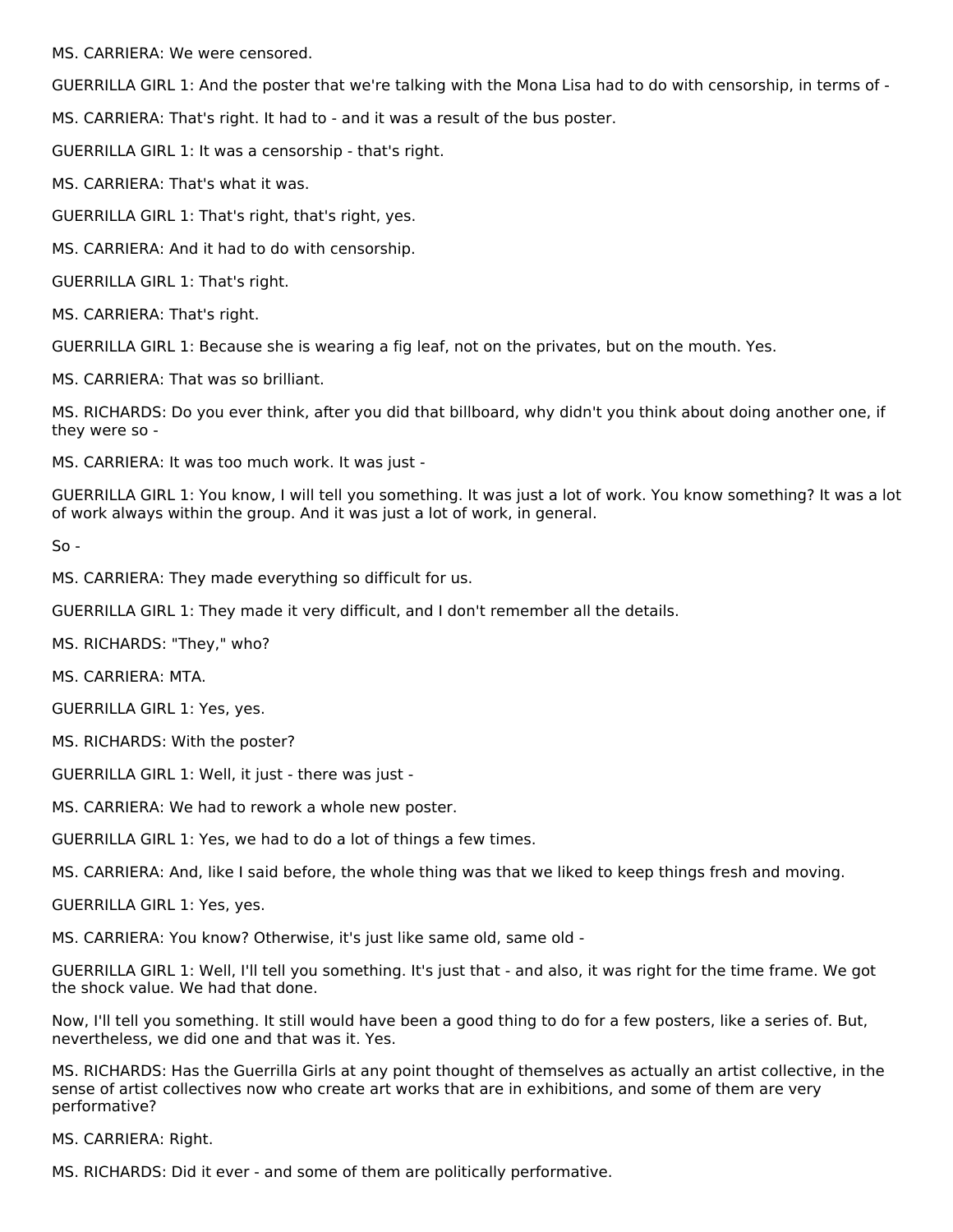GUERRILLA GIRL 1: Yes.

MS. RICHARDS: And there is a very broad range of artistic practice that is called "art" now.

GUERRILLA GIRL 1: Yes, yes.

MS. CARRIERA: Right.

GUERRILLA GIRL 1: Yes.

MS. CARRIERA: But we never thought of ourselves as an artist collective. We thought of ourselves as a women artist/activist group.

GUERRILLA GIRL 1: Yes, yes, yes.

MS. CARRIERA: It was more about activism than the finished product, or even the process. It wasn't like -

GUERRILLA GIRL 1: Yes, it was a process thing, yes.

MS. CARRIERA: What we were doing, we weren't labeling art. What we were doing, we were labeling activism.

GUERRILLA GIRL 1: Yes. You know, I will tell you something. I think there was also a difference in the group. I felt it was art. But there were people in the group who didn't. They felt it was activism, and it was under that category.

MS. CARRIERA: Well, it -

GUERRILLA GIRL 1: You also have to realize that people had jobs, and they had their own work. So it was not that we wanted to subordinate and reiterate the old thing that we were completely anonymous.

We also had our own agendas, you know? And nothing to be embarrassed about, but we were - it was a group of people who were ambitious, and also wanted things for themselves, in addition to calling attention and having fun with a mask on their head.

MS. RICHARDS: You talked earlier - did you talk earlier about how the masks came to be? And you talked about sometimes not using the paper bags.

MS. CARRIERA: That was only when - no, no, no.

GUERRILLA GIRL 1: The reason the paper bags were used -

MS. RICHARDS: So, if -

MS. CARRIERA: That was for the other people, it wasn't for -

GUERRILLA GIRL 1: - because when we had an action, if we passed out paper bags, everyone had those, and so it looked like everyone was part of our group. So there were many people who wore paper bags that had nothing to do with the Girls, but they were in support of our action, including Rob Storr, I might add. Yes.

MS. RICHARDS: Where there -

MS. CARRIERA: Oh, oh.

MS. RICHARDS: What?

MS. CARRIERA: That's another thing I did.

GUERRILLA GIRL 1: Oh, yes.

MS. CARRIERA: Rob Storr.

GUERRILLA GIRL 1: Okay.

MS. CARRIERA: I did a weekly radio interview with Rob Storr and another Guerrilla Girl - I forget her guerrilla name.

GUERRILLA GIRL 1: Well, I did something on one of the channels, one of the major channels, with Frida Kahlo and Rob Storr. Yes.